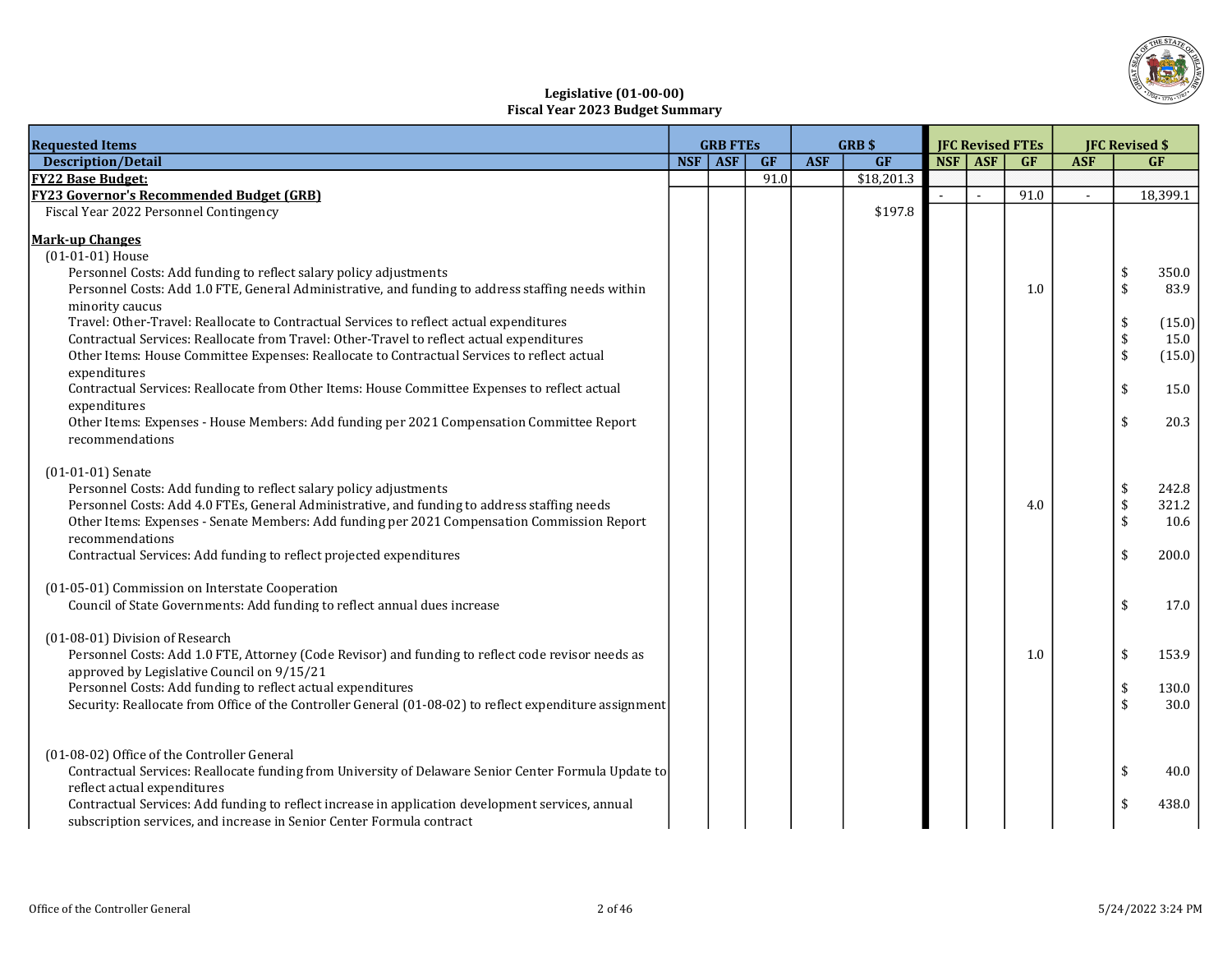

## Legislative (01-00-00) Fiscal Year 2023 Budget Summary

| <b>Requested Items</b>                                                                                                                        | <b>GRB FTES</b>                       |  | <b>GRB</b> \$ |           |            |            |    |            |    | <b>IFC Revised FTEs</b> |  | <b>IFC Revised \$</b> |
|-----------------------------------------------------------------------------------------------------------------------------------------------|---------------------------------------|--|---------------|-----------|------------|------------|----|------------|----|-------------------------|--|-----------------------|
| <b>Description/Detail</b>                                                                                                                     | <b>NSF</b><br><b>ASF</b><br><b>GF</b> |  | <b>ASF</b>    | <b>GF</b> | NSF        | <b>ASF</b> | GF | <b>ASF</b> | GF |                         |  |                       |
| Family Law Commission Expenses: Reduction to reflect actual expenditures and anticipated passage of<br>HB381, repealing Family Law Commission |                                       |  |               |           |            |            |    |            |    | (8.6)                   |  |                       |
| University of Delaware Senior Center Formula Update: Reallocate funding to Contractual Services to<br>reflect actual expenditures             |                                       |  |               |           |            |            |    |            |    | (40.0)                  |  |                       |
| Security: Reallocate to Division of Research (01-08-01) to reflect expenditure assignment                                                     |                                       |  |               |           |            |            |    |            |    | (30.0)                  |  |                       |
| <b>Totals</b>                                                                                                                                 |                                       |  | 91.0          |           | \$18,399.1 |            |    | 97.0       |    | \$20,358.2              |  |                       |
|                                                                                                                                               |                                       |  |               |           |            |            |    |            |    |                         |  |                       |

|                                       |            | <b>FTES</b> |      |      | <b>Funding</b> |
|---------------------------------------|------------|-------------|------|------|----------------|
|                                       | <b>NSF</b> | <b>ASF</b>  | GF   | ASF  | <b>GF</b>      |
| <b>FY22 Base Budget:</b>              | 0.0        | 0.0         | 91.0 | 0.0  | 18.201.3       |
| FY23 Governor's Recommended Budget: [ | 0.0        | $0.0\,$     | 91.0 | 0.0' | 18.399.1       |
| <b>FY23 Final Budget:</b>             | 0.0        | 0.0         | 97.0 | 0.0  | 20.358.2       |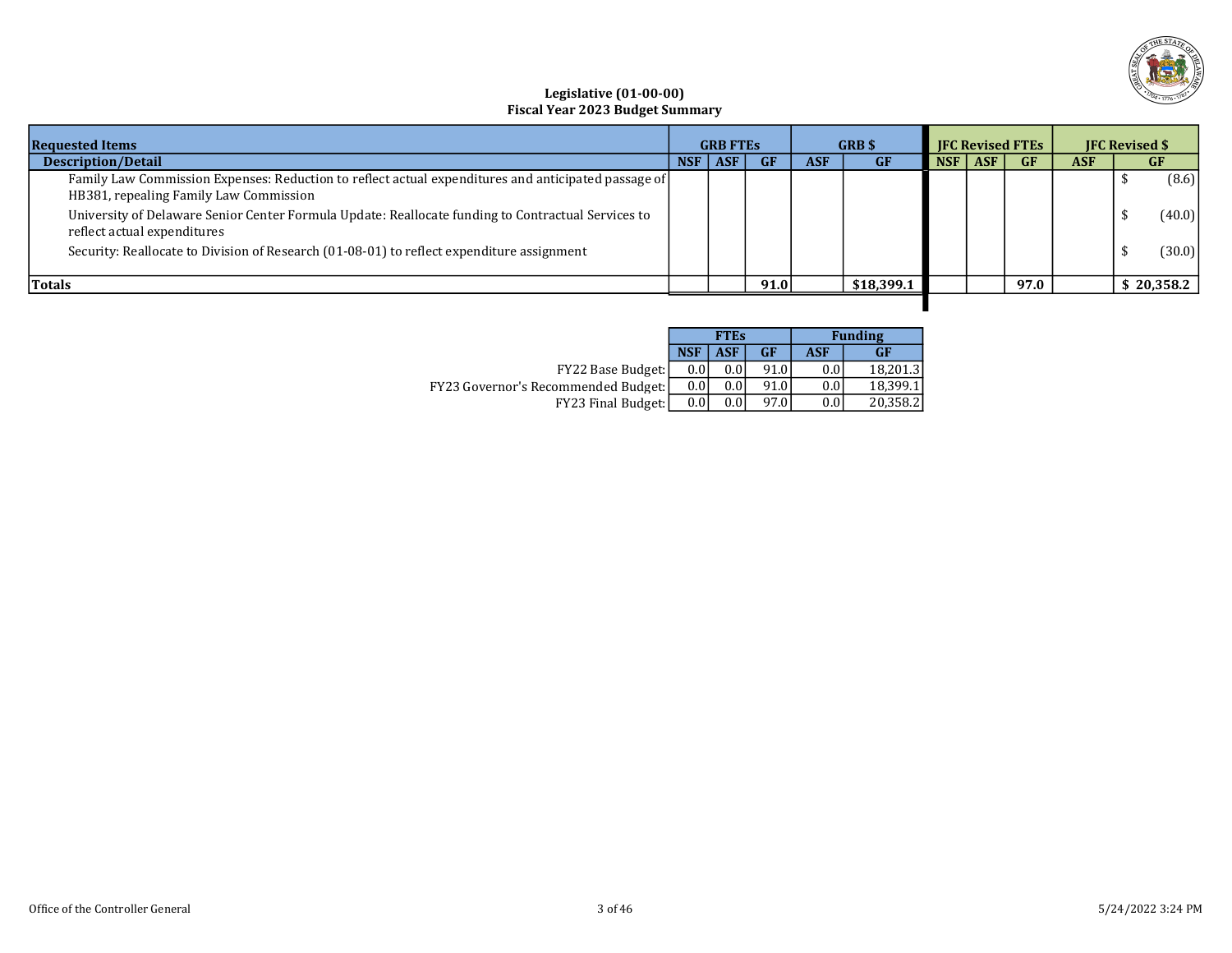

## Judicial (02-00-00) Fiscal Year 2023 Budget Summary

| <b>Requested Items</b>                                                          |            | <b>GRB FTES</b> |         |            | GRB\$       | <b>JFC Revised FTEs</b> |            |         |            | <b>IFC Revised \$</b> |
|---------------------------------------------------------------------------------|------------|-----------------|---------|------------|-------------|-------------------------|------------|---------|------------|-----------------------|
| <b>Description/Detail</b>                                                       | <b>NSF</b> | <b>ASF</b>      | GF      | <b>ASF</b> | GF          | <b>NSF</b>              | <b>ASF</b> | GF      | <b>ASF</b> | <b>GF</b>             |
| <b>FY22 Base Budget:</b>                                                        | 17.3       | 141.3           | 1,136.7 | \$13,252.7 | \$103,542.7 |                         |            |         |            |                       |
| <b>FY23 Governor's Recommended Budget (GRB)</b>                                 |            |                 |         |            |             | 17.3                    | 142.3      | 1,139.7 | 13,150.9   | 106,144.4             |
| Fiscal Year 2022 Personnel Contingency                                          |            |                 |         |            | \$2,038.4   |                         |            |         |            |                       |
| <b>GRB</b> Items                                                                |            |                 |         |            |             |                         |            |         |            |                       |
| Annualization of FY22 Positions - Court of Common Pleas                         |            |                 |         | \$10.8     | \$47.9      |                         |            |         |            |                       |
| Annualization of FY22 Positions - Office of the Child Advocate                  |            |                 |         |            | \$192.9     |                         |            |         |            |                       |
| Superior Court - Sussex County Lease                                            |            |                 |         |            | \$61.7      |                         |            |         |            |                       |
| Justice of the Peace Court Lease Escalators                                     |            |                 |         |            | \$21.7      |                         |            |         |            |                       |
| Office of the Public Guardian (OPG) - Guardianship Fees                         |            |                 |         | \$43.0     |             |                         |            |         |            |                       |
| Diversity, Equity, and Inclusion (DEI) Officer                                  |            |                 | 1.0     |            | \$96.2      |                         |            |         |            |                       |
| Law Clerks - Court of Chancery                                                  |            |                 | 2.0     |            | \$142.9     |                         |            |         |            |                       |
| Other Court Security Adjustments per the Court Security Spending Plan           |            |                 |         | (\$155.6)  |             |                         |            |         |            |                       |
| Administrative Specialist ASF FTE - Court of Chancery                           |            | 1.0             |         |            |             |                         |            |         |            |                       |
| <b>Mark-up Changes</b>                                                          |            |                 |         |            |             |                         |            |         |            |                       |
| (02-01-10) Supreme Court, Law Clerks                                            |            |                 |         |            |             |                         |            |         |            |                       |
| Personnel Costs: Add 5.0 FTEs, Law Clerks positions and funding to assist       |            |                 |         |            |             |                         |            | 5.0     |            | \$<br>357.2           |
| Judicial Officers with research and writing briefs.                             |            |                 |         |            |             |                         |            |         |            |                       |
| Travel: Add funding for mileage associated with the request for Law Clerks.     |            |                 |         |            |             |                         |            |         |            | \$<br>1.0             |
| (02-02-10) Court of Chancery, Master in Chancery and Support Staff              |            |                 |         |            |             |                         |            | 3.0     |            | \$<br>291.6           |
| Personnel Costs: Add 1.0 FTE, Master in Chancery; 1.0 FTE, Secretary; and 1.0   |            |                 |         |            |             |                         |            |         |            |                       |
| FTE, Law Clerk positions and funding to manage the increased demands of the     |            |                 |         |            |             |                         |            |         |            |                       |
| Court of Chancery.                                                              |            |                 |         |            |             |                         |            |         |            |                       |
| (02-03-10) Superior Court, Law Clerk                                            |            |                 |         |            |             |                         |            | 1.0     |            | \$<br>71.4            |
| Personnel Costs: Add 1.0 FTE, Law Clerk position and funding to assist in the   |            |                 |         |            |             |                         |            |         |            |                       |
| effectiveness of the Complex Commercial Litigation Division.                    |            |                 |         |            |             |                         |            |         |            |                       |
| Personnel Costs: Add 3.0 FTEs, Social Service Specialist III, and 5.0 FTEs,     |            |                 |         |            |             |                         |            | 8.0     |            | \$<br>365.3           |
| Administrative Specialist III positions and funding contingent upon the passage |            |                 |         |            |             |                         |            |         |            |                       |
| of House Substitute 1 for House Bill 264 or similar legislation.                |            |                 |         |            |             |                         |            |         |            |                       |
| Contractual Services: Add funding for process serving needs contingent upon the |            |                 |         |            |             |                         |            |         |            | \$<br>7.5             |
| passage of House Substitute 1 for House Bill 264 or similar legislation.        |            |                 |         |            |             |                         |            |         |            |                       |
| Supplies and Materials: Add funding for office supply needs contingent upon the |            |                 |         |            |             |                         |            |         |            | \$<br>2.5             |
| passage of House Substitute 1 for House Bill 264 or similar legislation.        |            |                 |         |            |             |                         |            |         |            |                       |
|                                                                                 |            |                 |         |            |             |                         |            |         |            |                       |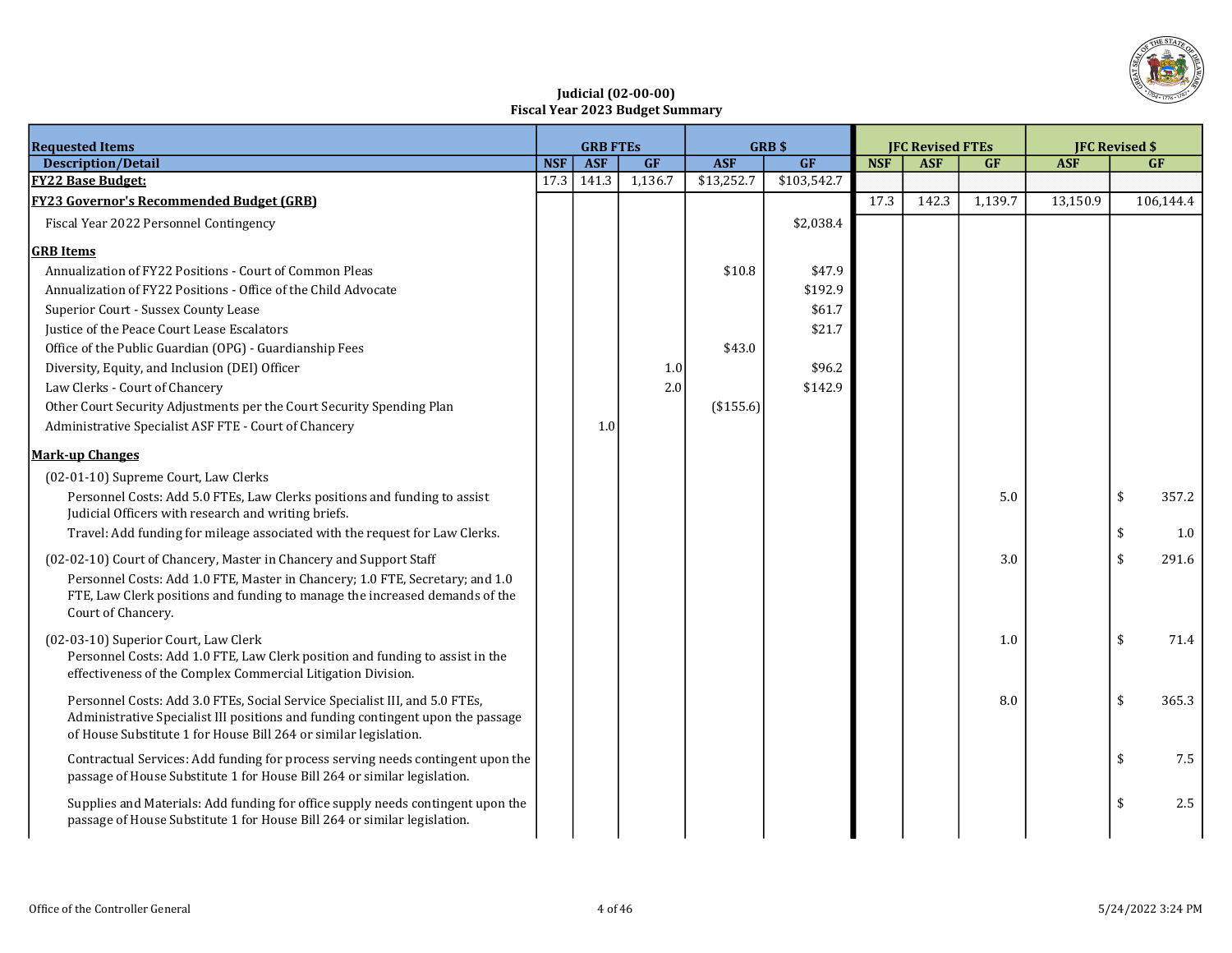

## Judicial (02-00-00) Fiscal Year 2023 Budget Summary

| <b>Requested Items</b>                                                                                                                                                                                                                                                                                                                                                               | <b>GRB FTES</b> |              | <b>GRB \$</b> |            | <b>IFC Revised FTEs</b> |            |            | <b>JFC Revised \$</b> |             |             |           |
|--------------------------------------------------------------------------------------------------------------------------------------------------------------------------------------------------------------------------------------------------------------------------------------------------------------------------------------------------------------------------------------|-----------------|--------------|---------------|------------|-------------------------|------------|------------|-----------------------|-------------|-------------|-----------|
| <b>Description/Detail</b>                                                                                                                                                                                                                                                                                                                                                            | <b>NSF</b>      | <b>ASF</b>   | GF            | <b>ASF</b> | GF                      | <b>NSF</b> | <b>ASF</b> | GF                    | <b>ASF</b>  |             | <b>GF</b> |
| $(02-08-10)$ Family Court<br>Contractual Services: Add spending authority for Title IV-E.                                                                                                                                                                                                                                                                                            |                 |              |               |            |                         |            |            |                       | \$<br>175.0 |             |           |
| (02-13-10) Justice of the Peace Court, Attorney<br>Personnel Costs: Add 1.0 FTE, Attorney position and funding to assist with<br>enhanced judicial education, research, and other support needs for Judicial<br>Officers.                                                                                                                                                            |                 |              |               |            |                         |            |            | 1.0                   |             | \$          | 140.1     |
| Contractual Services: Add funding to supplement loss of NSF revenue contingent<br>upon the passage of House Bill 244 with House Amendment 2 or similar<br>legislation.                                                                                                                                                                                                               |                 |              |               |            |                         |            |            |                       |             | \$          | 217.0     |
| Supplies and Materials: Add funding to supplement loss of NSF revenue<br>contingent upon the passage of House Bill 244 with House Amendment 2 or<br>similar legislation.                                                                                                                                                                                                             |                 |              |               |            |                         |            |            |                       |             | \$          | 50.0      |
| (02-17-01) Administrative Office of the Courts - Court Services<br>Contractual Services: Add funding to offset and maintain the kiosk program (for<br>accepting court fines & fees) once the convenience fee is eliminated contingent<br>upon the passage of House Bill 244 with House Amendment 2 or similar<br>legislation.                                                        |                 |              |               |            |                         |            |            |                       |             | \$          | 216.0     |
| (02-18-05) Office of the Child Advocate Positions<br>Personnel Costs: Add 1.0 FTE, Management Analyst III (Deputy for the Office of<br>the Investigation Coordinator); and 1.0 FTE, MDT Coordinator positions and<br>funding to ensure a multidisciplinary response by the criminal and civil systems<br>related to reported cases of child sexual abuse or serious physical injury. |                 |              |               |            |                         |            |            | 2.0                   |             | \$          | 149.9     |
| Personnel Costs: Add 1.0 FTE, Family Services Program Support Administrator<br>position and funding contingent upon the passage of Senate Substitute 1 for<br>Senate Bill 151 or similar legislation.                                                                                                                                                                                |                 |              |               |            |                         |            |            | 1.0                   |             | \$          | 63.9      |
| Personnel Costs: Add 1.0 FTE, Trainer/Educator III position and funding<br>contingent upon the passage of Senate Bill 290 with Senate Amendment 1 or<br>similar legislation.                                                                                                                                                                                                         |                 |              |               |            |                         |            |            | 1.0                   |             | \$          | 60.5      |
| Contractual Services: Add funding for implementation costs contingent upon the<br>passage of Senate Substitute 1 for Senate Bill 151 or similar legislation.                                                                                                                                                                                                                         |                 |              |               |            |                         |            |            |                       |             |             | 60.0      |
| <b>Totals</b>                                                                                                                                                                                                                                                                                                                                                                        |                 | $17.3$ 142.3 | 1,139.7       | \$13,150.9 | \$106,144.4             | 17.3       | 142.3      | 1,161.7               | \$13,325.9  | \$108,198.3 |           |

|                                                   |            | <b>FTES</b> |           |            | <b>Funding</b> |
|---------------------------------------------------|------------|-------------|-----------|------------|----------------|
|                                                   | <b>NSF</b> | ASF         | <b>GF</b> | <b>ASF</b> | GF             |
| $FY22$ Base Budget: [ 17.3]                       |            | 141.3       | 1.136.7   | 13.252.7   | 103.542.7      |
| <b>FY23 Governor's Recommended Budget:</b> [17.3] |            | 142.3       | 1.139.7   | 13,150.9   | 106.144.4      |
| FY23 Final Budget: [ 17.3]                        |            | 142.3       | 1.161.7   | 13.325.9   | 108,198.3      |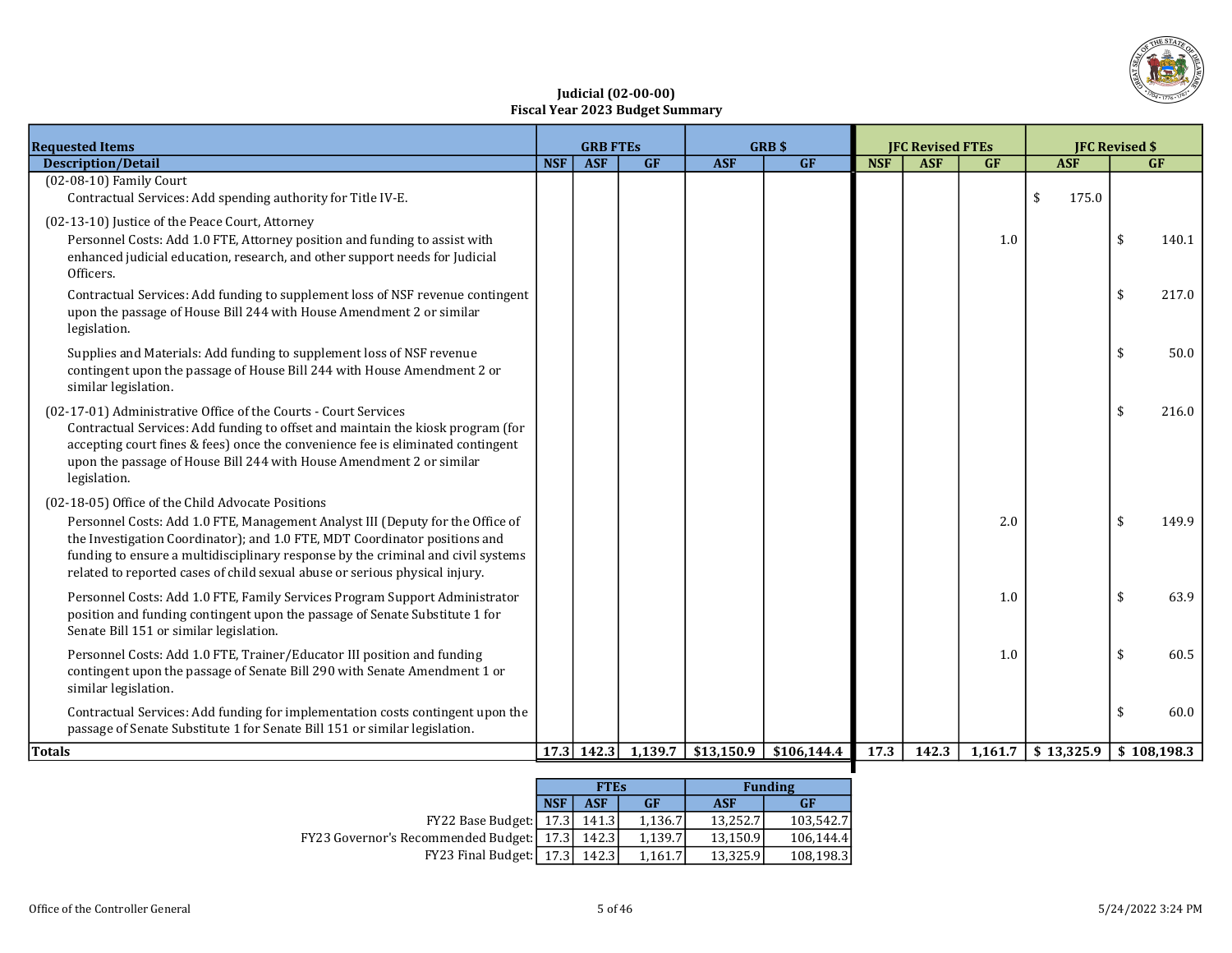

## Office of the Governor (10-01-00) Fiscal Year 2023 Budget Summary

| <b>Requested Items</b>                                                                                                                                                                     |            | <b>GRB FTES</b> |           |            | GRB\$     |            | <b>IFC Revised FTEs</b> |           | <b>IFC Revised \$</b> |    |           |
|--------------------------------------------------------------------------------------------------------------------------------------------------------------------------------------------|------------|-----------------|-----------|------------|-----------|------------|-------------------------|-----------|-----------------------|----|-----------|
| <b>Description/Detail</b>                                                                                                                                                                  | <b>NSF</b> | <b>ASF</b>      | <b>GF</b> | <b>ASF</b> | GF        | <b>NSF</b> | <b>ASF</b>              | <b>GF</b> | <b>ASF</b>            |    | <b>GF</b> |
| <b>FY22 Base Budget:</b>                                                                                                                                                                   |            |                 | 27.0      |            | \$3,235.7 |            |                         |           |                       |    |           |
| <b>FY23 Governor's Recommended Budget (GRB)</b>                                                                                                                                            |            |                 |           |            |           |            |                         | 27.0      |                       |    | 3,261.2   |
| Fiscal Year 2022 Personnel Contingency<br><b>Mark-up Changes</b><br>Contractual Services: Increase to reflect operational inflation, Family Services<br><b>Cabinet Council Initiatives</b> |            |                 |           |            | \$25.5    |            |                         |           |                       |    | 100.0     |
| Totals                                                                                                                                                                                     |            |                 | 27.0      |            | \$3,261.2 |            |                         | 27.0      |                       | -S | 3,361.2   |
|                                                                                                                                                                                            |            |                 |           |            |           |            |                         |           |                       |    |           |

|                                            |            | <b>FTEs</b> |      |            | <b>Funding</b> |
|--------------------------------------------|------------|-------------|------|------------|----------------|
|                                            | <b>NSF</b> | <b>ASF</b>  | GF   | <b>ASF</b> | <b>GF</b>      |
| FY22 Base Budget:                          | 0.0        | 0.0         | 27.0 | 0.0        | 3.235.7        |
| <b>FY23 Governor's Recommended Budget:</b> | 0.01       | 0.0         | 27.0 | $0.0\,$    | 3.261.2        |
| <b>FY23 Final Budget:</b>                  | 0.01       | 0.0         | 27.0 | $0.0\,$    | 3,361.2        |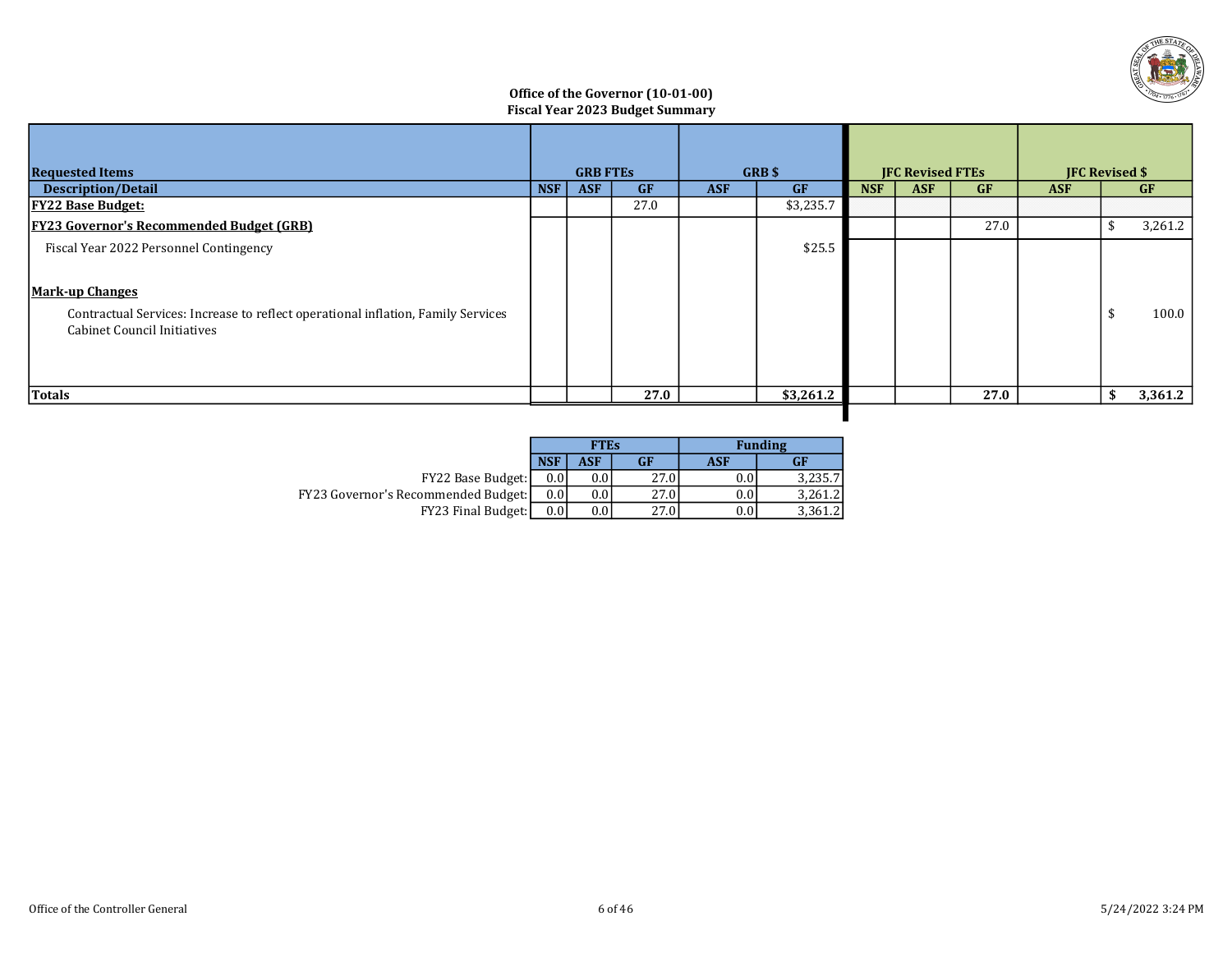

## Office of Management and Budget (10-02-00) Fiscal Year 2023 Budget Summary

| <b>Requested Items</b>                                                     |            | <b>GRB FTES</b> |           | GRB\$      |               |            | <b>JFC Revised FTEs</b> |           |            | <b>JFC Revised \$</b> |  |
|----------------------------------------------------------------------------|------------|-----------------|-----------|------------|---------------|------------|-------------------------|-----------|------------|-----------------------|--|
| <b>Description/Detail</b>                                                  | <b>NSF</b> | <b>ASF</b>      | <b>GF</b> | <b>ASF</b> | GF            | <b>NSF</b> | <b>ASF</b>              | <b>GF</b> | <b>ASF</b> | GF                    |  |
| <b>FY22 Base Budget:</b>                                                   | 9.2        | 119.3           | 190.5     | \$77,058.3 | \$170,321.3   |            |                         |           |            |                       |  |
| <b>FY23 Governor's Recommended Budget (GRB)</b>                            |            |                 |           |            |               | 9.2        | 122.3                   | 191.5     | \$80,650.6 | \$203,791.6           |  |
| Fiscal Year 2022 Personnel Contingency                                     |            |                 |           |            | \$1,018.7     |            |                         |           |            |                       |  |
|                                                                            |            |                 |           |            |               |            |                         |           |            |                       |  |
| <b>GRB</b> Items                                                           |            |                 |           |            |               |            |                         |           |            |                       |  |
| <b>Computer Replacements/Licensing</b>                                     |            |                 |           |            | \$250.0       |            |                         |           |            |                       |  |
| Professional Development/Training                                          |            |                 |           |            | \$26.7        |            |                         |           |            |                       |  |
| <b>GIS Consultant Services</b>                                             |            |                 |           |            | \$60.0        |            |                         |           |            |                       |  |
| <b>Pension Office Staffing</b>                                             |            | 3.0             |           | \$173.3    |               |            |                         |           |            |                       |  |
| Migration of CRIS Pension System to New Server                             |            |                 |           | \$184.0    |               |            |                         |           |            |                       |  |
| Pension Office Lease Costs                                                 |            |                 |           | \$35.0     |               |            |                         |           |            |                       |  |
| Closed State Police Plan                                                   |            |                 |           |            | \$25.0        |            |                         |           |            |                       |  |
| Facilities Management Operational Costs                                    |            |                 |           |            | \$469.0       |            |                         |           |            |                       |  |
| <b>DSP Firing Range Costs</b>                                              |            |                 |           |            | \$65.0        |            |                         |           |            |                       |  |
| Body Camera Program - Contingency Adjustment                               |            |                 |           |            | \$3,981.5     |            |                         |           |            |                       |  |
| Clean Slate Act - Annualization of funding                                 |            |                 |           |            | \$2,728.0     |            |                         |           |            |                       |  |
| <b>Education Transportation Contingency</b>                                |            |                 |           |            | \$4,835.5     |            |                         |           |            |                       |  |
| Health Care Services Contingency                                           |            |                 |           |            | \$15,964.0    |            |                         |           |            |                       |  |
| Permit to Purchase - Remove Contingency                                    |            |                 |           |            | $(*3,006.0)$  |            |                         |           |            |                       |  |
| FY22 Salary/OEC Contingency - Reallocation to State Agencies               |            |                 |           |            | $(*73,004.9)$ |            |                         |           |            |                       |  |
| FY23 Salary/OEC Contingency                                                |            |                 |           |            | \$78,557.8    |            |                         |           |            |                       |  |
| Veterans Tax Relief Education Expenditure Fund                             |            |                 |           |            | \$1,500.0     |            |                         |           |            |                       |  |
| Fleet Services ASF Spending Authority                                      |            |                 |           | \$3,000.0  |               |            |                         |           |            |                       |  |
| <b>FY22 Position Reallocation</b>                                          |            |                 | 1.0       |            |               |            |                         |           |            |                       |  |
| <b>Pensions Personnel Costs</b>                                            |            |                 |           | \$200.0    |               |            |                         |           |            |                       |  |
| <b>Mark-up Changes</b>                                                     |            |                 |           |            |               |            |                         |           |            |                       |  |
| (10-02-05) Administration                                                  |            |                 |           |            |               |            |                         |           |            |                       |  |
| Personnel Costs: Increase spending authority to reflect salary policy      |            |                 |           |            |               |            |                         |           | \$50.0     |                       |  |
|                                                                            |            |                 |           |            |               |            |                         |           |            |                       |  |
| (10-02-10) Budget Development and Planning                                 |            |                 |           |            |               |            |                         |           |            |                       |  |
| Personnel Costs: Increase spending authority to reflect salary policy      |            |                 |           |            |               |            |                         |           | \$50.0     |                       |  |
|                                                                            |            |                 |           |            |               |            |                         |           |            |                       |  |
| (10-02-11) Contingencies and One-Time Items                                |            |                 |           |            |               |            |                         |           |            |                       |  |
| Local Law Enforcement Education: Add funding to reflect program needs      |            |                 |           |            |               |            |                         |           |            | \$30.0                |  |
| Appropriated Special Funds: Increase to provide pay policy contingency for |            |                 |           |            |               |            |                         |           | \$10,000.0 |                       |  |
| special fund programs.                                                     |            |                 |           |            |               |            |                         |           |            |                       |  |
| Salary/OEC Contingency: Add funding for the increase in the State share of |            |                 |           |            |               |            |                         |           |            | \$37,189.2            |  |
| employee health insurance premiums, collective bargaining agreements and   |            |                 |           |            |               |            |                         |           |            |                       |  |
| projected salary needs                                                     |            |                 |           |            |               |            |                         |           |            |                       |  |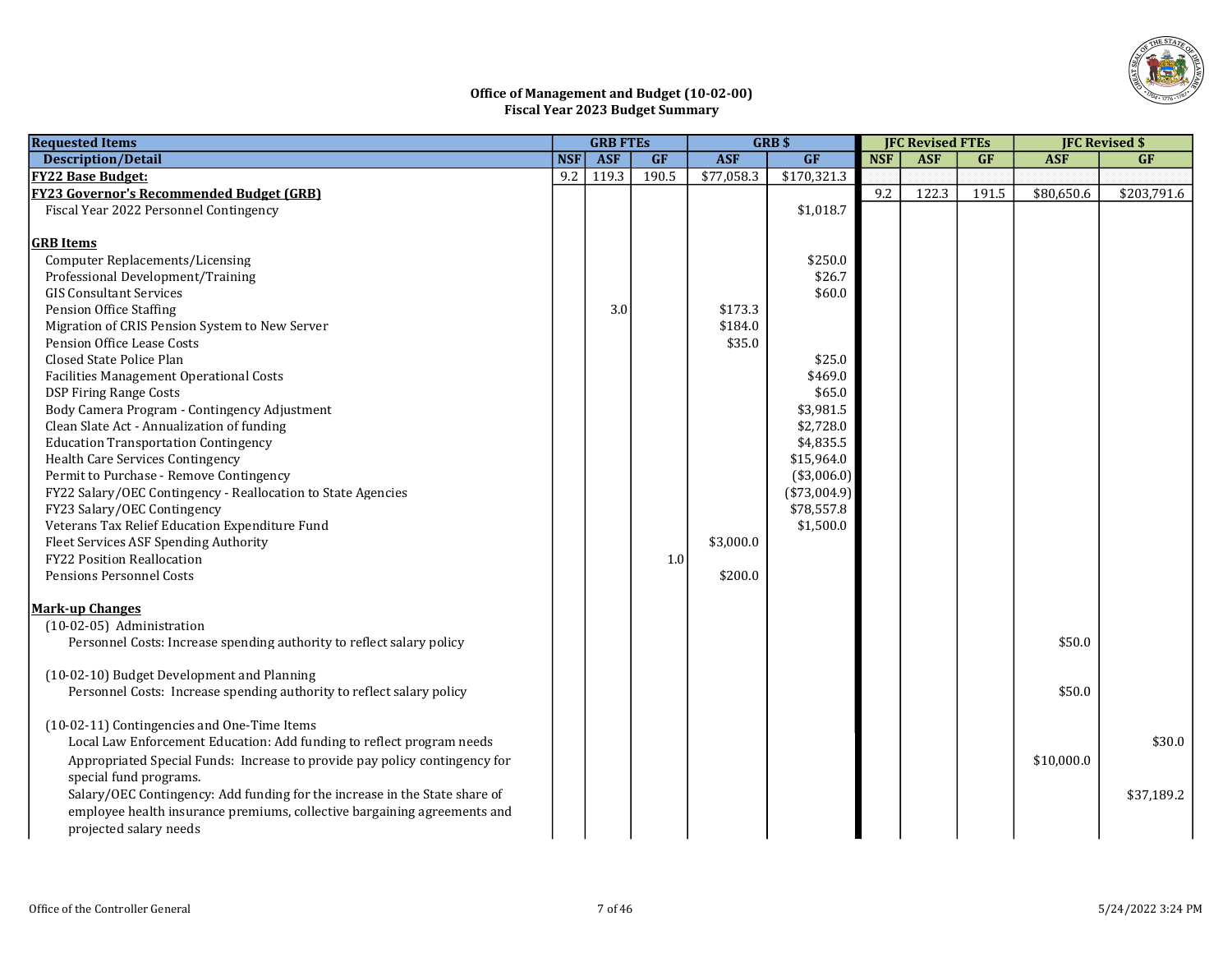

## Office of Management and Budget (10-02-00) Fiscal Year 2023 Budget Summary

| <b>Requested Items</b>                                                                                                                                                                                                                                                                                                                                              |            | <b>GRB FTES</b> |    | GRB\$      |    | <b>JFC Revised FTEs</b> |            |           |            | <b>JFC Revised \$</b> |
|---------------------------------------------------------------------------------------------------------------------------------------------------------------------------------------------------------------------------------------------------------------------------------------------------------------------------------------------------------------------|------------|-----------------|----|------------|----|-------------------------|------------|-----------|------------|-----------------------|
| <b>Description/Detail</b>                                                                                                                                                                                                                                                                                                                                           | <b>NSF</b> | <b>ASF</b>      | GF | <b>ASF</b> | GF | <b>NSF</b>              | <b>ASF</b> | <b>GF</b> | <b>ASF</b> | <b>GF</b>             |
| Salary/OEC Contingency: Add funding to increase the Post Retirement Increase<br>Fund from 0.50% to 1.00%                                                                                                                                                                                                                                                            |            |                 |    |            |    |                         |            |           |            | \$7,970.7             |
| Elder Tax Relief and Education Expense Fund: Add funding to reflect restoration of<br>\$500 maximum senior property tax credit                                                                                                                                                                                                                                      |            |                 |    |            |    |                         |            |           |            | \$4,700.0             |
| KIDS Count: Add funding to restore prior reduction                                                                                                                                                                                                                                                                                                                  |            |                 |    |            |    |                         |            |           |            | \$10.0                |
| Health Care Services Contingency: Reallocate funding to the Department of Health<br>and Social Services, Medicaid and Medical Assistance (35-02-01) Other Items:<br>Medicaid to increase the hourly rates of Private Duty Nursing services                                                                                                                          |            |                 |    |            |    |                         |            |           |            | (\$1,782.0)           |
| Health Care Services Contingency: Reallocate funding to the Department of Health<br>and Social Services, Medicaid and Medical Assistance (35-02-01) Other Items:<br>Medicaid to increase the rates of Personal Care Workers                                                                                                                                         |            |                 |    |            |    |                         |            |           |            | (\$1,782.0)           |
| Health Care Services Contingency: Reallocate funding to the Department of Health<br>and Social Services, Social Services (35-07-01), Other Items: Child Care to support<br>increased provider payments to 85% of the 75th percentile of the 2021 Market<br>Rate. Funding allocations include a no co-pay and five absence day subsidy to<br>support this population |            |                 |    |            |    |                         |            |           |            | (\$11,600.0)          |
| Public Attorney Student Loan Repayment Fund: Add funding for attorneys<br>employed by the State to apply for payment to an applicant's lending agency to<br>pay a portion of the eligible educational loan contingent upon the passage of HB<br>380 or similar legislation                                                                                          |            |                 |    |            |    |                         |            |           |            | \$500.0               |
| Delaware Criminal Justice Information System: Add funding for the use of expert<br>software engineers for the development and modernization of new products for<br>partner agencies                                                                                                                                                                                 |            |                 |    |            |    |                         |            |           |            | \$500.0               |
| $(10-02-32)$ Pensions<br>Personnel Costs: Increase spending authority to reflect salary policy and DHR<br>maintenance review                                                                                                                                                                                                                                        |            |                 |    |            |    |                         |            |           | \$550.0    |                       |
| Pensions - Retirees in Closed State Police Plan: Funding for estimated COLA                                                                                                                                                                                                                                                                                         |            |                 |    |            |    |                         |            |           |            | \$84.2                |
| $(10-02-04)$ Fleet<br>Personnel Costs: Increase spending authority to reflect salary policy                                                                                                                                                                                                                                                                         |            |                 |    |            |    |                         |            |           | \$10.0     |                       |
| $(10-02-44)$ Contracting<br>Personnel Costs: Increase spending authority to reflect salary policy                                                                                                                                                                                                                                                                   |            |                 |    |            |    |                         |            |           | \$50.0     |                       |
| (10-02-45) Delaware Surplus Services<br>Personnel Costs: Increase spending authority to reflect salary policy                                                                                                                                                                                                                                                       |            |                 |    |            |    |                         |            |           | \$30.0     |                       |
| (10-02-46) Food Distribution<br>Personnel Costs: Increase spending authority to reflect salary policy                                                                                                                                                                                                                                                               |            |                 |    |            |    |                         |            |           | \$30.0     |                       |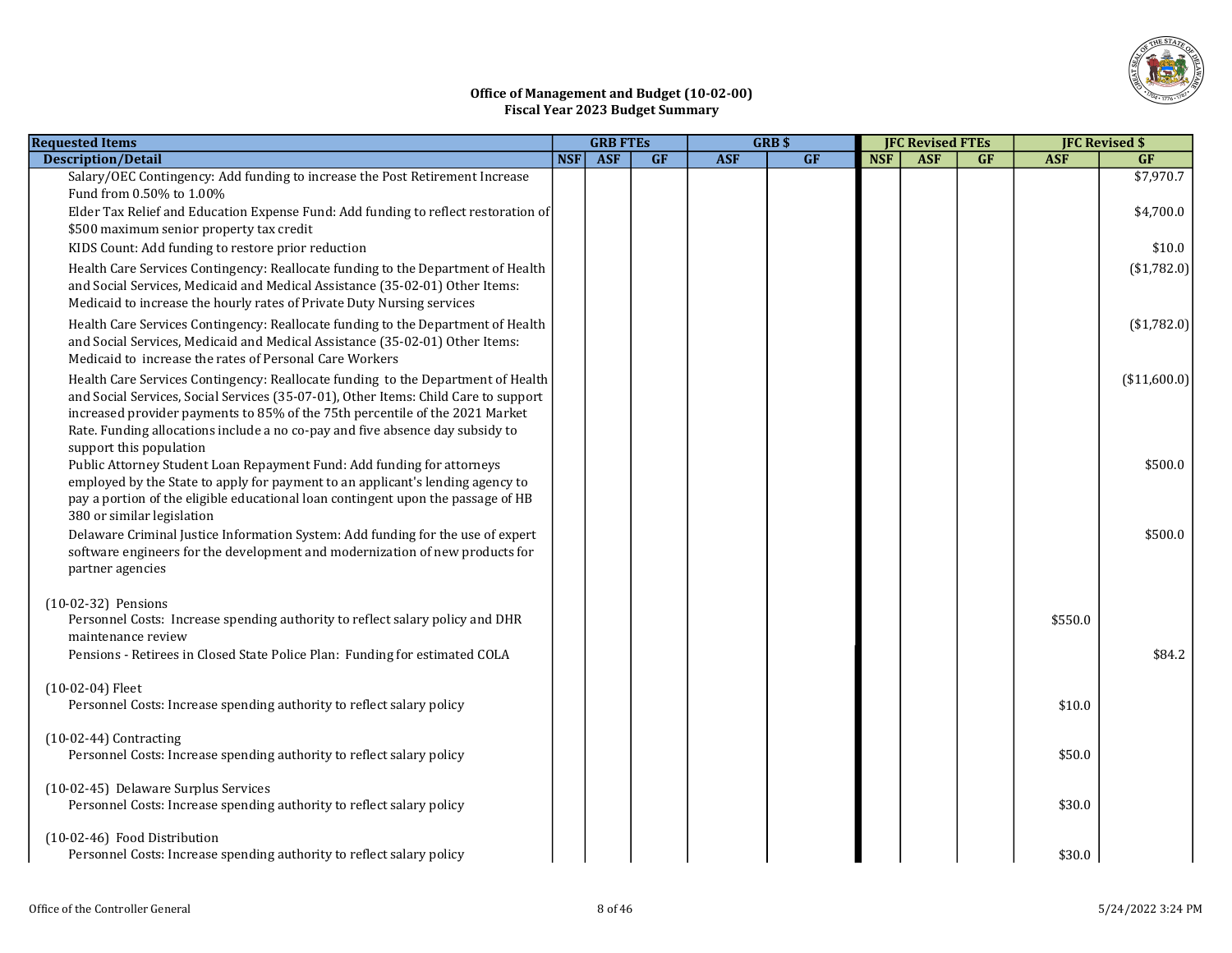

## Office of Management and Budget (10-02-00) Fiscal Year 2023 Budget Summary

| <b>Requested Items</b>                                                                                                                                                                                                                                                                                                           |            | <b>GRB FTES</b> |           |            | <b>GRB</b> \$ |            | <b>IFC Revised FTEs</b> |           |                            | <b>IFC Revised \$</b>                |
|----------------------------------------------------------------------------------------------------------------------------------------------------------------------------------------------------------------------------------------------------------------------------------------------------------------------------------|------------|-----------------|-----------|------------|---------------|------------|-------------------------|-----------|----------------------------|--------------------------------------|
| <b>Description/Detail</b>                                                                                                                                                                                                                                                                                                        | <b>NSF</b> | <b>ASF</b>      | <b>GF</b> | <b>ASF</b> | <b>GF</b>     | <b>NSF</b> | <b>ASF</b>              | <b>GF</b> | <b>ASF</b>                 | <b>GF</b>                            |
| (10-02-47) PHRST<br>Personnel Costs: Increase spending authority to reflect salary policy<br>(10-02-50) Facilities Management<br>Personnel Costs: Increase spending authority to reflect salary policy<br>Contractual Services: Increase for anticipated wastewater expenditures for<br>Absalom Jones, NCC Fire Marshal, Troop 2 |            |                 |           |            |               |            |                         |           | \$30.0<br>\$10.0<br>\$15.0 |                                      |
| Totals                                                                                                                                                                                                                                                                                                                           |            | $9.2$   122.3   | 191.5     | \$80,650.6 | \$203,791.6   | 9.2        | 122.3                   |           |                            | $191.5$   \$ 91,475.6   \$ 239,611.7 |
|                                                                                                                                                                                                                                                                                                                                  |            |                 |           |            |               |            |                         |           |                            |                                      |

|                                            |                  | <b>FTEs</b> |                    |          | <b>Funding</b> |
|--------------------------------------------|------------------|-------------|--------------------|----------|----------------|
|                                            | <b>NSF</b>       | <b>ASF</b>  | <b>GF</b>          | ASF      | <b>GF</b>      |
| <b>FY22 Base Budget:</b>                   | 9.2 <sub>1</sub> | 119.3       | 190.5l             | 77.058.3 | 170.321.3      |
| <b>FY23 Governor's Recommended Budget:</b> | 9.21             | 122.3       | 191.5 <sup> </sup> | 80.650.6 | 203.791.6      |
| <b>FY23 Final Budget:</b>                  | 9.21             | 122.3       | 191.5              | 91.475.6 | 239,611.7      |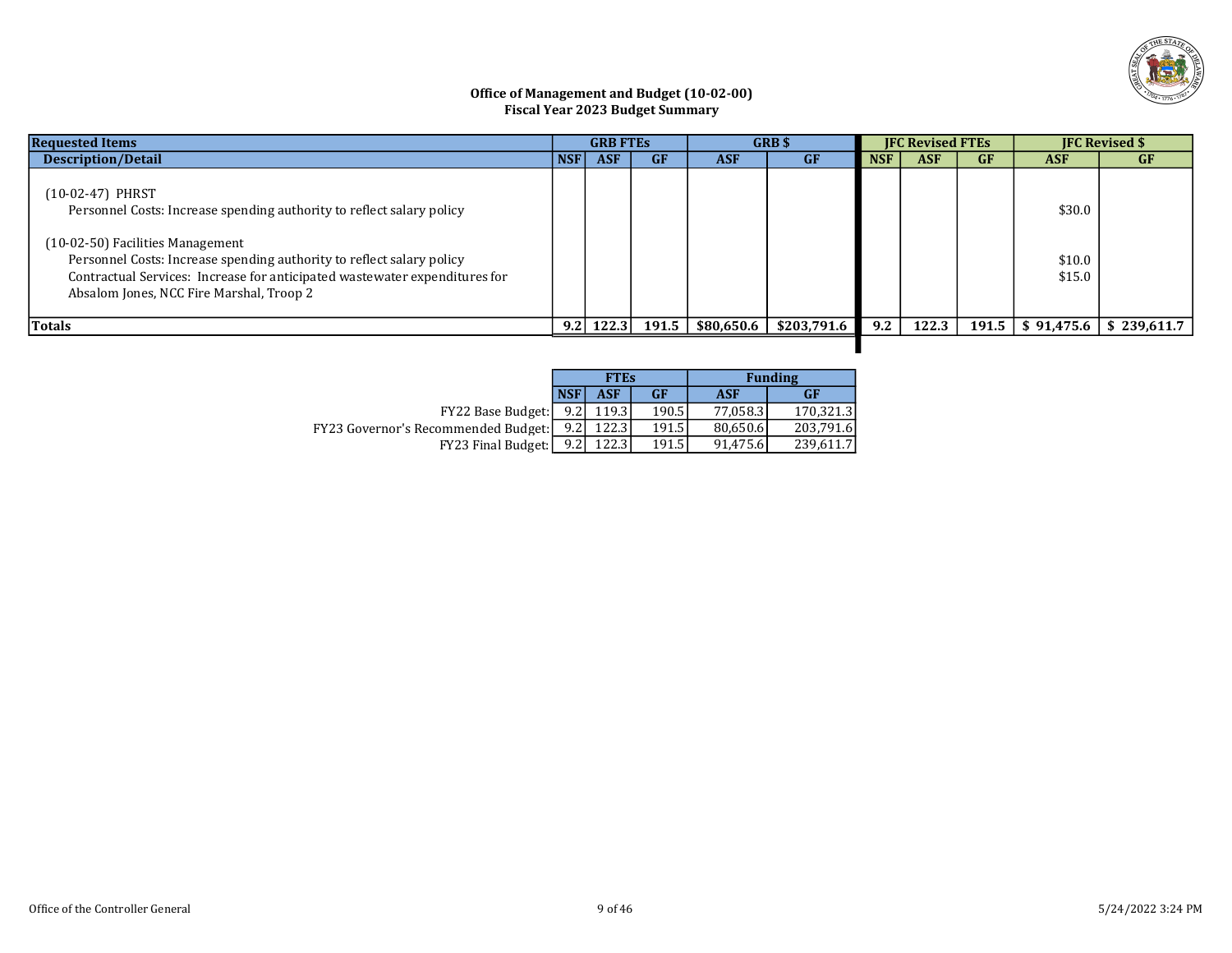

## Criminal Justice Council (10-07-01), DELJIS (10-07-02), Statistical Analysis Center (10-07-03) Fiscal Year 2023 Budget Summary

|                                                                                                                                                                                                                                                                                                                                                        |            |            |      | GRB\$<br><b>GRB FTES</b> |           |            | <b>JFC Revised FTEs</b> |      |    | <b>JFC Revised \$</b> |     |           |
|--------------------------------------------------------------------------------------------------------------------------------------------------------------------------------------------------------------------------------------------------------------------------------------------------------------------------------------------------------|------------|------------|------|--------------------------|-----------|------------|-------------------------|------|----|-----------------------|-----|-----------|
| <b>Requested Items</b><br><b>Description/Detail</b>                                                                                                                                                                                                                                                                                                    | <b>NSF</b> | <b>ASF</b> | GF   | <b>ASF</b>               | GF        | <b>NSF</b> | <b>ASF</b>              | GF   |    | <b>ASF</b>            |     | <b>GF</b> |
| <b>FY22 Base Budget:</b>                                                                                                                                                                                                                                                                                                                               | 14.9       |            | 34.1 | \$472.5                  | \$5,205.5 |            |                         |      |    |                       |     |           |
| <b>FY23 Governor's Recommended Budget (GRB)</b>                                                                                                                                                                                                                                                                                                        |            |            |      |                          |           | 14.9       |                         | 35.1 | \$ | 472.5                 | -\$ | 5,380.1   |
| Fiscal Year 2022 Personnel Contingency                                                                                                                                                                                                                                                                                                                 |            |            |      |                          | \$30.9    |            |                         |      |    |                       |     |           |
| <b>GRB</b> Items                                                                                                                                                                                                                                                                                                                                       |            |            |      |                          |           |            |                         |      |    |                       |     |           |
| <b>DELJIS Lease Escalator</b>                                                                                                                                                                                                                                                                                                                          |            |            |      |                          | \$4.2     |            |                         |      |    |                       |     |           |
| Victim Information Notification Everyday (VINE)                                                                                                                                                                                                                                                                                                        |            |            |      |                          | \$4.6     |            |                         |      |    |                       |     |           |
| <b>DELJIS Software Improvements</b>                                                                                                                                                                                                                                                                                                                    |            |            |      |                          | \$70.0    |            |                         |      |    |                       |     |           |
| <b>DELJIS Information Specialist</b>                                                                                                                                                                                                                                                                                                                   |            |            | 1.0  |                          | \$64.9    |            |                         |      |    |                       |     |           |
| <b>Mark-up Changes</b>                                                                                                                                                                                                                                                                                                                                 |            |            |      |                          |           |            |                         |      |    |                       |     |           |
| (10-07-01) Criminal Justice Council<br>Personnel Costs: Add 1.0 FTE, Executive Director for the Anti-Trafficking Action<br>Council (ATAC); 1.0 FTE, Criminal Justice Planning Coordinator; 1.0 FTE,<br>Research Specialist III, and 1.0 casual/seasonal positions and funding contingent<br>upon the passage of House Bill 398 or similar legislation. |            |            |      |                          |           |            |                         | 3.0  |    |                       | \$  | 260.5     |
| Contractual Services: Add funding for Fleet Services and telecommunications<br>expenses for the ATAC contingent upon the passage of House Bill 398 or similar<br>legislation.                                                                                                                                                                          |            |            |      |                          |           |            |                         |      |    |                       | \$  | 2.7       |
| Supplies and Materials: Add funding for office supply expenses for the ATAC<br>contingent upon the passage of House Bill 398 or similar legislation.                                                                                                                                                                                                   |            |            |      |                          |           |            |                         |      |    |                       | \$  | 3.6       |
| Sentencing Accounting and Guidelines Commission: Add 1.0 FTE, Executive<br>Director; 1.0 FTE, Criminal Justice Planning Coordinator; 2.0 FTEs, Research<br>Specialist III, and 1.0 FTE, Administrative Specialist III positions and funding<br>contingent upon the passage of House Bill 444 or similar legislation.                                   |            |            |      |                          |           |            |                         | 5.0  |    |                       | \$  | 323.5     |
| Sentencing Accounting and Guidelines Commission: Add \$37.8 in funding for<br>Contractual Services and \$2.7 in funding for Supplies and Materials contingent<br>upon the passage of House Bill 444 or similar legislation.                                                                                                                            |            |            |      |                          |           |            |                         |      |    |                       | \$  | 40.5      |
| (10-07-02) Delaware Justice Information System<br>Contractual Services: Add funding for a contractual data software engineer<br>contingent upon the passage of House Bill 444 or similar legislation.                                                                                                                                                  |            |            |      |                          |           |            |                         |      |    |                       | \$  | 125.0     |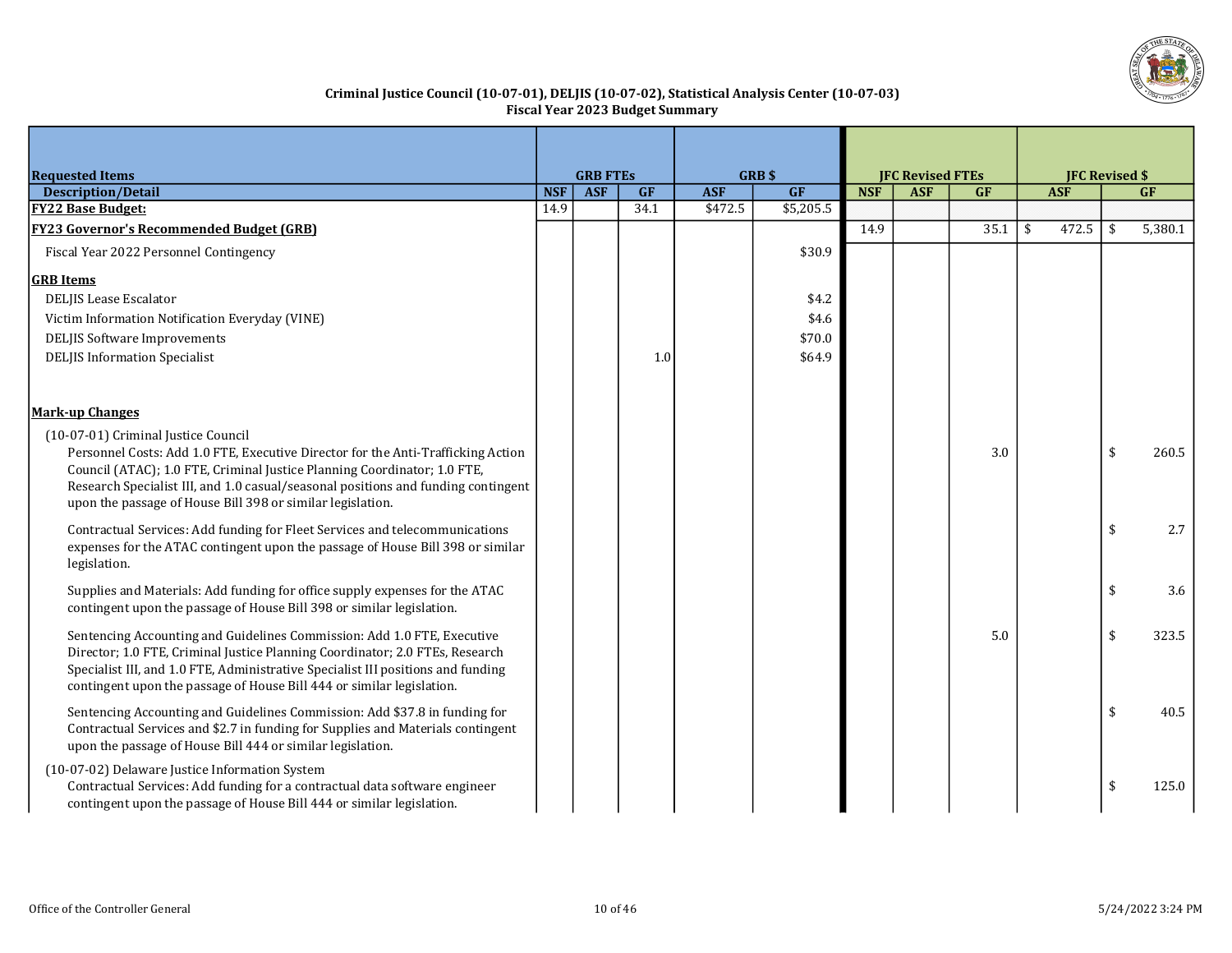

## Criminal Justice Council (10-07-01), DELJIS (10-07-02), Statistical Analysis Center (10-07-03) Fiscal Year 2023 Budget Summary

| <b>Requested Items</b>                                                                                                                                                                                                                                                                                                                                           |            | <b>GRB FTES</b> |           |            | GRB \$    |            | <b>IFC Revised FTEs</b> |           | <b>IFC Revised \$</b> |                |
|------------------------------------------------------------------------------------------------------------------------------------------------------------------------------------------------------------------------------------------------------------------------------------------------------------------------------------------------------------------|------------|-----------------|-----------|------------|-----------|------------|-------------------------|-----------|-----------------------|----------------|
| <b>Description/Detail</b>                                                                                                                                                                                                                                                                                                                                        | <b>NSF</b> | <b>ASF</b>      | <b>GF</b> | <b>ASF</b> | <b>GF</b> | <b>NSF</b> | <b>ASF</b>              | <b>GF</b> | <b>ASF</b>            | GF             |
| (10-07-03) Statistical Analysis Center<br>Personnel Costs: Add 2.0 FTEs, Research Specialist III positions and funding<br>contingent upon the passage of House Bill 444 or similar legislation.<br>Contractual Services: Add funding for Fleet Services and telecommunications<br>expenses contingent upon the passage of House Bill 444 or similar legislation. |            |                 |           |            |           |            |                         | 2.0       |                       | 128.6  <br>1.1 |
| Totals                                                                                                                                                                                                                                                                                                                                                           | 14.9       |                 | 35.1      | \$472.5    | \$5,380.1 | 14.9       |                         | 45.1      | 472.5                 | 6,265.6        |
|                                                                                                                                                                                                                                                                                                                                                                  |            |                 |           |            |           |            |                         |           |                       |                |

|                                            |            | <b>FTEs</b> |      | <b>Funding</b> |         |  |  |  |
|--------------------------------------------|------------|-------------|------|----------------|---------|--|--|--|
|                                            | <b>NSF</b> | ASF         | GF   | ASF            | GF      |  |  |  |
| FY22 Base Budget:                          | 14.9       | 0.0         | 34.1 | 472.5          | 5,205.5 |  |  |  |
| <b>FY23 Governor's Recommended Budget:</b> | 14.91      | 0.0         | 35.1 | 472.5          | 5,380.1 |  |  |  |
| FY23 Final Budget:                         | 14.91      | 0.0         | 45.1 | 472.5          | 6,265.6 |  |  |  |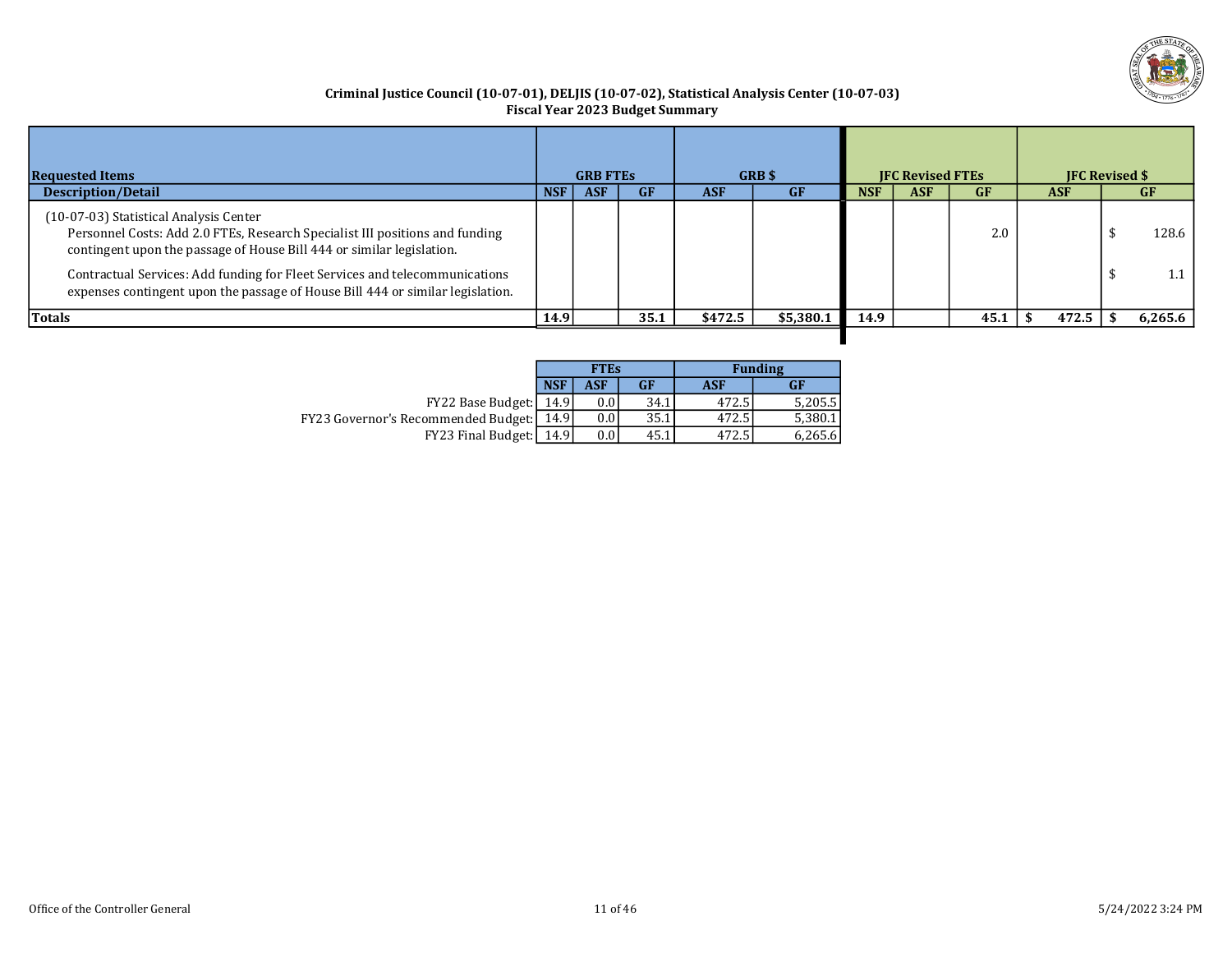

## Delaware State Housing Authority (10-08-00) Fiscal Year 2023 Budget Summary

| <b>Requested Items</b>                          |     | <b>GRB FTES</b> |           |            | GRB\$     | <b>IFC Revised FTEs</b> |            |                          | <b>JFC Revised \$</b> |    |           |
|-------------------------------------------------|-----|-----------------|-----------|------------|-----------|-------------------------|------------|--------------------------|-----------------------|----|-----------|
| <b>Description/Detail</b>                       | NSF | <b>ASF</b>      | <b>GF</b> | <b>ASF</b> | <b>GF</b> | <b>NSF</b>              | <b>ASF</b> | <b>GF</b>                | <b>ASF</b>            |    | <b>GF</b> |
| <b>FY22 Base Budget:</b>                        | 2.0 | 3.0             |           | \$14,388.7 | \$8,000.0 |                         |            |                          |                       |    |           |
| <b>FY23 Governor's Recommended Budget (GRB)</b> |     |                 |           |            |           | 2.0                     | 3.0        | $\overline{\phantom{a}}$ | \$14,400.0            | \$ | 8,000.0   |
| <b>GRB</b> Items                                |     |                 |           |            |           |                         |            |                          |                       |    |           |
| Personnel Costs - Salary Policy Adjustments     |     |                 |           | \$11.3     |           |                         |            |                          |                       |    |           |
| <b>Mark-up Changes</b>                          |     |                 |           |            |           |                         |            |                          |                       |    |           |
| No changes.                                     |     |                 |           |            |           |                         |            |                          |                       |    |           |
|                                                 |     |                 |           |            |           |                         |            |                          |                       |    |           |
|                                                 |     |                 |           |            |           |                         |            |                          |                       |    |           |
| Totals                                          | 2.0 | 3.0             |           | \$14,400.0 | \$8,000.0 | 2.0                     | 3.0        |                          | \$14,400.0            | \$ | 8,000.0   |
|                                                 |     |                 |           |            |           |                         |            |                          |                       |    |           |

|                                            |                  | <b>FTEs</b>      |           | <b>Funding</b> |           |  |  |  |
|--------------------------------------------|------------------|------------------|-----------|----------------|-----------|--|--|--|
|                                            | <b>NSF</b>       | ASF              | <b>GF</b> | ASF            | <b>GF</b> |  |  |  |
| FY22 Base Budget:                          | 2.0              | 3.0 l            | 0.0       | 14.388.7       | 8,000.0   |  |  |  |
| <b>FY23 Governor's Recommended Budget:</b> | 2.0 <sub>l</sub> | 3.0 <sub>1</sub> | 0.0       | 14.400.0       | 8.000.0   |  |  |  |
| FY23 Final Budget:                         | 2.0              | 3.0              | 0.0       | 14.400.0       | 8,000.0   |  |  |  |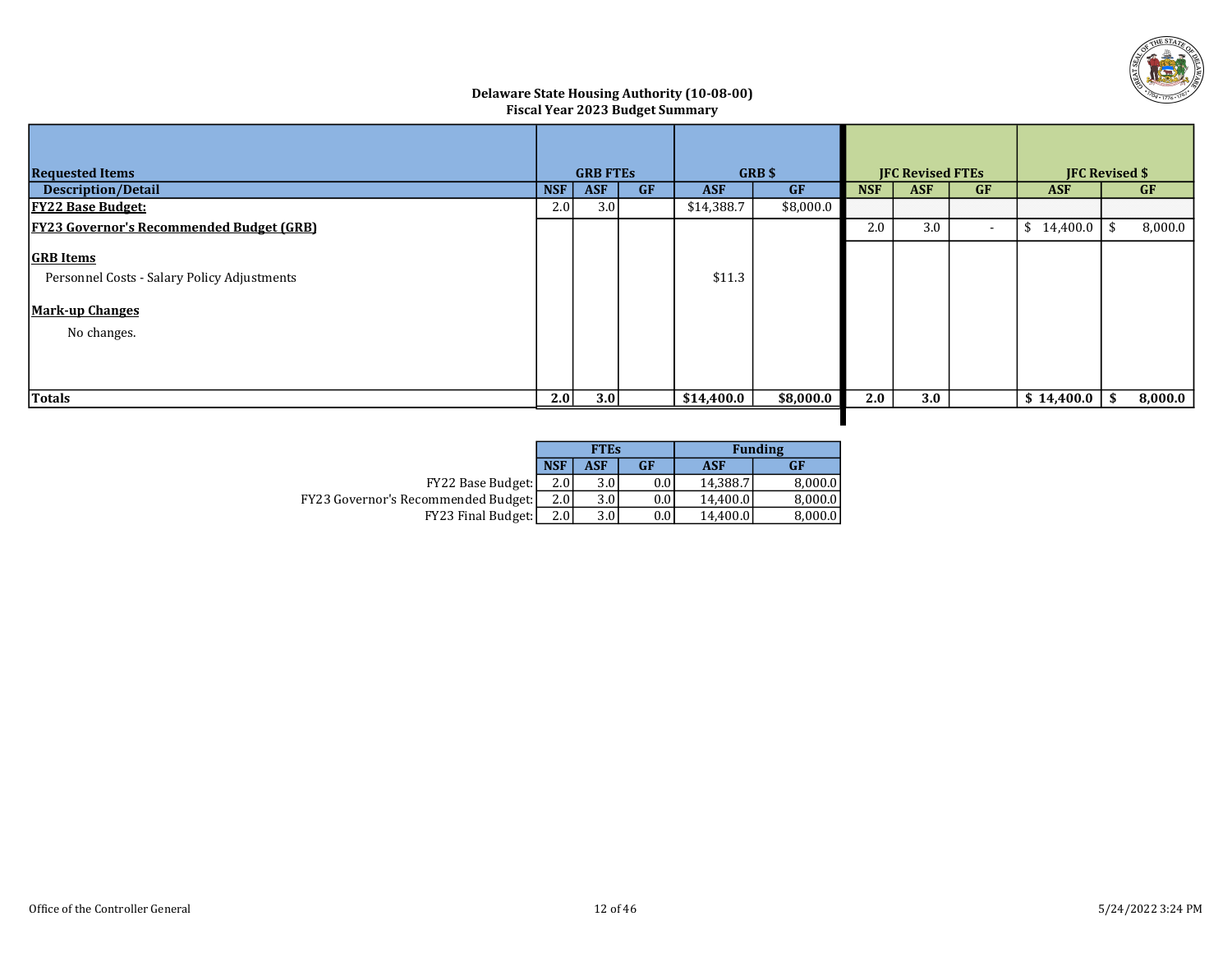

# Department of Technology and Information (11-00-00) Fiscal Year 2023 Budget Summary

| <b>ASF</b><br>GF<br><b>NSF</b><br><b>ASF</b><br>GF<br>GF<br>GF<br><b>Description/Detail</b><br><b>NSF</b><br><b>ASF</b><br><b>ASF</b><br>235.6<br><b>FY22 Base Budget:</b><br>78.4<br>\$35,610.2<br>\$56,238.9<br>\$35,610.2<br>58,749.1<br><b>FY23 Governor's Recommended Budget (GRB)</b><br>78.4<br>244.6<br>\$<br>\$228.5<br>Fiscal Year 2022 Personnel Contingency<br><b>GRB</b> Items<br><b>Security Office Positions</b><br>2.0<br>\$193.2<br>\$2,000.0<br><b>Technology Server</b><br>\$88.5<br><b>Centralization - Position Reallocation from DNREC</b><br>1.0<br>Service Support-Conversion of Contractual Positions<br>6.0<br><b>Mark-up Changes</b><br>(11-02-01) Chief Security Officer<br>\$<br>Personnel Costs: Add 1.0 ASF FTE and spending authority to<br>111.4<br>1.0<br>reflect DSHA IT Consolidation.<br>(11-03-04) Data Center and Operations<br>\$<br>99.4<br>Personnel Costs: Add 1.0 ASF FTE and spending authority to<br>1.0<br>reflect DSHA IT Consolidation.<br>(11-03-05) Telecommunications<br>1.0<br>\$<br>115.6<br>Personnel Costs: Add 1.0 ASF FTE and spending authority to<br>reflect DSHA IT Consolidation.<br>(11-03-06) Systems Engineering<br>\$<br>134.4<br>Personnel Costs: Add 1.0 ASF FTE and spending authority to<br>1.0<br>reflect DSHA IT Consolidation.<br>(11-06-01) End User Services<br>\$<br>Personnel Costs: Add 1.0 ASF FTE and spending authority to<br>90.1<br>1.0<br>reflect DSHA IT Consolidation.<br>Personnel Costs: Add 1.0 ASF FTE and spending authority to<br>\$<br>90.1<br>1.0<br>reflect OMB/DHR IT Consolidation.<br>(11-06-02) Partner Engagement Services<br>Personnel Costs: Add 1.0 ASF FTE and spending authority to<br>\$<br>162.6<br>1.0<br>reflect OMB/DHR IT Consolidation.<br>Personnel Costs: Add 1.0 FTE and funding to reflect<br>\$<br>162.6<br>1.0<br>OMB/DHR IT Consolidation. | <b>Requested Items</b> | <b>GRB\$</b><br><b>GRB FTES</b> |  |  | <b>JFC Revised FTEs</b> |  |  |  | <b>JFC Revised \$</b> |  |  |  |
|-------------------------------------------------------------------------------------------------------------------------------------------------------------------------------------------------------------------------------------------------------------------------------------------------------------------------------------------------------------------------------------------------------------------------------------------------------------------------------------------------------------------------------------------------------------------------------------------------------------------------------------------------------------------------------------------------------------------------------------------------------------------------------------------------------------------------------------------------------------------------------------------------------------------------------------------------------------------------------------------------------------------------------------------------------------------------------------------------------------------------------------------------------------------------------------------------------------------------------------------------------------------------------------------------------------------------------------------------------------------------------------------------------------------------------------------------------------------------------------------------------------------------------------------------------------------------------------------------------------------------------------------------------------------------------------------------------------------------------------------------------------------------------------------------------------------------------------------------------------------|------------------------|---------------------------------|--|--|-------------------------|--|--|--|-----------------------|--|--|--|
|                                                                                                                                                                                                                                                                                                                                                                                                                                                                                                                                                                                                                                                                                                                                                                                                                                                                                                                                                                                                                                                                                                                                                                                                                                                                                                                                                                                                                                                                                                                                                                                                                                                                                                                                                                                                                                                                   |                        |                                 |  |  |                         |  |  |  |                       |  |  |  |
|                                                                                                                                                                                                                                                                                                                                                                                                                                                                                                                                                                                                                                                                                                                                                                                                                                                                                                                                                                                                                                                                                                                                                                                                                                                                                                                                                                                                                                                                                                                                                                                                                                                                                                                                                                                                                                                                   |                        |                                 |  |  |                         |  |  |  |                       |  |  |  |
|                                                                                                                                                                                                                                                                                                                                                                                                                                                                                                                                                                                                                                                                                                                                                                                                                                                                                                                                                                                                                                                                                                                                                                                                                                                                                                                                                                                                                                                                                                                                                                                                                                                                                                                                                                                                                                                                   |                        |                                 |  |  |                         |  |  |  |                       |  |  |  |
|                                                                                                                                                                                                                                                                                                                                                                                                                                                                                                                                                                                                                                                                                                                                                                                                                                                                                                                                                                                                                                                                                                                                                                                                                                                                                                                                                                                                                                                                                                                                                                                                                                                                                                                                                                                                                                                                   |                        |                                 |  |  |                         |  |  |  |                       |  |  |  |
|                                                                                                                                                                                                                                                                                                                                                                                                                                                                                                                                                                                                                                                                                                                                                                                                                                                                                                                                                                                                                                                                                                                                                                                                                                                                                                                                                                                                                                                                                                                                                                                                                                                                                                                                                                                                                                                                   |                        |                                 |  |  |                         |  |  |  |                       |  |  |  |
|                                                                                                                                                                                                                                                                                                                                                                                                                                                                                                                                                                                                                                                                                                                                                                                                                                                                                                                                                                                                                                                                                                                                                                                                                                                                                                                                                                                                                                                                                                                                                                                                                                                                                                                                                                                                                                                                   |                        |                                 |  |  |                         |  |  |  |                       |  |  |  |
|                                                                                                                                                                                                                                                                                                                                                                                                                                                                                                                                                                                                                                                                                                                                                                                                                                                                                                                                                                                                                                                                                                                                                                                                                                                                                                                                                                                                                                                                                                                                                                                                                                                                                                                                                                                                                                                                   |                        |                                 |  |  |                         |  |  |  |                       |  |  |  |
|                                                                                                                                                                                                                                                                                                                                                                                                                                                                                                                                                                                                                                                                                                                                                                                                                                                                                                                                                                                                                                                                                                                                                                                                                                                                                                                                                                                                                                                                                                                                                                                                                                                                                                                                                                                                                                                                   |                        |                                 |  |  |                         |  |  |  |                       |  |  |  |
|                                                                                                                                                                                                                                                                                                                                                                                                                                                                                                                                                                                                                                                                                                                                                                                                                                                                                                                                                                                                                                                                                                                                                                                                                                                                                                                                                                                                                                                                                                                                                                                                                                                                                                                                                                                                                                                                   |                        |                                 |  |  |                         |  |  |  |                       |  |  |  |
|                                                                                                                                                                                                                                                                                                                                                                                                                                                                                                                                                                                                                                                                                                                                                                                                                                                                                                                                                                                                                                                                                                                                                                                                                                                                                                                                                                                                                                                                                                                                                                                                                                                                                                                                                                                                                                                                   |                        |                                 |  |  |                         |  |  |  |                       |  |  |  |
|                                                                                                                                                                                                                                                                                                                                                                                                                                                                                                                                                                                                                                                                                                                                                                                                                                                                                                                                                                                                                                                                                                                                                                                                                                                                                                                                                                                                                                                                                                                                                                                                                                                                                                                                                                                                                                                                   |                        |                                 |  |  |                         |  |  |  |                       |  |  |  |
|                                                                                                                                                                                                                                                                                                                                                                                                                                                                                                                                                                                                                                                                                                                                                                                                                                                                                                                                                                                                                                                                                                                                                                                                                                                                                                                                                                                                                                                                                                                                                                                                                                                                                                                                                                                                                                                                   |                        |                                 |  |  |                         |  |  |  |                       |  |  |  |
|                                                                                                                                                                                                                                                                                                                                                                                                                                                                                                                                                                                                                                                                                                                                                                                                                                                                                                                                                                                                                                                                                                                                                                                                                                                                                                                                                                                                                                                                                                                                                                                                                                                                                                                                                                                                                                                                   |                        |                                 |  |  |                         |  |  |  |                       |  |  |  |
|                                                                                                                                                                                                                                                                                                                                                                                                                                                                                                                                                                                                                                                                                                                                                                                                                                                                                                                                                                                                                                                                                                                                                                                                                                                                                                                                                                                                                                                                                                                                                                                                                                                                                                                                                                                                                                                                   |                        |                                 |  |  |                         |  |  |  |                       |  |  |  |
|                                                                                                                                                                                                                                                                                                                                                                                                                                                                                                                                                                                                                                                                                                                                                                                                                                                                                                                                                                                                                                                                                                                                                                                                                                                                                                                                                                                                                                                                                                                                                                                                                                                                                                                                                                                                                                                                   |                        |                                 |  |  |                         |  |  |  |                       |  |  |  |
|                                                                                                                                                                                                                                                                                                                                                                                                                                                                                                                                                                                                                                                                                                                                                                                                                                                                                                                                                                                                                                                                                                                                                                                                                                                                                                                                                                                                                                                                                                                                                                                                                                                                                                                                                                                                                                                                   |                        |                                 |  |  |                         |  |  |  |                       |  |  |  |
|                                                                                                                                                                                                                                                                                                                                                                                                                                                                                                                                                                                                                                                                                                                                                                                                                                                                                                                                                                                                                                                                                                                                                                                                                                                                                                                                                                                                                                                                                                                                                                                                                                                                                                                                                                                                                                                                   |                        |                                 |  |  |                         |  |  |  |                       |  |  |  |
|                                                                                                                                                                                                                                                                                                                                                                                                                                                                                                                                                                                                                                                                                                                                                                                                                                                                                                                                                                                                                                                                                                                                                                                                                                                                                                                                                                                                                                                                                                                                                                                                                                                                                                                                                                                                                                                                   |                        |                                 |  |  |                         |  |  |  |                       |  |  |  |
|                                                                                                                                                                                                                                                                                                                                                                                                                                                                                                                                                                                                                                                                                                                                                                                                                                                                                                                                                                                                                                                                                                                                                                                                                                                                                                                                                                                                                                                                                                                                                                                                                                                                                                                                                                                                                                                                   |                        |                                 |  |  |                         |  |  |  |                       |  |  |  |
|                                                                                                                                                                                                                                                                                                                                                                                                                                                                                                                                                                                                                                                                                                                                                                                                                                                                                                                                                                                                                                                                                                                                                                                                                                                                                                                                                                                                                                                                                                                                                                                                                                                                                                                                                                                                                                                                   |                        |                                 |  |  |                         |  |  |  |                       |  |  |  |
|                                                                                                                                                                                                                                                                                                                                                                                                                                                                                                                                                                                                                                                                                                                                                                                                                                                                                                                                                                                                                                                                                                                                                                                                                                                                                                                                                                                                                                                                                                                                                                                                                                                                                                                                                                                                                                                                   |                        |                                 |  |  |                         |  |  |  |                       |  |  |  |
|                                                                                                                                                                                                                                                                                                                                                                                                                                                                                                                                                                                                                                                                                                                                                                                                                                                                                                                                                                                                                                                                                                                                                                                                                                                                                                                                                                                                                                                                                                                                                                                                                                                                                                                                                                                                                                                                   |                        |                                 |  |  |                         |  |  |  |                       |  |  |  |
|                                                                                                                                                                                                                                                                                                                                                                                                                                                                                                                                                                                                                                                                                                                                                                                                                                                                                                                                                                                                                                                                                                                                                                                                                                                                                                                                                                                                                                                                                                                                                                                                                                                                                                                                                                                                                                                                   |                        |                                 |  |  |                         |  |  |  |                       |  |  |  |
|                                                                                                                                                                                                                                                                                                                                                                                                                                                                                                                                                                                                                                                                                                                                                                                                                                                                                                                                                                                                                                                                                                                                                                                                                                                                                                                                                                                                                                                                                                                                                                                                                                                                                                                                                                                                                                                                   |                        |                                 |  |  |                         |  |  |  |                       |  |  |  |
|                                                                                                                                                                                                                                                                                                                                                                                                                                                                                                                                                                                                                                                                                                                                                                                                                                                                                                                                                                                                                                                                                                                                                                                                                                                                                                                                                                                                                                                                                                                                                                                                                                                                                                                                                                                                                                                                   |                        |                                 |  |  |                         |  |  |  |                       |  |  |  |
|                                                                                                                                                                                                                                                                                                                                                                                                                                                                                                                                                                                                                                                                                                                                                                                                                                                                                                                                                                                                                                                                                                                                                                                                                                                                                                                                                                                                                                                                                                                                                                                                                                                                                                                                                                                                                                                                   |                        |                                 |  |  |                         |  |  |  |                       |  |  |  |
|                                                                                                                                                                                                                                                                                                                                                                                                                                                                                                                                                                                                                                                                                                                                                                                                                                                                                                                                                                                                                                                                                                                                                                                                                                                                                                                                                                                                                                                                                                                                                                                                                                                                                                                                                                                                                                                                   |                        |                                 |  |  |                         |  |  |  |                       |  |  |  |
|                                                                                                                                                                                                                                                                                                                                                                                                                                                                                                                                                                                                                                                                                                                                                                                                                                                                                                                                                                                                                                                                                                                                                                                                                                                                                                                                                                                                                                                                                                                                                                                                                                                                                                                                                                                                                                                                   |                        |                                 |  |  |                         |  |  |  |                       |  |  |  |
|                                                                                                                                                                                                                                                                                                                                                                                                                                                                                                                                                                                                                                                                                                                                                                                                                                                                                                                                                                                                                                                                                                                                                                                                                                                                                                                                                                                                                                                                                                                                                                                                                                                                                                                                                                                                                                                                   |                        |                                 |  |  |                         |  |  |  |                       |  |  |  |
|                                                                                                                                                                                                                                                                                                                                                                                                                                                                                                                                                                                                                                                                                                                                                                                                                                                                                                                                                                                                                                                                                                                                                                                                                                                                                                                                                                                                                                                                                                                                                                                                                                                                                                                                                                                                                                                                   |                        |                                 |  |  |                         |  |  |  |                       |  |  |  |
|                                                                                                                                                                                                                                                                                                                                                                                                                                                                                                                                                                                                                                                                                                                                                                                                                                                                                                                                                                                                                                                                                                                                                                                                                                                                                                                                                                                                                                                                                                                                                                                                                                                                                                                                                                                                                                                                   |                        |                                 |  |  |                         |  |  |  |                       |  |  |  |
| \$58,749.1<br>Totals<br>\$35,610.2<br>\$36,413.8<br>\$58,911.7<br>78.4<br>244.6<br>85.4<br>245.6                                                                                                                                                                                                                                                                                                                                                                                                                                                                                                                                                                                                                                                                                                                                                                                                                                                                                                                                                                                                                                                                                                                                                                                                                                                                                                                                                                                                                                                                                                                                                                                                                                                                                                                                                                  |                        |                                 |  |  |                         |  |  |  |                       |  |  |  |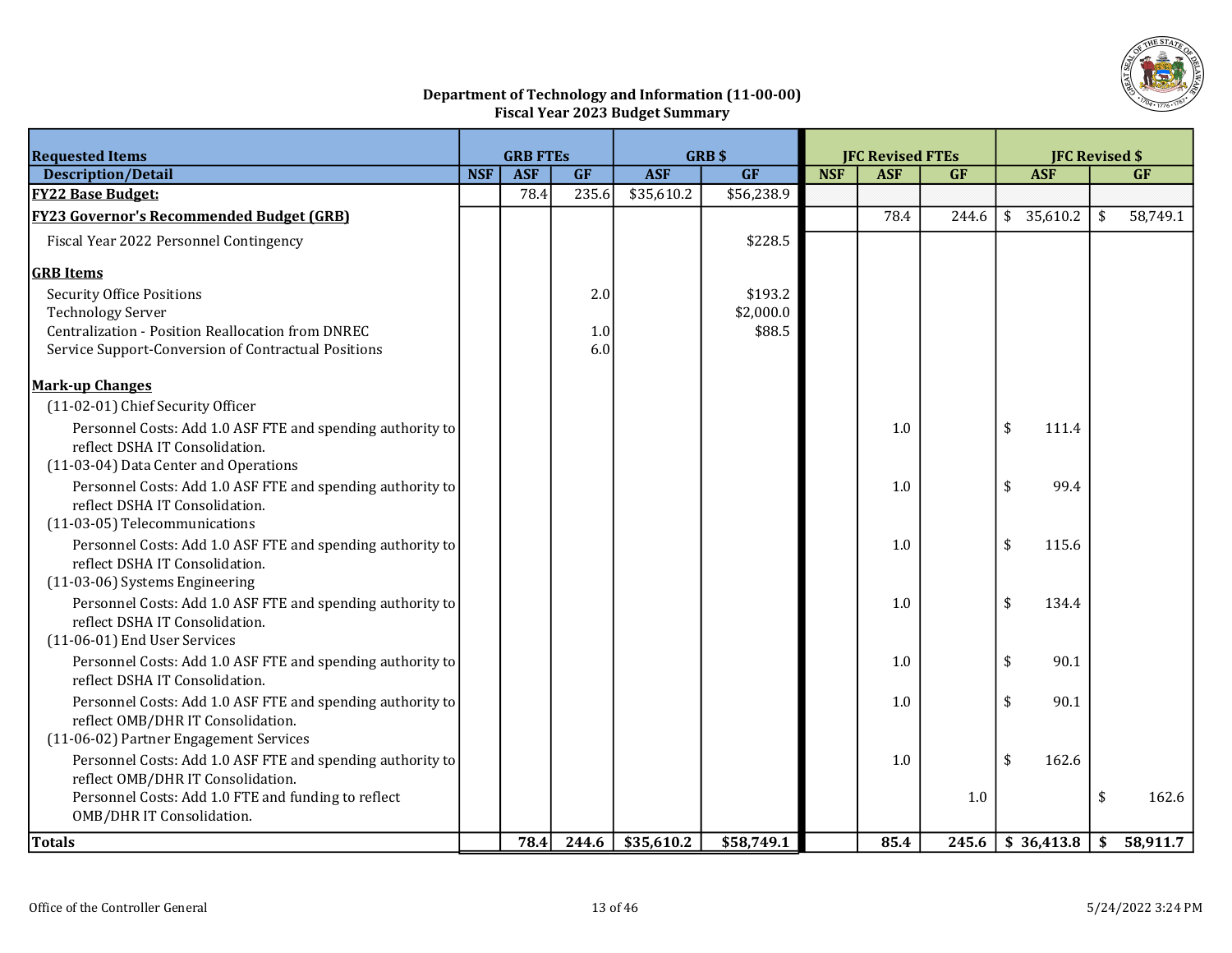

# Department of Technology and Information (11-00-00) Fiscal Year 2023 Budget Summary

| <b>Requested Items</b>    |            | GRB FTEs   |               |            | <b>GRB \$</b> |            | <b>JFC Revised FTEs</b> |           |            | <b>IFC Revised \$</b> |
|---------------------------|------------|------------|---------------|------------|---------------|------------|-------------------------|-----------|------------|-----------------------|
| <b>Description/Detail</b> | <b>NSF</b> | <b>ASF</b> | $\sim$ $\sim$ | <b>ASF</b> | <b>GF</b>     | <b>NSF</b> | <b>ASF</b>              | <b>GF</b> | <b>ASF</b> | <b>GF</b>             |
|                           |            |            |               |            |               |            |                         |           |            |                       |

|                                            |            | <b>FTEs</b> |       |          | <b>Funding</b> |
|--------------------------------------------|------------|-------------|-------|----------|----------------|
|                                            | <b>NSF</b> | ASF         | GF    | ASF      | GF             |
| <b>FY22 Base Budget:</b>                   | 0.01       | 78.4        | 235.6 | 35.610.2 | 56.238.9       |
| <b>FY23 Governor's Recommended Budget:</b> | 0.01       | 78.4        | 244.6 | 35.610.2 | 58.749.1       |
| <b>FY23 Final Budget:</b>                  | 0.01       | 85.4        | 245.6 | 36.413.8 | 58.911.7       |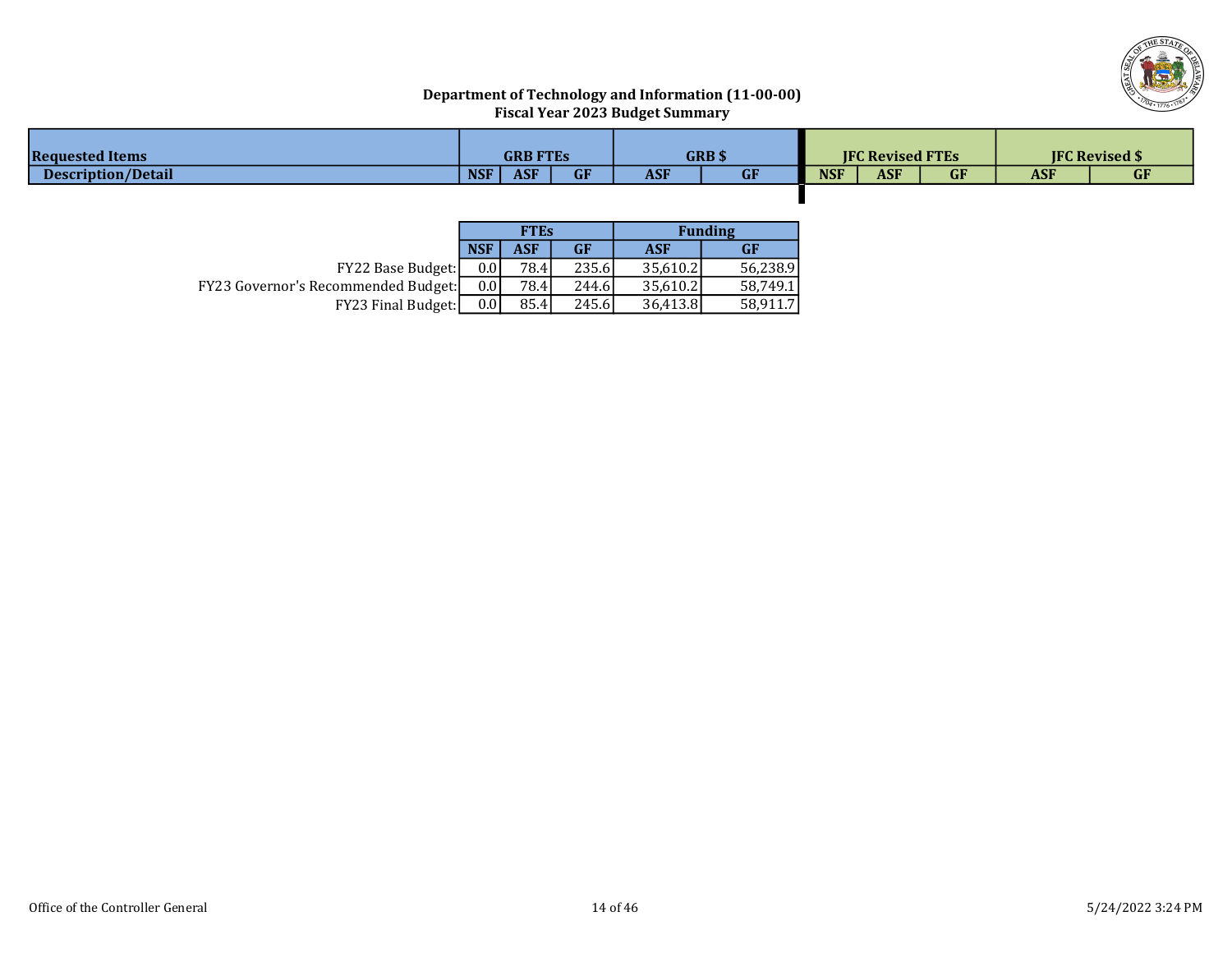

## Lieutenant Governor (12-01-01) Fiscal Year 2023 Budget Summary

| <b>Requested Items</b>                                                                                                                                       |            | <b>GRB FTES</b>                       |     |           | GRB \$     |            | <b>JFC Revised FTEs</b> |            | <b>JFC Revised \$</b>    |           |       |
|--------------------------------------------------------------------------------------------------------------------------------------------------------------|------------|---------------------------------------|-----|-----------|------------|------------|-------------------------|------------|--------------------------|-----------|-------|
| <b>Description/Detail</b>                                                                                                                                    | <b>NSF</b> | <b>GF</b><br><b>ASF</b><br><b>ASF</b> |     | <b>GF</b> | <b>NSF</b> | <b>ASF</b> | <b>GF</b>               | <b>ASF</b> |                          | <b>GF</b> |       |
| <u> FY22 Base Budget:</u>                                                                                                                                    |            |                                       | 6.0 |           | \$631.1    |            |                         |            |                          |           |       |
| <b>FY23 Governor's Recommended Budget (GRB)</b>                                                                                                              |            |                                       |     |           |            | 2.0        |                         | 6.0        | $\overline{\phantom{a}}$ |           | 687.6 |
| Fiscal Year 2022 Personnel Contingency                                                                                                                       |            |                                       |     |           | \$6.5      |            |                         |            |                          |           |       |
| <b>GRB</b> Items<br>Add 2.0 NSF FTEs as approved by Clearinghouse Committee<br>Add funding for Contractual Services<br><b>Mark-up Changes</b><br>No changes. | 2.0        |                                       |     |           | \$50.0     |            |                         |            |                          |           |       |
| Totals                                                                                                                                                       | 2.0        |                                       | 6.0 |           | \$687.6    | 2.0        |                         | 6.0        | ÷.                       | -\$       | 687.6 |
|                                                                                                                                                              |            |                                       |     |           |            |            |                         |            |                          |           |       |

|                                            |            | <b>FTEs</b> |     |     | <b>Funding</b> |
|--------------------------------------------|------------|-------------|-----|-----|----------------|
|                                            | <b>NSF</b> | ASF         | GF  | ASF | GF             |
| FY22 Base Budget:                          | 0.0        |             | 6.0 |     | 631.           |
| <b>FY23 Governor's Recommended Budget:</b> | 2.0        | $0.0\,$     | 6.0 | 0.0 | 687.6          |
| FY23 Final Budget:                         | 2.0        | $0.0\,$     | 6.0 | 0.0 | 687.6          |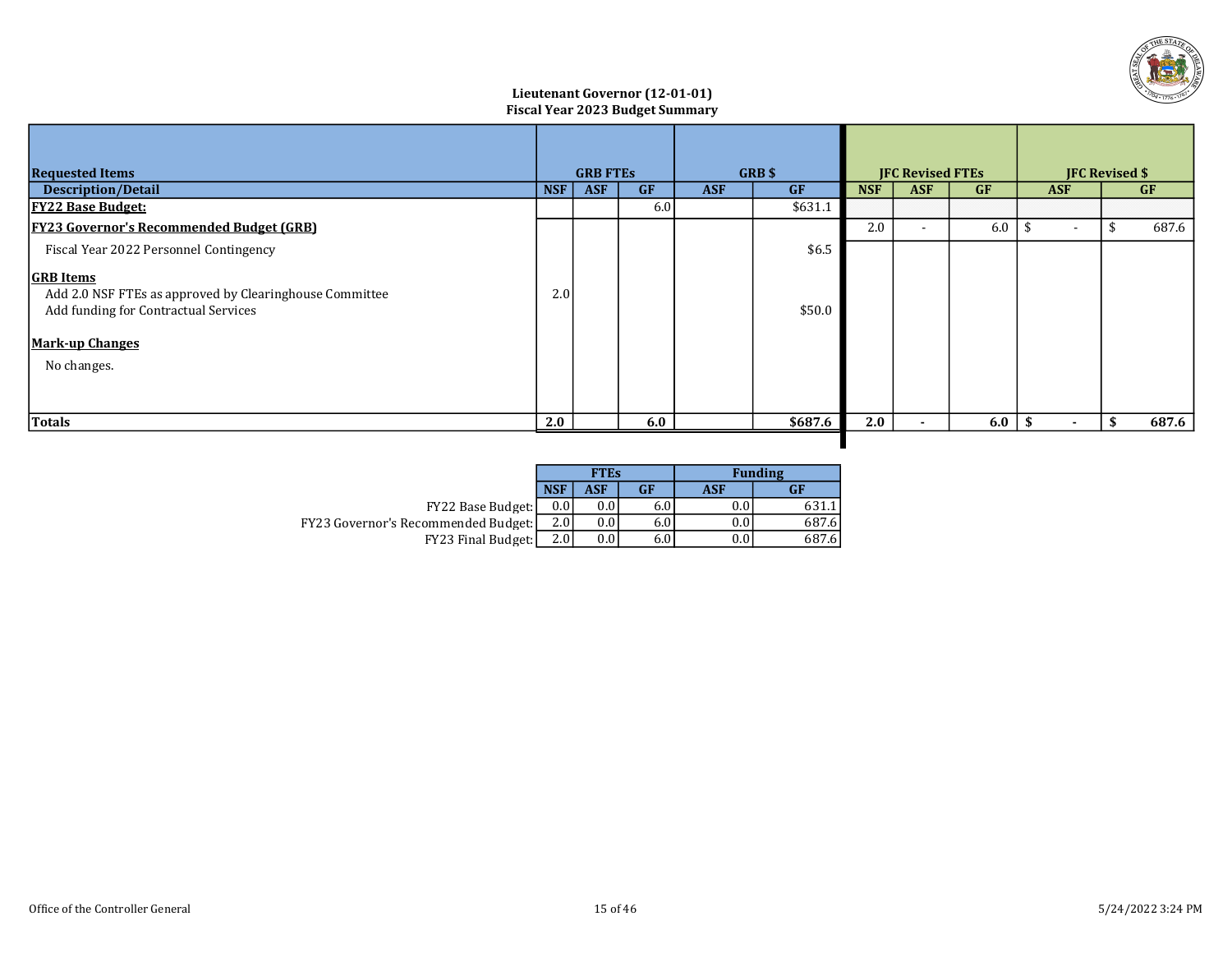

## Auditor of Accounts (12-02-01) Fiscal Year 2023 Budget Summary

| <b>Requested Items</b>                          |            | <b>GRB FTES</b> |           |            | GRB \$    | <b>IFC Revised FTEs</b> |            |           | <b>JFC Revised \$</b> |           |         |
|-------------------------------------------------|------------|-----------------|-----------|------------|-----------|-------------------------|------------|-----------|-----------------------|-----------|---------|
| <b>Description/Detail</b>                       | <b>NSF</b> | <b>ASF</b>      | <b>GF</b> | <b>ASF</b> | <b>GF</b> | <b>NSF</b>              | <b>ASF</b> | <b>GF</b> | <b>ASF</b>            | <b>GF</b> |         |
| <u> FY22 Base Budget:</u>                       |            | 7.0             | 20.0      | \$1,330.4  | \$2,992.8 |                         |            |           |                       |           |         |
| <b>FY23 Governor's Recommended Budget (GRB)</b> |            |                 |           |            |           | $\sim$                  | 7.0        | 20.0      | 1,330.4               | -\$       | 3,136.7 |
| Fiscal Year 2022 Personnel Contingency          |            |                 |           |            | \$21.4    |                         |            |           |                       |           |         |
| <b>GRB</b> Items                                |            |                 |           |            |           |                         |            |           |                       |           |         |
| Annual Comprehensive Financial Report (ACFR)    |            |                 |           |            | \$122.5   |                         |            |           |                       |           |         |
| <b>Mark-up Changes</b>                          |            |                 |           |            |           |                         |            |           |                       |           |         |
| No changes.                                     |            |                 |           |            |           |                         |            |           |                       |           |         |
|                                                 |            |                 |           |            |           |                         |            |           |                       |           |         |
|                                                 |            |                 |           |            |           |                         |            |           |                       |           |         |
| Totals                                          | 0.01       | 7.0             | 20.0      | \$1,330.4  | \$3,136.7 | ۰                       | 7.0        | 20.0      | \$<br>1,330.4         | -\$       | 3,136.7 |
|                                                 |            |                 |           |            |           |                         |            |           |                       |           |         |

|                                            |                  | <b>FTEs</b> |      | <b>Funding</b> |         |  |  |  |
|--------------------------------------------|------------------|-------------|------|----------------|---------|--|--|--|
|                                            | <b>NSF</b>       | <b>ASF</b>  | GF   | <b>ASF</b>     | GF      |  |  |  |
| <b>FY22 Base Budget:</b>                   | 0.0 <sub>l</sub> | 7.0         | 20.0 | 1,330.4        | 2.992.8 |  |  |  |
| <b>FY23 Governor's Recommended Budget:</b> | 0.0 <sub>1</sub> | 7.0         | 20.0 | 1,330.4        | 3,136.7 |  |  |  |
| FY23 Final Budget:                         | 0.0 <sub>l</sub> | 7.0         | 20.0 | 1,330.4        | 3,136.7 |  |  |  |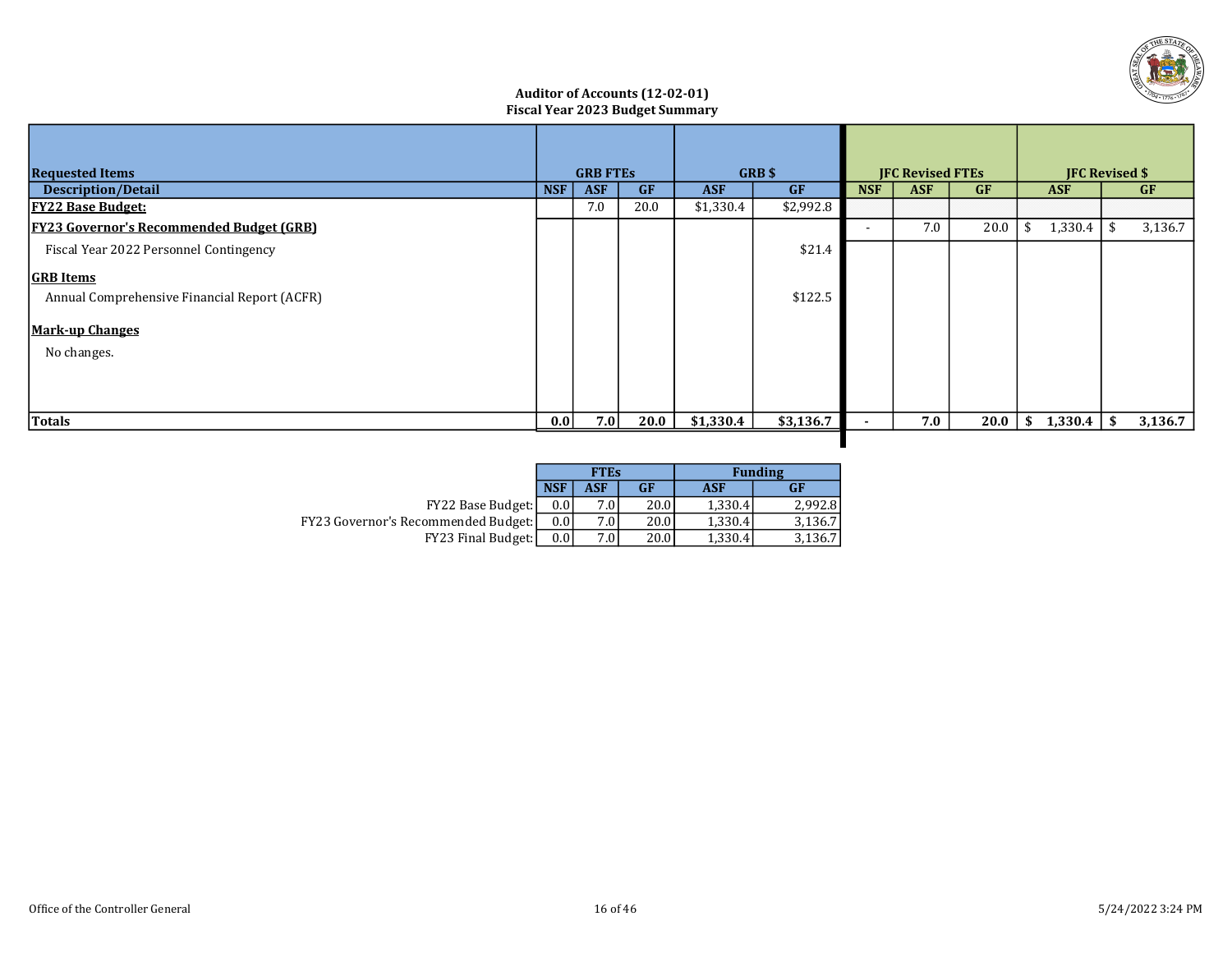

## Insurance Commissioner (12-03-00) Fiscal Year 2023 Budget Summary

| <b>Requested Items</b>                                                                                | <b>GRB FTES</b>                       |      |  |                                  | <b>JFC Revised FTEs</b> |            |            |                         | <b>JFC Revised \$</b> |                          |
|-------------------------------------------------------------------------------------------------------|---------------------------------------|------|--|----------------------------------|-------------------------|------------|------------|-------------------------|-----------------------|--------------------------|
| <b>Description/Detail</b>                                                                             | <b>GF</b><br><b>NSF</b><br><b>ASF</b> |      |  | GRB\$<br><b>ASF</b><br><b>GF</b> |                         | <b>NSF</b> | <b>ASF</b> | <b>GF</b><br><b>ASF</b> |                       | GF                       |
| <b>FY22 Base Budget:</b>                                                                              | 2.7                                   | 98.3 |  | \$30,096.1                       |                         |            |            |                         |                       |                          |
| <b>FY23 Governor's Recommended Budget (GRB)</b>                                                       |                                       |      |  |                                  |                         | 2.7        | 98.3       | $\sim$                  | $$30,140.6$ \ \ \$    | $\overline{\phantom{a}}$ |
| <b>GRB</b> Items<br>Additional Spending Authority for Travel<br><b>Mark-up Changes</b><br>No changes. |                                       |      |  | \$44.5                           |                         |            |            |                         |                       |                          |
| Totals                                                                                                | 2.7                                   | 98.3 |  | \$30,140.6                       |                         | 2.7        | 98.3       | $\sim$                  | \$30,140.6            | \$<br>$\sim$             |

|                                            |                  | <b>FTEs</b> |           | <b>Funding</b> |               |
|--------------------------------------------|------------------|-------------|-----------|----------------|---------------|
|                                            | <b>NSF</b>       | <b>ASF</b>  | <b>GF</b> | <b>ASF</b>     | GF            |
| <b>FY22 Base Budget:</b>                   | 2.7 <sub>1</sub> | 98.3        | 0.01      | 30.096.1       | $0.0^{\circ}$ |
| <b>FY23 Governor's Recommended Budget:</b> | 2.7              | 98.3        | 0.01      | 30,140.6       | $0.0^{\circ}$ |
| <b>FY23 Final Budget:</b>                  | 2.7 <sub>1</sub> | 98.3        | $0.0\,$   | 30.140.6       |               |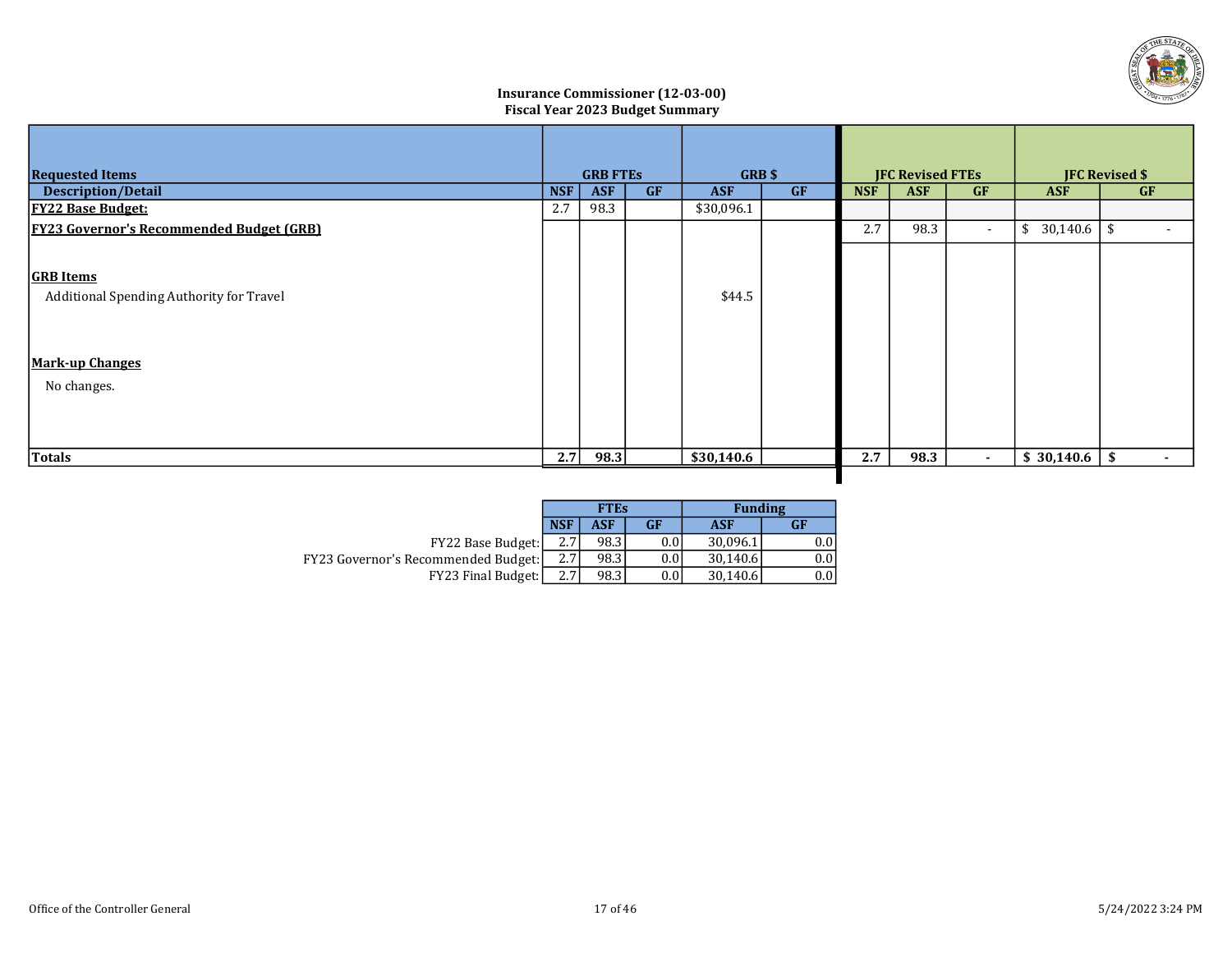

## State Treasurer (12-05-00) Fiscal Year 2023 Budget Summary

|                                                                        |            |                 | <b>GRB</b> \$ |            |             |                         |            |                       |                |                   |
|------------------------------------------------------------------------|------------|-----------------|---------------|------------|-------------|-------------------------|------------|-----------------------|----------------|-------------------|
| <b>Requested Items</b>                                                 |            | <b>GRB FTES</b> |               |            |             | <b>IFC Revised FTEs</b> |            | <b>IFC Revised \$</b> |                |                   |
| <b>Description/Detail</b>                                              | <b>NSF</b> | <b>ASF</b>      | <b>GF</b>     | <b>ASF</b> | GF          | <b>NSF</b>              | <b>ASF</b> | <b>GF</b>             | <b>ASF</b>     | <b>GF</b>         |
| <b>FY22 Base Budget:</b>                                               | 4.0        | 13.0            | 11.0          | \$77,962.7 | \$207,528.5 |                         |            |                       |                |                   |
| <b>FY23 Governor's Recommended Budget (GRB)</b>                        |            |                 |               |            |             | 4.0                     | 14.0       | 11.0                  | 78,638.1<br>\$ | 215,544.7<br>- \$ |
| Fiscal Year 2022 Personnel Contingency                                 |            |                 |               |            | \$16.2      |                         |            |                       |                |                   |
| <b>GRB</b> Items                                                       |            |                 |               |            |             |                         |            |                       |                |                   |
| EARNS program support - -HB 205                                        |            | 1.0             |               | \$139.7    |             |                         |            |                       |                |                   |
| Debt Service Adjustment                                                |            |                 |               | \$535.7    | \$8,000.0   |                         |            |                       |                |                   |
| <b>Mark-up Changes</b>                                                 |            |                 |               |            |             |                         |            |                       |                |                   |
| (12-05-03) Debt Management                                             |            |                 |               |            |             |                         |            |                       |                |                   |
| Debt Service: Adjustment to reflect actual payments due                |            |                 |               |            |             |                         |            |                       |                | 4,734.8           |
| Debt Service - Local Schools: Reduction to reflect actual payments due |            |                 |               |            |             |                         |            |                       | \$<br>(174.7)  |                   |
|                                                                        |            |                 |               |            |             |                         |            |                       |                |                   |
|                                                                        |            |                 |               |            |             |                         |            |                       |                |                   |
| Totals                                                                 | 4.0        | 14.0            | 11.0          | \$78,638.1 | \$215,544.7 | 4.0                     | 14.0       | 11.0                  | \$78,463.4     | \$220,279.5       |
|                                                                        |            |                 |               |            |             |                         |            |                       |                |                   |

|                                            |            | <b>FTEs</b> |       |            | <b>Funding</b> |
|--------------------------------------------|------------|-------------|-------|------------|----------------|
|                                            | <b>NSF</b> | <b>ASF</b>  | GF    | <b>ASF</b> | <b>GF</b>      |
| <b>FY22 Base Budget:</b>                   | 4.0        | 13.0        | 11.0  | 77.962.7   | 207.528.5      |
| <b>FY23 Governor's Recommended Budget:</b> | 4.0        | 14.0        | 11.0I | 78,638.1   | 215.544.7      |
| <b>FY23 Final Budget:</b>                  | 4.0        | 14.0        | 11.0I | 78,463.4   | 220,279.5      |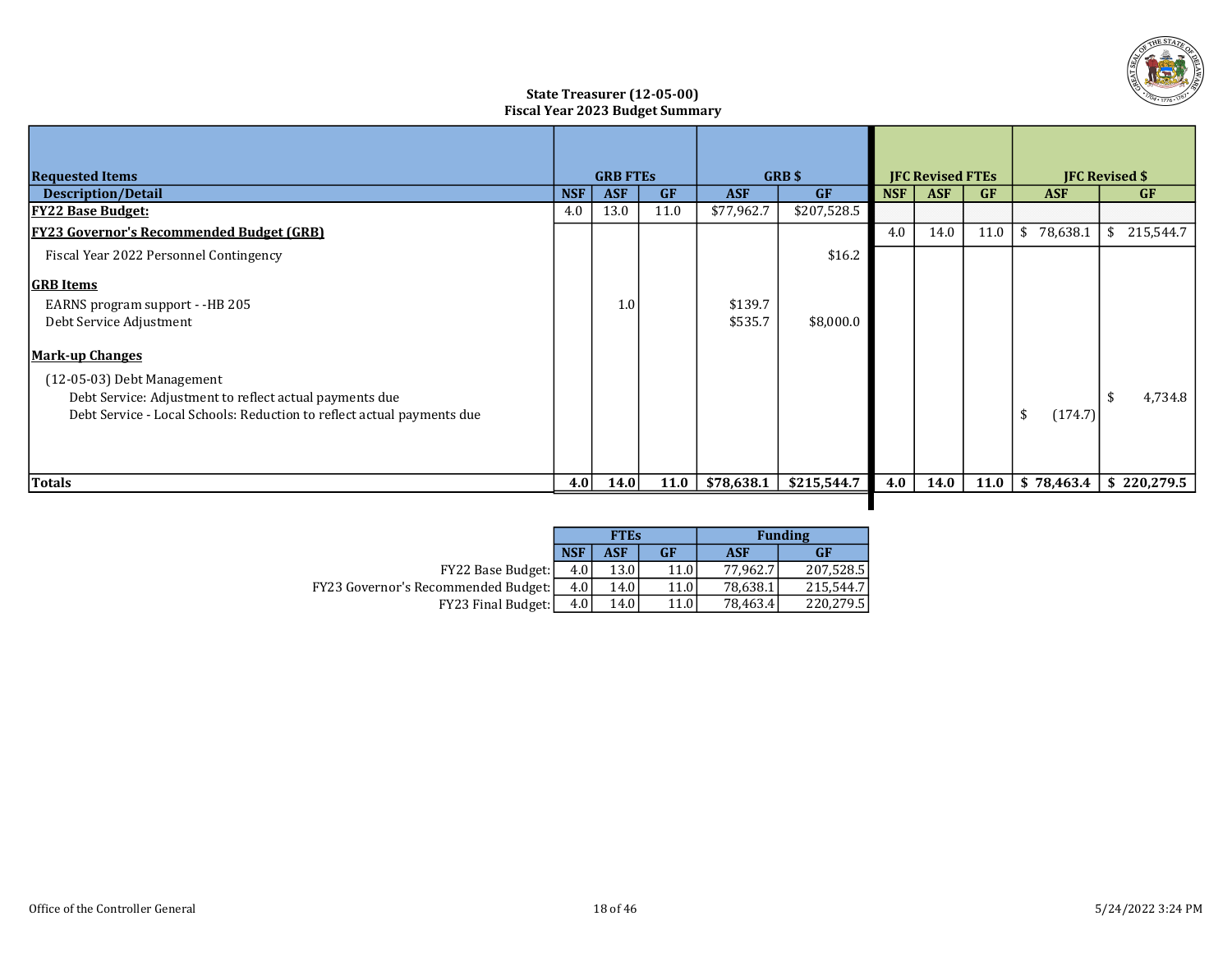

## Department of Justice (DOJ) (15-01-00) Fiscal Year 2023 Budget Summary

| <b>Requested Items</b>                                                               |            | <b>GRB FTES</b> |           | <b>GRB</b> \$   |            | <b>IFC Revised FTEs</b> |            |       | <b>IFC Revised \$</b> |            |  |
|--------------------------------------------------------------------------------------|------------|-----------------|-----------|-----------------|------------|-------------------------|------------|-------|-----------------------|------------|--|
| <b>Description/Detail</b>                                                            | <b>NSF</b> | <b>ASF</b>      | <b>GF</b> | <b>ASF</b>      | GF         | <b>NSF</b>              | <b>ASF</b> | GF    | <b>ASF</b>            | <b>GF</b>  |  |
| <b>FY22 Base Budget:</b>                                                             | 46.1       | 72.6            | 348.3     | \$12,066.3      | \$40,519.4 |                         |            |       |                       |            |  |
| <b>FY23 Governor's Recommended Budget (GRB)</b>                                      |            |                 |           |                 |            | 46.1                    | 72.6       | 359.3 | 12,820.5<br>-S        | \$41,404.3 |  |
| Fiscal Year 2022 Personnel Contingency                                               |            |                 |           |                 | \$724.1    |                         |            |       |                       |            |  |
| Tobacco Master Settlement Revenue                                                    |            |                 |           | $($ \$45.8) $ $ |            |                         |            |       |                       |            |  |
| <b>GRB</b> Items                                                                     |            |                 |           |                 |            |                         |            |       |                       |            |  |
| Annualization of FY22 Positions                                                      |            |                 |           |                 | \$160.8    |                         |            |       |                       |            |  |
| <b>Consumer Protection Fund Spending Authority Increase</b>                          |            |                 |           | \$800.0         |            |                         |            |       |                       |            |  |
| Body Worn Camera Program FTEs - House Bill 195                                       |            |                 | 11.0      |                 |            |                         |            |       |                       |            |  |
| <b>Mark-up Changes</b>                                                               |            |                 |           |                 |            |                         |            |       |                       |            |  |
| (15-01-01) Prosecution of Cases Involving Wage Theft                                 |            |                 |           |                 |            |                         |            |       |                       |            |  |
| Personnel Costs: 1.0 FTE, Deputy Attorney General V, and 1.0 FTE, Legal Assistant II |            |                 |           |                 |            |                         |            | 2.0   |                       | 108.6      |  |
| positions and funding contingent upon the passage of Senate Bill 35 or similar       |            |                 |           |                 |            |                         |            |       |                       |            |  |
| legislation.                                                                         |            |                 |           |                 |            |                         |            |       |                       |            |  |
| Totals                                                                               |            | 46.1 $72.6$     | 359.3     | \$12,820.5      | \$41,404.3 | 46.1                    | 72.6       | 361.3 | \$12,820.5            | \$41,512.9 |  |
|                                                                                      |            |                 |           |                 |            |                         |            |       |                       |            |  |

|                                            |            | <b>FTEs</b> |        | <b>Funding</b> |           |  |  |
|--------------------------------------------|------------|-------------|--------|----------------|-----------|--|--|
|                                            | <b>NSF</b> | <b>ASF</b>  | GF     | <b>ASF</b>     | <b>GF</b> |  |  |
| FY22 Base Budget:                          | 46.1       | 72.6        | 348.3  | 12.066.3       | 40.519.4  |  |  |
| <b>FY23 Governor's Recommended Budget:</b> | 46.1       | 72.6        | 359.31 | 12.820.5       | 41.404.3  |  |  |
| FY23 Final Budget:   46.1                  |            | 72.6        | 361.3  | 12.820.5       | 41.512.9  |  |  |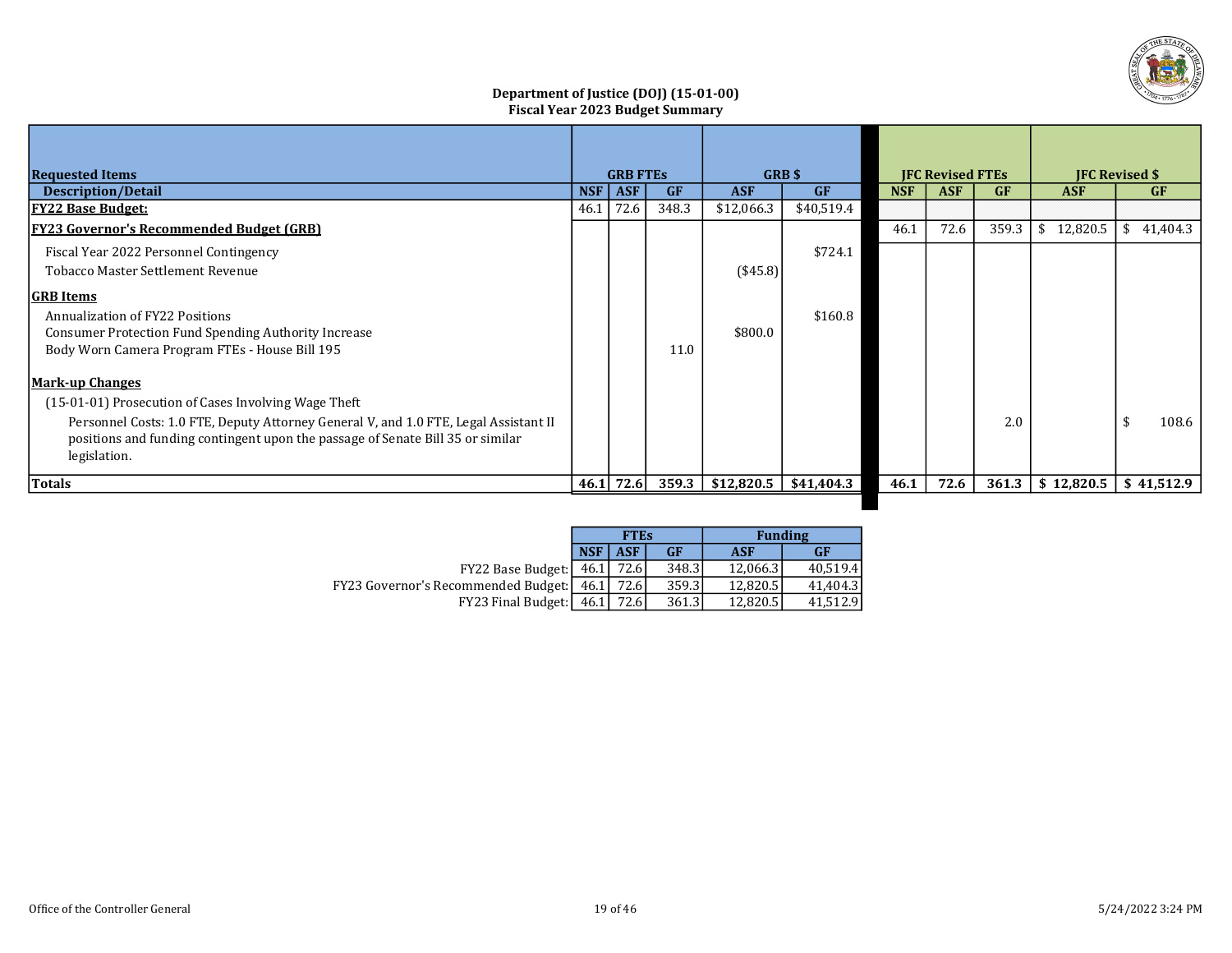

## Office of Defense Services (15-02-00) Fiscal Year 2023 Budget Summary

| <b>Requested Items</b>                          |            | <b>GRB FTES</b> |       |            | <b>GRB</b> \$ |            | <b>JFC Revised FTEs</b>  |           |                | <b>JFC Revised \$</b> |          |
|-------------------------------------------------|------------|-----------------|-------|------------|---------------|------------|--------------------------|-----------|----------------|-----------------------|----------|
| <b>Description/Detail</b>                       | <b>NSF</b> | <b>ASF</b>      | GF    | <b>ASF</b> | <b>GF</b>     | <b>NSF</b> | <b>ASF</b>               | <b>GF</b> | <b>ASF</b>     | <b>GF</b>             |          |
| <u> FY22 Base Budget:</u>                       |            |                 | 162.0 |            | \$27,344.0    |            |                          |           |                |                       |          |
| <b>FY23 Governor's Recommended Budget (GRB)</b> |            |                 |       |            |               |            | $\overline{\phantom{a}}$ | 173.0     | $\blacksquare$ |                       | 27,648.9 |
| Fiscal Year 2022 Personnel Contingency          |            |                 |       |            | \$186.3       |            |                          |           |                |                       |          |
| <b>GRB</b> Items                                |            |                 |       |            |               |            |                          |           |                |                       |          |
| Body-Worn Camera Program                        |            |                 | 8.0   |            |               |            |                          |           |                |                       |          |
| Lease Escalators & Subscription Cost Increases  |            |                 |       |            | \$3.4         |            |                          |           |                |                       |          |
| <b>Contractual Positions to FTEs</b>            |            |                 | 3.0   |            | \$115.2       |            |                          |           |                |                       |          |
| <b>Mark-up Changes</b>                          |            |                 |       |            |               |            |                          |           |                |                       |          |
| No changes.                                     |            |                 |       |            |               |            |                          |           |                |                       |          |
|                                                 |            |                 |       |            |               |            |                          |           |                |                       |          |
| Totals                                          |            |                 | 173.0 | \$0.0      | \$27,648.9    |            |                          | 173.0     | ۰<br>- 35      |                       | 27,648.9 |

П

|                                            |            | <b>FTEs</b>      |           |     | <b>Funding</b> |
|--------------------------------------------|------------|------------------|-----------|-----|----------------|
|                                            | <b>NSF</b> | ASF              | <b>GF</b> | ASF | <b>GF</b>      |
| FY22 Base Budget:                          | 0.0        | 0.0 <sub>1</sub> | 162.0     | 0.0 | 27.344.0       |
| <b>FY23 Governor's Recommended Budget:</b> | 0.0        | 0.0 <sub>1</sub> | 173.0     | 0.0 | 27.648.9       |
| FY23 Final Budget:                         | 0.0        | 0.0              | 173.0     | 0.0 | 27.648.9       |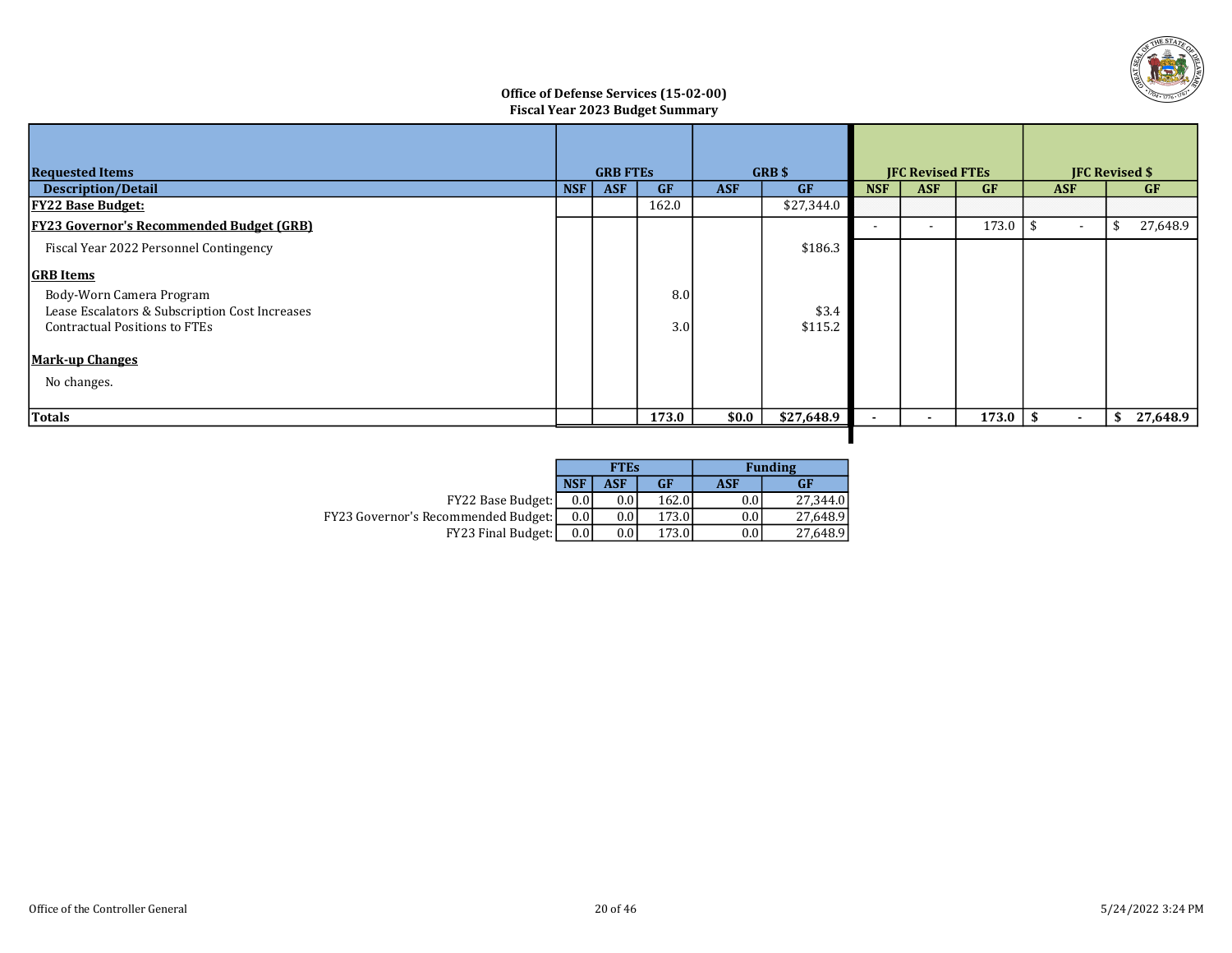

#### Department of Human Resources (16-00-00) Fiscal Year 2023 Budget Summary

| <b>Requested Items</b>                                                                                                                                                                                                             |            | <b>GRB FTES</b>                                    |            | <b>GRB</b> \$ | <b>JFC Revised FTEs</b> |            |           |       | <b>IFC Revised \$</b> |         |           |          |
|------------------------------------------------------------------------------------------------------------------------------------------------------------------------------------------------------------------------------------|------------|----------------------------------------------------|------------|---------------|-------------------------|------------|-----------|-------|-----------------------|---------|-----------|----------|
| Description/Detail                                                                                                                                                                                                                 | <b>NSF</b> | <b>ASF</b><br><b>ASF</b><br><b>GF</b><br><b>GF</b> |            |               | <b>NSF</b>              | <b>ASF</b> | <b>GF</b> |       | <b>ASF</b>            |         | <b>GF</b> |          |
| <b>FY22 Base Budget:</b>                                                                                                                                                                                                           | 30.0       | 57.0                                               | 166.0      | \$5,980.3     | \$24,698.3              |            |           |       |                       |         |           |          |
| <b>FY23 Governor's Recommended Budget (GRB)</b>                                                                                                                                                                                    |            |                                                    |            |               |                         | 30.0       | 58.0      | 168.0 | S                     | 6,111.6 | -\$       | 27,574.1 |
| Fiscal Year 2022 Personnel Contingency                                                                                                                                                                                             |            |                                                    |            |               | \$155.9                 |            |           |       |                       |         |           |          |
| <b>GRB</b> Items                                                                                                                                                                                                                   |            |                                                    |            |               |                         |            |           |       |                       |         |           |          |
| Staffing support for Labor Relations and Employment Law<br>Support for military spouses and veterans<br>Risk management for state facilities and operations<br>Add 1.0 FTE Deputy Principal Assistant per FY22 Section 11 transfer |            | 1.0                                                | 1.0<br>1.0 | \$131.3       | \$68.4<br>\$2,651.5     |            |           |       |                       |         |           |          |
| <b>Mark-up Changes</b><br>(16-01-01) Office of the Secretary<br>Personnel Costs: Establish 1.0 ASF FTE for an HR Specialist to support the<br>Department of Finance                                                                |            |                                                    |            |               |                         |            | 1.0       |       | \$                    | 77.0    |           |          |
| Contractual Services: Leased space in Dover and New Castle County due to the<br>consolidation of Human Resources staff.                                                                                                            |            |                                                    |            |               |                         |            |           |       | \$                    | 248.6   | -\$       | 572.7    |
| Totals                                                                                                                                                                                                                             | 30.0       | 58.0                                               | 168.0      | \$6,111.6     | \$27,574.1              | 30.0       | 59.0      | 168.0 | \$                    | 6,437.2 | - \$      | 28,146.8 |
|                                                                                                                                                                                                                                    |            |                                                    |            |               |                         |            |           |       |                       |         |           |          |

|                                                 |            | <b>FTEs</b> |       |         | <b>Funding</b> |
|-------------------------------------------------|------------|-------------|-------|---------|----------------|
|                                                 | <b>NSF</b> | <b>ASF</b>  | GF    | ASF     | <b>GF</b>      |
| $FY22$ Base Budget: $ 30.0 $                    |            | 57.0        | 166.0 | 5.980.3 | 24.698.3       |
| <b>FY23 Governor's Recommended Budget:</b> 30.0 |            | 58.0        | 168.0 | 6.111.6 | 27.574.1       |
| FY23 Final Budget:                              | 30.0       | 59.0        | 168.0 | 6,437.2 | 28,146.8       |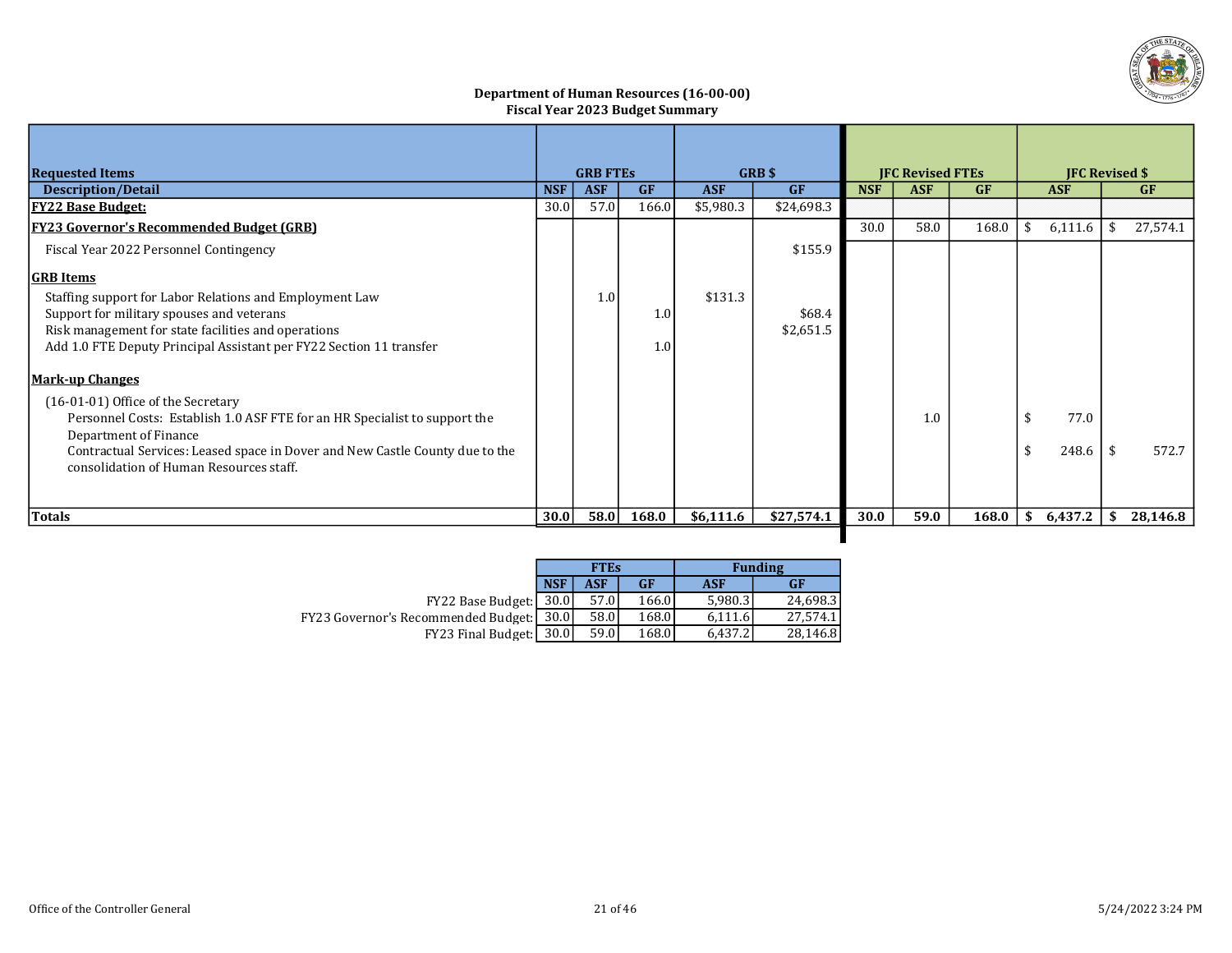

## Department of State (20-00-00) Fiscal Year 2023 Budget Summary

| <b>Requested Items</b>                                                                                                       |            | <b>GRB FTES</b> |           |            | <b>GRB \$</b>     |            | <b>JFC Revised FTEs</b> |           |            | <b>IFC Revised \$</b> |
|------------------------------------------------------------------------------------------------------------------------------|------------|-----------------|-----------|------------|-------------------|------------|-------------------------|-----------|------------|-----------------------|
| <b>Description/Detail</b>                                                                                                    | <b>NSF</b> | <b>ASF</b>      | <b>GF</b> | <b>ASF</b> | GF                | <b>NSF</b> | <b>ASF</b>              | <b>GF</b> | <b>ASF</b> | GF                    |
| <u> FY22 Base Budget:</u>                                                                                                    | 16.9       | 357.1           | 260.0     | \$70,905.2 | \$28,899.3        |            |                         |           |            |                       |
| <b>FY23 Governor's Recommended Budget (GRB)</b>                                                                              |            |                 |           |            |                   | 16.9       | 357.1                   | 261.0     | \$71,105.2 | \$30,714.5            |
| Fiscal Year 2022 Personnel Contingency                                                                                       |            |                 |           |            | \$711.7           |            |                         |           |            |                       |
| <b>GRB</b> Items                                                                                                             |            |                 |           |            |                   |            |                         |           |            |                       |
| Delaware Veterans Cemetery Raise and Realign Plots                                                                           |            |                 |           | \$100.0    |                   |            |                         |           |            |                       |
| Richardson Hall Operating Funding                                                                                            |            |                 |           |            | \$52.5            |            |                         |           |            |                       |
| Library Standards Funding                                                                                                    |            |                 |           |            | \$750.0           |            |                         |           |            |                       |
| Dolly Parton Imagination Library                                                                                             |            |                 |           | \$100.0    |                   |            |                         |           |            |                       |
| <b>Employee Relations Boards Increased Operating Costs</b>                                                                   |            |                 |           |            | \$50.0            |            |                         |           |            |                       |
| Human Relations Commission - Strengthen Outreach, Education of Civil Rights Laws                                             |            |                 |           |            | \$27.0<br>\$100.0 |            |                         |           |            |                       |
| Records Offsite Storage and Records Destruction<br>Add funding to annualize the Veterans Home dental clinic operating costs. |            |                 |           |            | \$124.0           |            |                         |           |            |                       |
| Reallocate 1.0 Dentist from the Department of Health and Social Services to the                                              |            |                 | 1.0       |            |                   |            |                         |           |            |                       |
| Veterans Home per FY22 Section 11 transfer.                                                                                  |            |                 |           |            |                   |            |                         |           |            |                       |
| <b>Mark-up Changes</b>                                                                                                       |            |                 |           |            |                   |            |                         |           |            |                       |
| $(20-08-01)$ Libraries                                                                                                       |            |                 |           |            |                   |            |                         |           |            |                       |
| Public Education Project: Add funding to phase in school library connection project.                                         |            |                 |           |            |                   |            |                         |           |            | \$<br>1,000.0         |
| (20-10-01) Delaware Economic Development Authority                                                                           |            |                 |           |            |                   |            |                         |           |            |                       |
| Business Incubators: Add funding for the Delaware Black Chamber of Commerce.                                                 |            |                 |           |            |                   |            |                         |           |            | \$<br>50.0            |
|                                                                                                                              |            |                 |           |            |                   |            |                         |           |            |                       |
| (20-10-02) Delaware Tourism Office                                                                                           |            |                 |           |            |                   |            |                         |           |            |                       |
| Tourism Security Initiative: Add funding to provide security reimbursements for<br>Kent County event.                        |            |                 |           |            |                   |            |                         |           |            | 400.0<br>\$           |
|                                                                                                                              |            |                 |           |            |                   |            |                         |           |            |                       |
| Totals                                                                                                                       |            | 16.9 357.1      | 261.0     | \$71,105.2 | \$30,714.5        | 16.9       | 357.1                   | 261.0     | \$71,105.2 | \$32,164.5            |
|                                                                                                                              |            |                 |           |            |                   |            |                         |           |            |                       |

|                                                   |            | <b>FTEs</b> |       |          | <b>Funding</b> |
|---------------------------------------------------|------------|-------------|-------|----------|----------------|
|                                                   | <b>NSF</b> | <b>ASF</b>  | GF    | ASF      | GF             |
| FY22 Base Budget: [ 16.9]                         |            | 357.1       | 260.0 | 70.905.2 | 28.899.3       |
| <b>FY23 Governor's Recommended Budget:</b> [16.9] |            | 357.1       | 261.0 | 71.105.2 | 30.714.5       |
| FY23 Final Budget:                                | 16.9I      | 357.1       | 261.0 | 71,105.2 | 32,164.5       |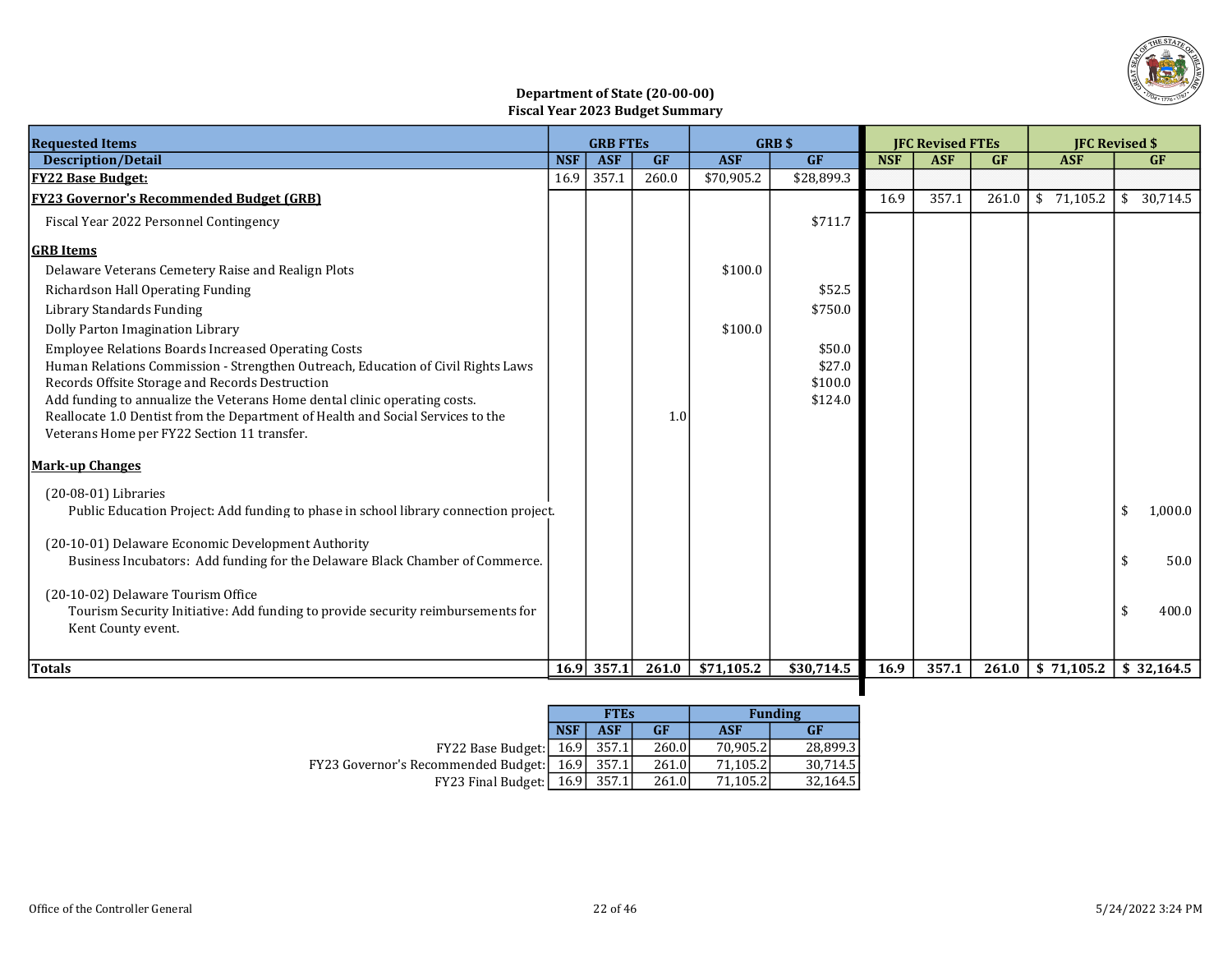

## Department of Finance (25-00-00) Fiscal Year 2023 Budget Summary

| <b>Requested Items</b>                                                  |            | <b>GRB FTES</b> |       |             | GRB \$<br><b>IFC Revised FTEs</b> |                          |            |           | <b>IFC Revised \$</b> |      |           |
|-------------------------------------------------------------------------|------------|-----------------|-------|-------------|-----------------------------------|--------------------------|------------|-----------|-----------------------|------|-----------|
| <b>Description/Detail</b>                                               | <b>NSF</b> | <b>ASF</b>      | GF    | <b>ASF</b>  | <b>GF</b>                         | <b>NSF</b>               | <b>ASF</b> | <b>GF</b> | <b>ASF</b>            |      | <b>GF</b> |
| <u> FY22 Base Budget:</u>                                               |            | 175.7           | 127.3 | \$131,414.0 | \$14,405.6                        |                          |            |           |                       |      |           |
| <b>FY23 Governor's Recommended Budget (GRB)</b>                         |            |                 |       |             |                                   | $\overline{\phantom{a}}$ | 176.7      | 130.3     | 134,530.9<br>\$       | -\$  | 14,638.9  |
| Fiscal Year 2022 Personnel Contingency                                  |            |                 |       |             | \$162.3                           |                          |            |           |                       |      |           |
| <b>GRB</b> Items                                                        |            |                 |       |             |                                   |                          |            |           |                       |      |           |
| Staffing Support for the Division of Revenue                            |            |                 | 1.0   |             | \$71.0                            |                          |            |           |                       |      |           |
| Replacement of Help Desk Contractors with State Employees               |            |                 | 2.0   |             |                                   |                          |            |           |                       |      |           |
| Office of Unclaimed Property Operations                                 |            |                 |       | \$3,000.0   |                                   |                          |            |           |                       |      |           |
| Add spending authority for FY 22 salary policy for ASF employees        |            |                 |       | \$116.9     |                                   |                          |            |           |                       |      |           |
| Add Project Manager position (Convert current dual-encumbered position) |            | 1.0             |       |             |                                   |                          |            |           |                       |      |           |
| <b>Mark-up Changes</b>                                                  |            |                 |       |             |                                   |                          |            |           |                       |      |           |
| No changes.                                                             |            |                 |       |             |                                   |                          |            |           |                       |      |           |
|                                                                         |            |                 |       |             |                                   |                          |            |           |                       |      |           |
| Totals                                                                  |            | 176.7           | 130.3 | \$134,530.9 | \$14,638.9                        | ٠                        | 176.7      | 130.3     | \$134,530.9           | - \$ | 14,638.9  |
|                                                                         |            |                 |       |             |                                   |                          |            |           |                       |      |           |

|                                            |            | <b>FTEs</b> |           | <b>Funding</b> | <b>GF</b> |  |
|--------------------------------------------|------------|-------------|-----------|----------------|-----------|--|
|                                            | <b>NSF</b> | ASF         | <b>GF</b> | ASF            |           |  |
| FY22 Base Budget:                          | 0.0'       | 175.7       | 127.3     | 131.414.0      | 14.405.6  |  |
| <b>FY23 Governor's Recommended Budget:</b> | 0.0        | 176.7       | 130.3     | 134,530.9      | 14,638.9  |  |
| <b>FY23 Final Budget:</b>                  | 0.0        | 176.7       | 130.3     | 134,530.9      | 14,638.9  |  |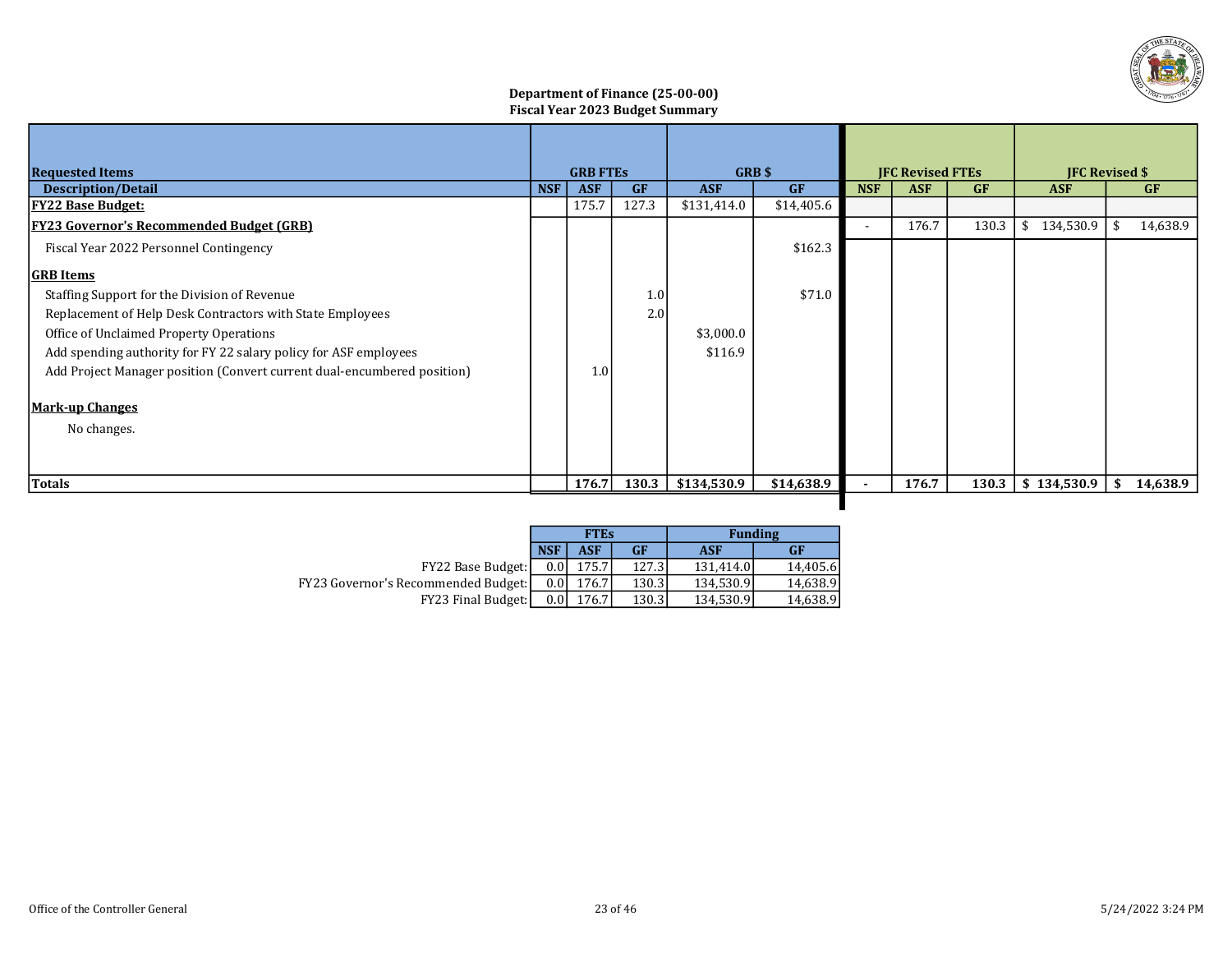

#### Department of Health and Social Services (35-00-00) Fiscal Year 2023 Budget Summary

| <b>Requested Items</b>                                                                                                                          |            | <b>GRB FTES</b> |         |             | <b>GRB\$</b>  |            | <b>JFC Revised FTEs</b> |           | <b>JFC Revised \$</b> |    |               |
|-------------------------------------------------------------------------------------------------------------------------------------------------|------------|-----------------|---------|-------------|---------------|------------|-------------------------|-----------|-----------------------|----|---------------|
| <b>Description/Detail</b>                                                                                                                       | <b>NSF</b> | <b>ASF</b>      | GF      | <b>ASF</b>  | GF            | <b>NSF</b> | <b>ASF</b>              | <b>GF</b> | <b>ASF</b>            |    | GF            |
| <b>FY22 Base Budget:</b>                                                                                                                        | 897.1      | 81.0            | 2,944.0 | \$139,710.3 | \$1,288,966.7 |            |                         |           |                       |    |               |
| <b>FY23 Governor's Recommended Budget (GRB)</b>                                                                                                 |            |                 |         |             |               | 1,001.6    | 80.0                    | 2,937.5   | \$141,145.0           |    | \$1,321,746.8 |
| Fiscal Year 2022 Personnel Contingency                                                                                                          |            |                 |         |             | \$6,879.2     |            |                         |           |                       |    |               |
| <b>GRB</b> Items                                                                                                                                |            |                 |         |             |               |            |                         |           |                       |    |               |
| Child Care Program Growth                                                                                                                       |            |                 |         |             | \$1,196.5     |            |                         |           |                       |    |               |
| Delaware Healthy Children Program Growth                                                                                                        |            |                 |         |             | \$996.0       |            |                         |           |                       |    |               |
| <b>DDDS</b> - Community Placements                                                                                                              |            |                 |         |             | \$2,558.5     |            |                         |           |                       |    |               |
| DDDS - Special Schools Graduates                                                                                                                |            |                 |         |             | \$937.1       |            |                         |           |                       |    |               |
| Housing Growth - State Rental Assistance Program                                                                                                |            |                 |         |             | \$96.0        |            |                         |           |                       |    |               |
| Health Care Provider State Loan Repayment Program                                                                                               |            |                 |         |             | \$500.0       |            |                         |           |                       |    |               |
| Medicaid Inflation and Volume                                                                                                                   |            |                 |         |             | \$16,975.5    |            |                         |           |                       |    |               |
| Medicaid - Expanded Postpartum Coverage (HB234)                                                                                                 |            |                 |         |             | \$1,425.0     |            |                         |           |                       |    |               |
| Licensing and Maintenance Support                                                                                                               |            |                 |         |             | \$1,323.2     |            |                         |           |                       |    |               |
| Lease Escalators                                                                                                                                |            |                 |         | \$2.0       |               |            |                         |           |                       |    |               |
| <b>Funding and Position Adjustments</b>                                                                                                         |            | $104.5$ $(1.0)$ | (6.5)   |             | $(*106.9)$    |            |                         |           |                       |    |               |
| <b>Tobacco Master Settlement</b>                                                                                                                |            |                 |         | \$1,432.7   |               |            |                         |           |                       |    |               |
| <b>Mark-up Changes</b>                                                                                                                          |            |                 |         |             |               |            |                         |           |                       |    |               |
| (35-01-10) Office of the Secretary                                                                                                              |            |                 |         |             |               |            |                         |           |                       |    |               |
| State Loan Repayment Program: Add funding to support the full ask for                                                                           |            |                 |         |             |               |            |                         |           |                       | \$ | 500.0         |
| the Health Care Provider State Loan Repayment Program for clinician                                                                             |            |                 |         |             |               |            |                         |           |                       |    |               |
| support                                                                                                                                         |            |                 |         |             |               |            |                         |           |                       |    |               |
| Health Care Innovation: Add funding to support the Health Care<br>Commission with several initiatives focused on value-based care               |            |                 |         |             |               |            |                         |           |                       | \$ | 200.0         |
| delivery models and advising and approving a Delaware Primary Care                                                                              |            |                 |         |             |               |            |                         |           |                       |    |               |
| Model (per SS1 for SB120, 151st GA)                                                                                                             |            |                 |         |             |               |            |                         |           |                       |    |               |
| (35-02-00) Medicaid and Medical Assistance                                                                                                      |            |                 |         |             |               |            |                         |           |                       |    |               |
| Reallocate funding from the Office of Management Budget, Contingencies                                                                          |            |                 |         |             |               |            |                         |           |                       | \$ | 1,782.0       |
| and One-Time Items, Health Care Services Contingency to support Other                                                                           |            |                 |         |             |               |            |                         |           |                       |    |               |
| Items: Medicaid to increase the hourly rates of Private Duty Nursing                                                                            |            |                 |         |             |               |            |                         |           |                       |    |               |
| services                                                                                                                                        |            |                 |         |             |               |            |                         |           |                       |    |               |
| Reallocate funding from the Office of Management Budget, Contingencies<br>and One-Time Items, Health Care Services Contingency to support Other |            |                 |         |             |               |            |                         |           |                       | \$ | 1,782.0       |
| Items: Medicaid to increase the rates of Personal Care Workers                                                                                  |            |                 |         |             |               |            |                         |           |                       |    |               |
|                                                                                                                                                 |            |                 |         |             |               |            |                         |           |                       |    |               |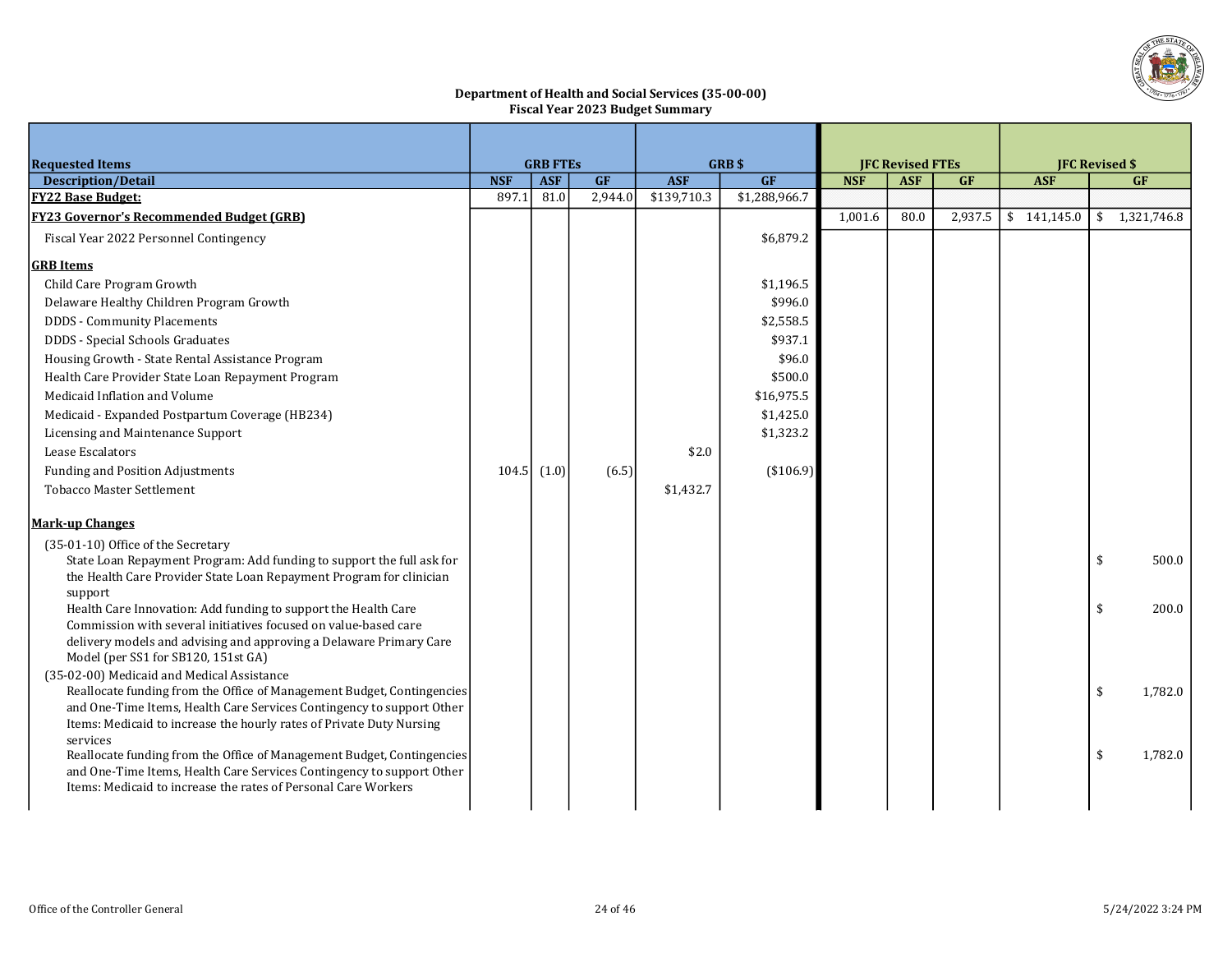

#### Department of Health and Social Services (35-00-00) Fiscal Year 2023 Budget Summary

| <b>Requested Items</b>                                                                                                                                                                                                                                                                                    | <b>GRB FTES</b> |            | <b>GRB</b> \$ |             |               | <b>IFC Revised FTEs</b> |            | <b>IFC Revised \$</b> |             |                  |
|-----------------------------------------------------------------------------------------------------------------------------------------------------------------------------------------------------------------------------------------------------------------------------------------------------------|-----------------|------------|---------------|-------------|---------------|-------------------------|------------|-----------------------|-------------|------------------|
| <b>Description/Detail</b>                                                                                                                                                                                                                                                                                 | <b>NSF</b>      | <b>ASF</b> | GF            | <b>ASF</b>  | GF            | <b>NSF</b>              | <b>ASF</b> | <b>GF</b>             | <b>ASF</b>  | <b>GF</b>        |
| (35-07-01) Social Services<br>Child Care: Add funding to support increased provider payments to 85%<br>of the 75th percentile of the 2021 Market Rate. Funding allocations<br>include a no co-pay and five absence day subsidy to support this                                                            |                 |            |               |             |               |                         |            |                       |             | 7,269.8<br>-9    |
| population<br>Reallocate funding from the Office of Management Budget, Contingencies<br>and One-Time Items, Health Care Services Contingency to support<br>increased provider payments to 85% of the 75th percentile of the 2021<br>Market Rate. Funding allocations include a no co-pay and five absence |                 |            |               |             |               |                         |            |                       |             | 11,600.0<br>- \$ |
| day subsidy to support this population<br>(35-08-01) Division of Visually Impaired<br>Contractual Services: Add funding to provide critical assistive technology<br>materials to eligible adults with blindness or severe visual impairment                                                               |                 |            |               |             |               |                         |            |                       |             | 46.0             |
| (35-11-30) Developmental Disabilities Services<br>Purchase of Community Services: Add funding for Direct Support<br>Professionals to increase rates from 85.2% to 100.0% of the benchmark<br>of the 2019 rate rebase study to attract and retain qualified providers                                      |                 |            |               |             |               |                         |            |                       |             | 16.485.0         |
| Totals                                                                                                                                                                                                                                                                                                    | 1,001.6         | 80.0       | 2,937.5       | \$141,145.0 | \$1,321,746.8 | 1,001.6                 | 80.0       | 2,937.5               | \$141,145.0 | \$1.361.411.6    |
|                                                                                                                                                                                                                                                                                                           |                 |            |               |             |               |                         |            |                       |             |                  |

|                                            |            | <b>FTEs</b> |           |            | <b>Funding</b> |
|--------------------------------------------|------------|-------------|-----------|------------|----------------|
|                                            | <b>NSF</b> | ASF         | <b>GF</b> | <b>ASF</b> | <b>GF</b>      |
| <b>FY22 Base Budget:</b>                   | 897.1      | 81.0        | 2.944.0   | 139.710.3  | 1,288,966.7    |
| <b>FY23 Governor's Recommended Budget:</b> | 1.001.6    | 80.0        | 2.937.5   | 141.145.0  | 1,321,746.8    |
| <b>FY23 Final Budget:</b>                  | 1,001.6    | 80.0        | 2,937.5   | 141.145.0  | 1,361,411.6    |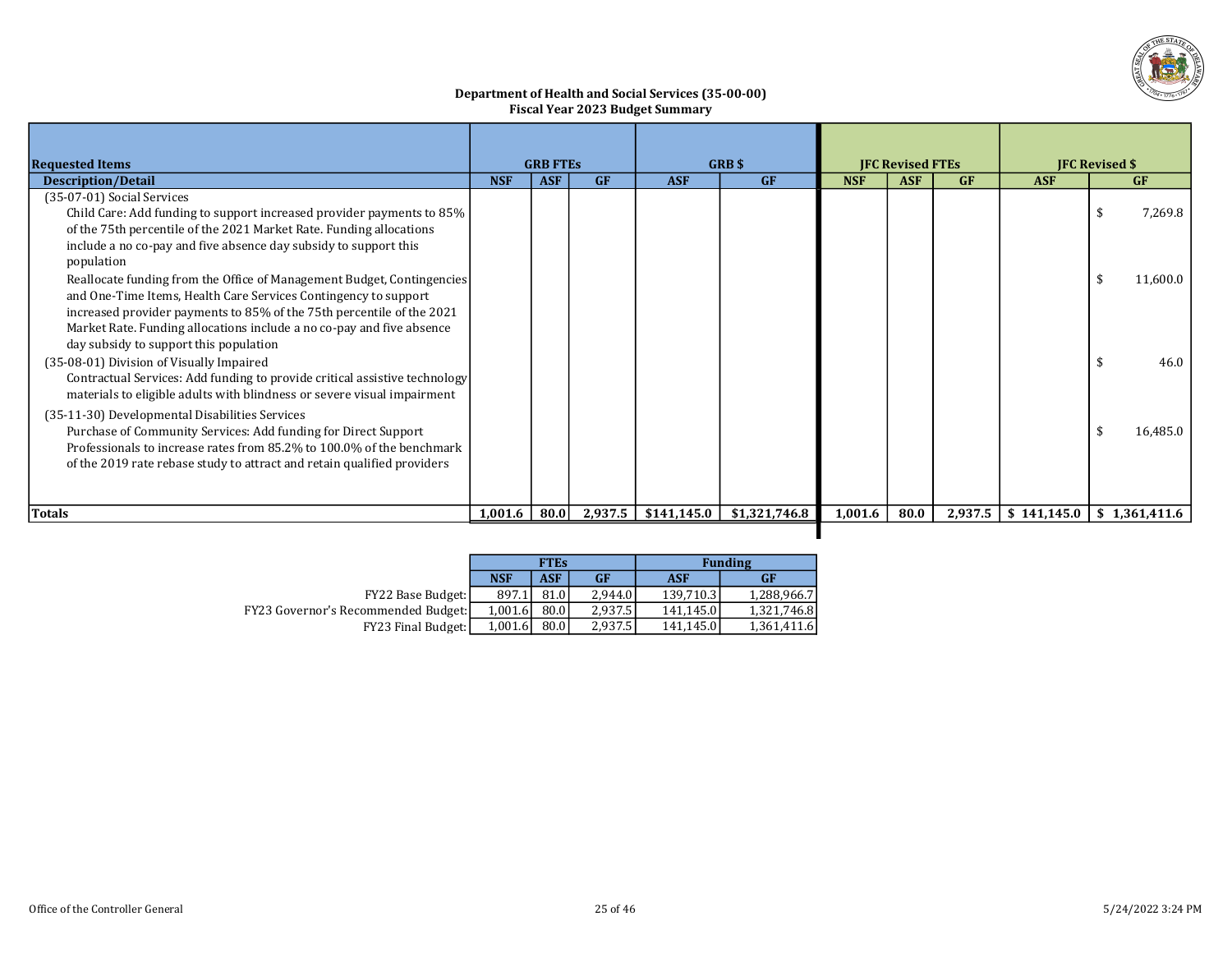

## Department of Services for Children, Youth and Their Families (37-00-00) Fiscal Year 2023 Budget Summary

| <b>Requested Items</b>                                                     |            | <b>GRB FTES</b> |           |            | <b>GRB</b> \$ |                                       | <b>JFC Revised FTEs</b> |            |                | <b>JFC Revised \$</b>    |
|----------------------------------------------------------------------------|------------|-----------------|-----------|------------|---------------|---------------------------------------|-------------------------|------------|----------------|--------------------------|
| <b>Description/Detail</b>                                                  | <b>NSF</b> | <b>ASF</b>      | <b>GF</b> | <b>ASF</b> | GF            | <b>NSF</b><br><b>ASF</b><br><b>GF</b> |                         | <b>ASF</b> | <b>GF</b>      |                          |
| <b>FY22 Base Budget:</b>                                                   | 35.7       | 41.4            | 1,226.9   | \$6,855.4  | \$197,566.9   |                                       |                         |            |                |                          |
| <b>FY23 Governor's Recommended Budget (GRB)</b>                            |            |                 |           |            |               | 33.3                                  | 43.7                    | 1,231.0    | -\$<br>6,937.8 | 204,743.0<br>\$          |
| Fiscal Year 2022 Personnel Contingency                                     |            |                 |           |            | \$3,827.3     |                                       |                         |            |                |                          |
| <b>GRB</b> Items                                                           |            |                 |           |            |               |                                       |                         |            |                |                          |
| For Our Children's Ultimate Success (FOCUS) Ongoing System License Support |            |                 |           |            | \$808.8       |                                       |                         |            |                |                          |
| Network Video Recorder (NVR) Security Management System                    |            |                 |           |            | \$75.0        |                                       |                         |            |                |                          |
| Therapeutic Foster Care (TFC)                                              |            |                 |           |            | \$1,500.0     |                                       |                         |            |                |                          |
| Crisis Bed Expansion                                                       |            |                 |           |            | \$735.0       |                                       |                         |            |                |                          |
| Serious Juvenile Offender (SJO) Monitoring and Response Unit               |            |                 | 4.0       |            |               |                                       |                         |            |                |                          |
| Gang Prevention Programming - Targeted Youth Prevention                    |            |                 |           |            | \$130.0       |                                       |                         |            |                |                          |
| <b>Background Check Center</b>                                             |            |                 |           | \$80.0     |               |                                       |                         |            |                |                          |
| <b>Staff Recruitment and Retention Efforts</b>                             |            |                 |           |            | \$50.0        |                                       |                         |            |                |                          |
| <b>Tobacco Prevention Program</b>                                          |            |                 |           | \$2.4      |               |                                       |                         |            |                |                          |
| Children's Advocacy Center                                                 |            |                 |           |            | \$50.0        |                                       |                         |            |                |                          |
| <b>Position Adjustments</b>                                                | (2.4)      | 2.3             | 0.1       |            |               |                                       |                         |            |                |                          |
| <b>Mark-up Changes</b>                                                     |            |                 |           |            |               |                                       |                         |            |                |                          |
| No changes.                                                                |            |                 |           |            |               |                                       |                         |            |                |                          |
| Totals                                                                     | 33.3       | 43.7            | 1,231.0   | \$6,937.8  | \$204,743.0   | 33.3                                  | 43.7                    | 1,231.0    | \$             | $6,937.8$ \ \$ 204,743.0 |

П

|                                       |            | <b>FTEs</b> |           |         | <b>Funding</b> |  |  |  |
|---------------------------------------|------------|-------------|-----------|---------|----------------|--|--|--|
|                                       | <b>NSF</b> | ASF         | <b>GF</b> | ASF     | <b>GF</b>      |  |  |  |
| FY22 Base Budget:                     | 35.7'      | 41.4        | 1.226.9   | 6,855.4 | 197,566.9      |  |  |  |
| FY23 Governor's Recommended Budget: [ | 33.3       | 43.71       | 1.231.0   | 6.937.8 | 204.743.0      |  |  |  |
| <b>FY23 Final Budget:</b>             | 33.3       | 43.7I       | 1.231.0   | 6.937.8 | 204,743.0      |  |  |  |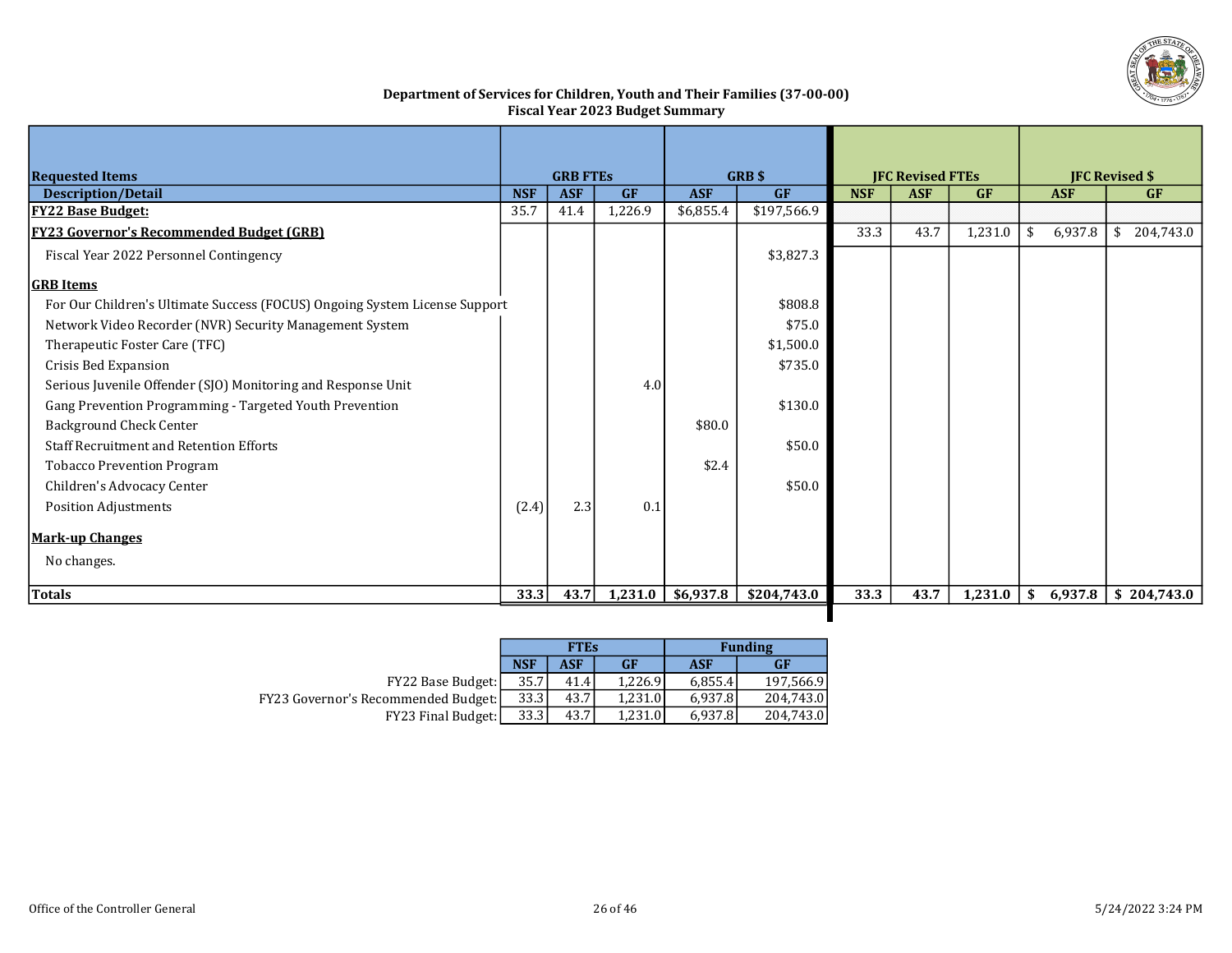

## Department of Correction (38-00-00) Fiscal Year 2023 Budget Summary

| <b>Requested Items</b>                                                         |            | <b>GRB FTES</b> |                  |               | <b>GRBS</b> |            | <b>IFC Revised FTEs</b> |         |                       | <b>IFC Revised \$</b> |
|--------------------------------------------------------------------------------|------------|-----------------|------------------|---------------|-------------|------------|-------------------------|---------|-----------------------|-----------------------|
| <b>Description/Detail</b>                                                      | <b>NSF</b> | <b>ASF</b>      | <b>GF</b>        | <b>ASF</b>    | GF          | <b>NSF</b> | <b>ASF</b>              | GF      | <b>ASF</b>            | <b>GF</b>             |
| <u> FY22 Base Budget:</u>                                                      |            | 10.0            | 2,635.0          | \$3,972.9     | \$364,904.7 |            |                         |         |                       |                       |
| <b>FY23 Governor's Recommended Budget (GRB)</b>                                |            |                 |                  |               |             |            | 10.0                    | 2,637.0 | \$<br>3,972.9         | \$<br>376,141.8       |
| Fiscal Year 2022 Personnel Contingency                                         |            |                 |                  |               | \$10,584.2  |            |                         |         |                       |                       |
|                                                                                |            |                 |                  |               |             |            |                         |         |                       |                       |
| <b>GRB</b> Items                                                               |            |                 |                  |               |             |            |                         |         |                       |                       |
| Lease Escalators                                                               |            |                 |                  |               | \$42.7      |            |                         |         |                       |                       |
| Annual Maintenance Agreements for Camera Technology                            |            |                 |                  |               | \$167.2     |            |                         |         |                       |                       |
| Delaware Automated Correction System (DACS)                                    |            |                 |                  |               | \$132.0     |            |                         |         |                       |                       |
| Annualization of FY22 Position                                                 |            |                 |                  |               | \$27.0      |            |                         |         |                       |                       |
| Facility Technology Equipment and Maintenance - Probation and Parole           |            |                 |                  |               | \$15.1      |            |                         |         |                       |                       |
| Facility Technology Equipment and Maintenance - Intelligence Operations Center |            |                 |                  |               | \$162.0     |            |                         |         |                       |                       |
| Transfer of 1.0 FTE from DHSS to DOC - Section 11 Request                      |            |                 | 1.0              |               | \$41.8      |            |                         |         |                       |                       |
| Transfer of 1.0 FTE from DHSS to DOC - Section 11 Request                      |            |                 | 1.0 <sub>l</sub> |               | \$65.1      |            |                         |         |                       |                       |
| <b>Mark-up Changes</b>                                                         |            |                 |                  |               |             |            |                         |         |                       |                       |
|                                                                                |            |                 |                  |               |             |            |                         |         |                       |                       |
| No changes.                                                                    |            |                 |                  |               |             |            |                         |         |                       |                       |
|                                                                                |            |                 |                  |               |             |            |                         |         |                       |                       |
|                                                                                |            |                 |                  |               |             |            |                         |         |                       |                       |
|                                                                                |            |                 |                  |               |             |            |                         |         |                       |                       |
| Totals                                                                         |            | 10.0            | 2,637.0          | $ $ \$3,972.9 | \$376,141.8 |            | 10.0                    |         | $2,637.0$   \$3,972.9 | \$376,141.8           |
|                                                                                |            |                 |                  |               |             |            |                         |         |                       |                       |

|                                            |            | <b>FTEs</b> |           |            | <b>Funding</b> |
|--------------------------------------------|------------|-------------|-----------|------------|----------------|
|                                            | <b>NSF</b> | <b>ASF</b>  | <b>GF</b> | <b>ASF</b> | <b>GF</b>      |
| FY22 Base Budget:                          | 0.01       | 10.0        | 2.635.0   | 3.972.9    | 364.904.7      |
| <b>FY23 Governor's Recommended Budget:</b> | 0.01       | 10.0        | 2.637.0   | 3.972.9    | 376,141.8      |
| FY23 Final Budget:                         | 0.01       | 10.0        | 2,637.0   | 3.972.9    | 376,141.8      |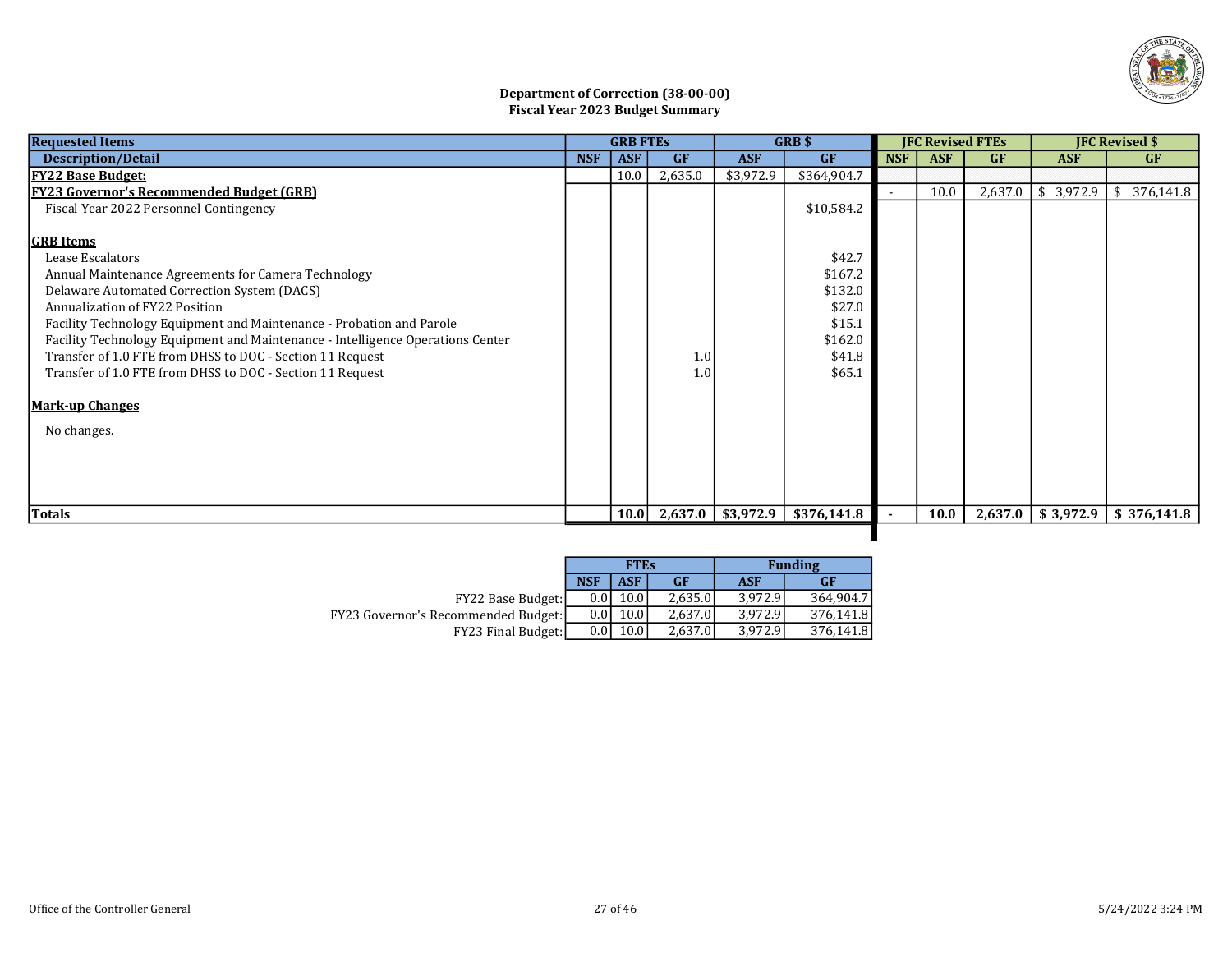

## Department of Natural Resources and Environmental Control (40-00-00) Fiscal Year 2023 Budget Summary

| <b>Requested Items</b>                                           |            | <b>GRB FTES</b> |           | <b>GRB \$</b>    |            |            | <b>JFC Revised FTEs</b> |           | <b>IFC Revised \$</b> |            |
|------------------------------------------------------------------|------------|-----------------|-----------|------------------|------------|------------|-------------------------|-----------|-----------------------|------------|
| <b>Description/Detail</b>                                        | <b>NSF</b> | <b>ASF</b>      | <b>GF</b> | <b>ASF</b>       | <b>GF</b>  | <b>NSF</b> | <b>ASF</b>              | <b>GF</b> | <b>ASF</b>            | <b>GF</b>  |
| <u>FY22 Base Budget:</u>                                         | 157.6      | 273.7           | 307.7     | \$103,883.8      | \$40,103.5 |            |                         |           |                       |            |
| <b>FY23 Governor's Recommended Budget (GRB)</b>                  |            |                 |           |                  |            | 165.2      | 272.1                   | 308.7     | 103,662.3<br>S.       | \$40,702.6 |
| Fiscal Year 2022 Personnel Contingency                           |            |                 |           |                  | \$488.1    |            |                         |           |                       |            |
| <b>GRB</b> Items                                                 |            |                 |           |                  |            |            |                         |           |                       |            |
| Accidental Release Prevention Database                           |            |                 |           |                  | \$20.0     |            |                         |           |                       |            |
| Environmental Justice Coordinator                                |            |                 | 1.0       |                  | \$64.3     |            |                         |           |                       |            |
| Parks & Recreation - Maintenance Staff                           |            | 3.0             | 1.0       | \$128.2          | \$60.7     |            |                         |           |                       |            |
| Parks & Recreation - Lifeguard Captain                           |            | 1.0             |           | \$57.8           |            |            |                         |           |                       |            |
| Reallocation and Switch Funds of Positions                       | 7.6        | (5.6)           | (1.0)     | $($ \$407.5) $ $ | $(*34.0)$  |            |                         |           |                       |            |
| <b>Mark-up Changes</b>                                           |            |                 |           |                  |            |            |                         |           |                       |            |
| (40-03-04) Watershed Stewardship                                 |            |                 |           |                  |            |            |                         |           |                       |            |
| Center for Inland Bays: Add funding for anticipated expenditures |            |                 |           |                  |            |            |                         |           |                       | 10.0<br>\$ |
|                                                                  |            |                 |           |                  |            |            |                         |           |                       |            |
|                                                                  |            |                 |           |                  |            |            |                         |           |                       |            |
|                                                                  |            |                 |           |                  |            |            |                         |           |                       |            |
| Totals                                                           |            | $165.2$ 272.1   | 308.7     | \$103,662.3      | \$40,702.6 | 165.2      | 272.1                   | 308.7     | \$103,662.3           | \$40,712.6 |
|                                                                  |            |                 |           |                  |            |            |                         |           |                       |            |

|                                     |            | <b>FTEs</b> |           | <b>Funding</b> |           |  |  |
|-------------------------------------|------------|-------------|-----------|----------------|-----------|--|--|
|                                     | <b>NSF</b> | ASF         | <b>GF</b> | <b>ASF</b>     | <b>GF</b> |  |  |
| FY22 Base Budget:                   |            | 157.6 273.7 | 307.7     | 103,883.8      | 40.103.5  |  |  |
| FY23 Governor's Recommended Budget: | 165.2l     | 272.1       | 308.7     | 103,662.3      | 40,702.6  |  |  |
| <b>FY23 Final Budget:</b>           | 165.2      | 272.1       | 308.7     | 103,662.3      | 40,712.6  |  |  |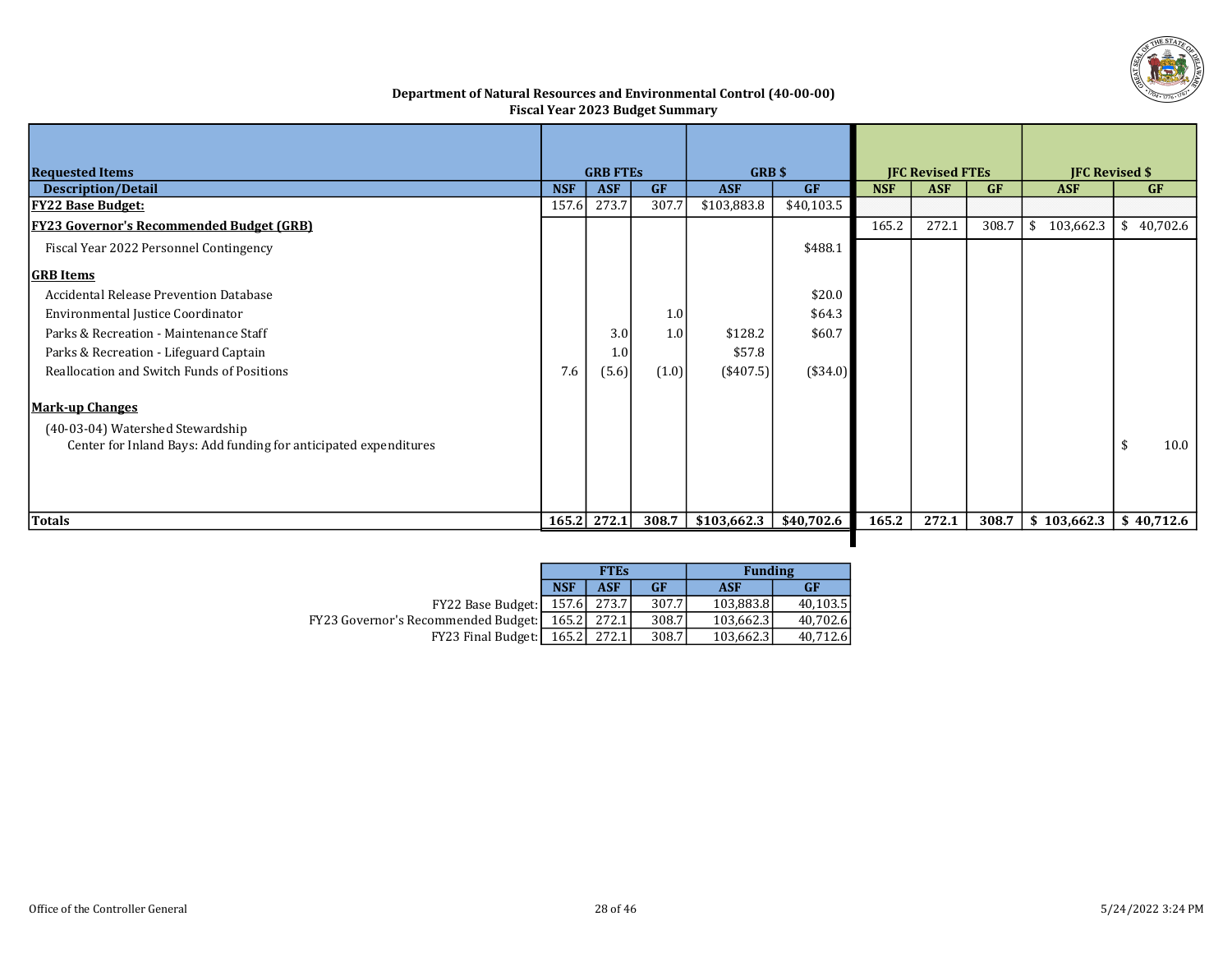

#### Department of Safety and Homeland Security (45-00-00) Fiscal Year 2023 Budget Summary

| <b>Requested Items</b>                                                                                                                                      |            | <b>GRB FTES</b> |         |                      | <b>GRB</b> \$ |            | <b>JFC Revised FTEs</b> |           |               | <b>IFC Revised \$</b>     |
|-------------------------------------------------------------------------------------------------------------------------------------------------------------|------------|-----------------|---------|----------------------|---------------|------------|-------------------------|-----------|---------------|---------------------------|
| <b>Description/Detail</b>                                                                                                                                   | <b>NSF</b> | <b>ASF</b>      | GF      | <b>ASF</b>           | GF            | <b>NSF</b> | <b>ASF</b>              | <b>GF</b> | <b>ASF</b>    | <b>GF</b>                 |
| <b>FY22 Base Budget:</b>                                                                                                                                    | 92.1       | 100.5           | 1,077.4 | \$24,787.0           | \$157,668.7   |            |                         |           |               |                           |
| <b>FY23 Governor's Recommended Budget (GRB)</b>                                                                                                             |            |                 |         |                      |               | 92.1       | 100.5                   | 1,093.4   |               | $$24,836.4$ $$163,914.1$  |
| Fiscal Year 2022 Personnel Contingency                                                                                                                      |            |                 |         | \$49.4               | \$5,044.5     |            |                         |           |               |                           |
| <b>GRB</b> Items                                                                                                                                            |            |                 |         |                      |               |            |                         |           |               |                           |
| In-Car Camera Program                                                                                                                                       |            |                 |         |                      | \$390.0       |            |                         |           |               |                           |
| <b>Interview Rooms</b>                                                                                                                                      |            |                 |         |                      | \$63.6        |            |                         |           |               |                           |
| Tasers                                                                                                                                                      |            |                 |         |                      | \$216.0       |            |                         |           |               |                           |
| DSP Information Technology Support                                                                                                                          |            |                 |         |                      | \$70.7        |            |                         |           |               |                           |
| Driving Under the Influence (DUI) Blood Draw Services                                                                                                       |            |                 |         |                      | \$150.0       |            |                         |           |               |                           |
| Communications Systems Technician Positions                                                                                                                 |            |                 | 2.0     |                      | \$81.6        |            |                         |           |               |                           |
| DSP Special Operation Units                                                                                                                                 |            |                 |         |                      | \$172.5       |            |                         |           |               |                           |
| <b>Color Copier and Printer</b>                                                                                                                             |            |                 |         |                      | \$1.6         |            |                         |           |               |                           |
| <b>Fleet Transport Trucks</b>                                                                                                                               |            |                 |         |                      | \$20.0        |            |                         |           |               |                           |
| In-Car Cameras for Delaware Capitol Police (DCP)                                                                                                            |            |                 |         |                      | \$34.9        |            |                         |           |               |                           |
| Transfer of 1.0 FTE from DHSS to DSHS - Section 11 Request                                                                                                  |            |                 | 1.0     |                      |               |            |                         |           |               |                           |
| Body Worn Camera Program FTEs - House Bill 195                                                                                                              |            |                 | 13.0    |                      |               |            |                         |           |               |                           |
| <b>Mark-up Changes</b>                                                                                                                                      |            |                 |         |                      |               |            |                         |           |               |                           |
| (45-02-10) Capitol Police                                                                                                                                   |            |                 |         |                      |               |            |                         | 7.0       |               | \$<br>444.2               |
| Personnel Costs: Add 6.0 FTEs, Capitol Police Officers & Supervisor for Legislative<br>Hall and 1.0 FTE, Capitol Police Officer for The Renaissance Centre. |            |                 |         |                      |               |            |                         |           |               |                           |
| (45-06-03) State Police, Patrol                                                                                                                             |            |                 |         |                      |               |            | (6.0)                   |           | (540.0)<br>\$ |                           |
| Personnel Costs: Deauthorize 6.0 ASF FTE patrol officer positions and spending                                                                              |            |                 |         |                      |               |            |                         |           |               |                           |
| authority provided in FY22 since a renegotiated agreement between State Police                                                                              |            |                 |         |                      |               |            |                         |           |               |                           |
| and Sussex County Council to fully fund the costs of the additional FTEs did not<br>materialize within the fiscal year.                                     |            |                 |         |                      |               |            |                         |           |               |                           |
|                                                                                                                                                             |            |                 |         |                      |               |            |                         |           |               |                           |
| (45-06-05) State Police, Special Investigation                                                                                                              |            |                 |         |                      |               |            |                         | 2.0       |               |                           |
| Body Camera Program: Add 2.0 FTEs for the Body-Worn Camera program to<br>support the Department of Natural Resources and Environmental Control.             |            |                 |         |                      |               |            |                         |           |               |                           |
| <b>Totals</b>                                                                                                                                               |            | 92.1 100.5      |         | $1,093.4$ \$24,836.4 | \$163,914.1   | 92.1       | 94.5                    | 1,102.4   |               | $$24,296.4$ \ \$164,358.3 |

ı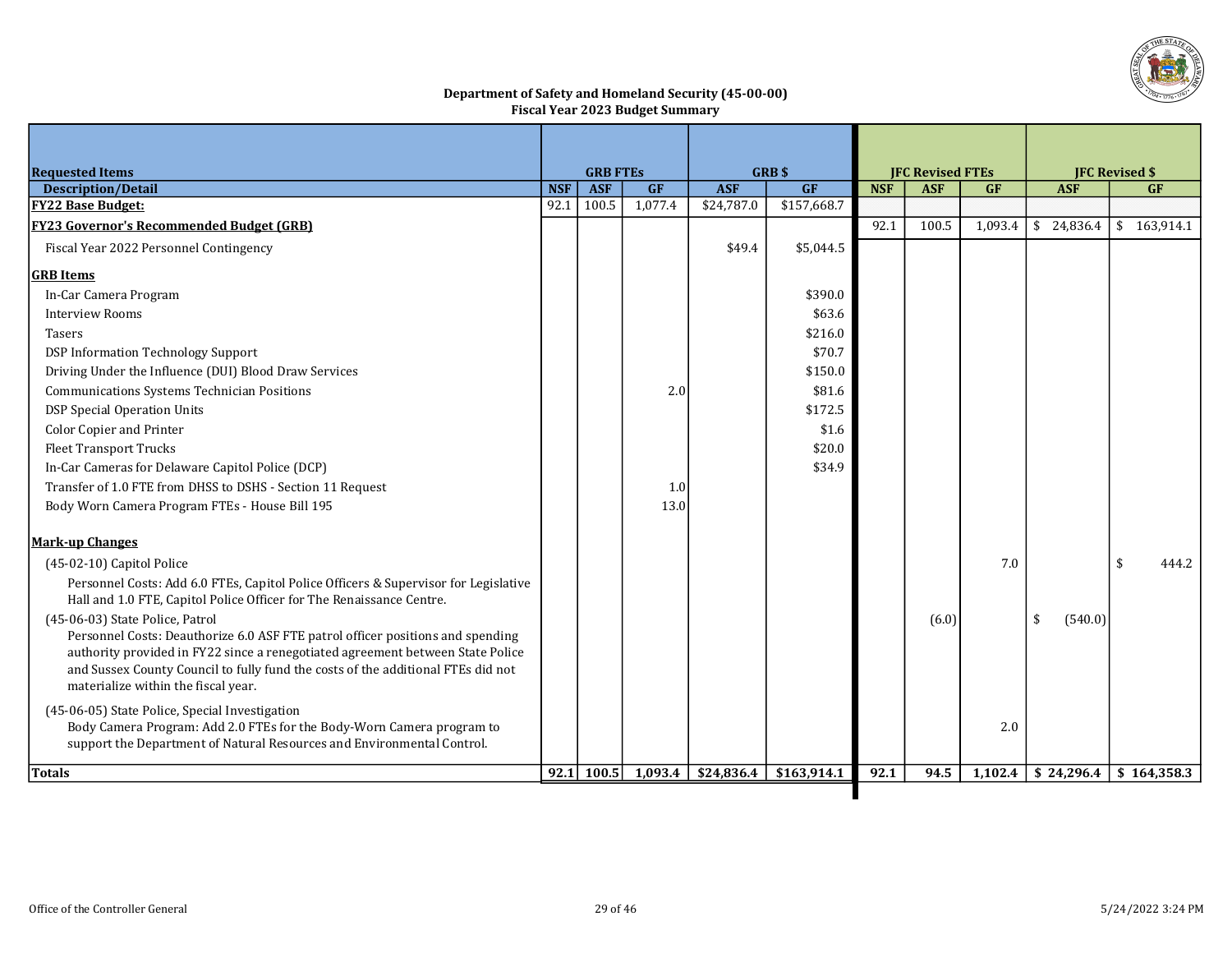

## Department of Safety and Homeland Security (45-00-00) Fiscal Year 2023 Budget Summary

| <b>Requested Items</b> | <b>GRB FTES</b>                       | <b>GRB</b> \$           | <b>IFC Revised FTEs</b>               | <b>IFC Revised \$</b>   |
|------------------------|---------------------------------------|-------------------------|---------------------------------------|-------------------------|
| Description/Detail     | <b>NSF</b><br><b>ASF</b><br><b>GF</b> | <b>ASF</b><br><b>GF</b> | <b>ASF</b><br><b>GF</b><br><b>NSF</b> | <b>ASF</b><br><b>GF</b> |

|                                                   |            | <b>FTEs</b> |           | <b>Funding</b> |           |  |  |  |
|---------------------------------------------------|------------|-------------|-----------|----------------|-----------|--|--|--|
|                                                   | <b>NSF</b> | ASF         | <b>GF</b> | <b>ASF</b>     | GF        |  |  |  |
| <b>FY22 Base Budget:</b>                          | 92.1       | 100.5       | 1,077.4   | 24,787.0       | 157,668.7 |  |  |  |
| <b>FY23 Governor's Recommended Budget:</b> [92.1] |            | 100.5       | 1,093.4   | 24,836.4       | 163,914.1 |  |  |  |
| FY23 Final Budget: 92.1                           |            | 94.5        | 1.102.4   | 24.296.4       | 164,358.3 |  |  |  |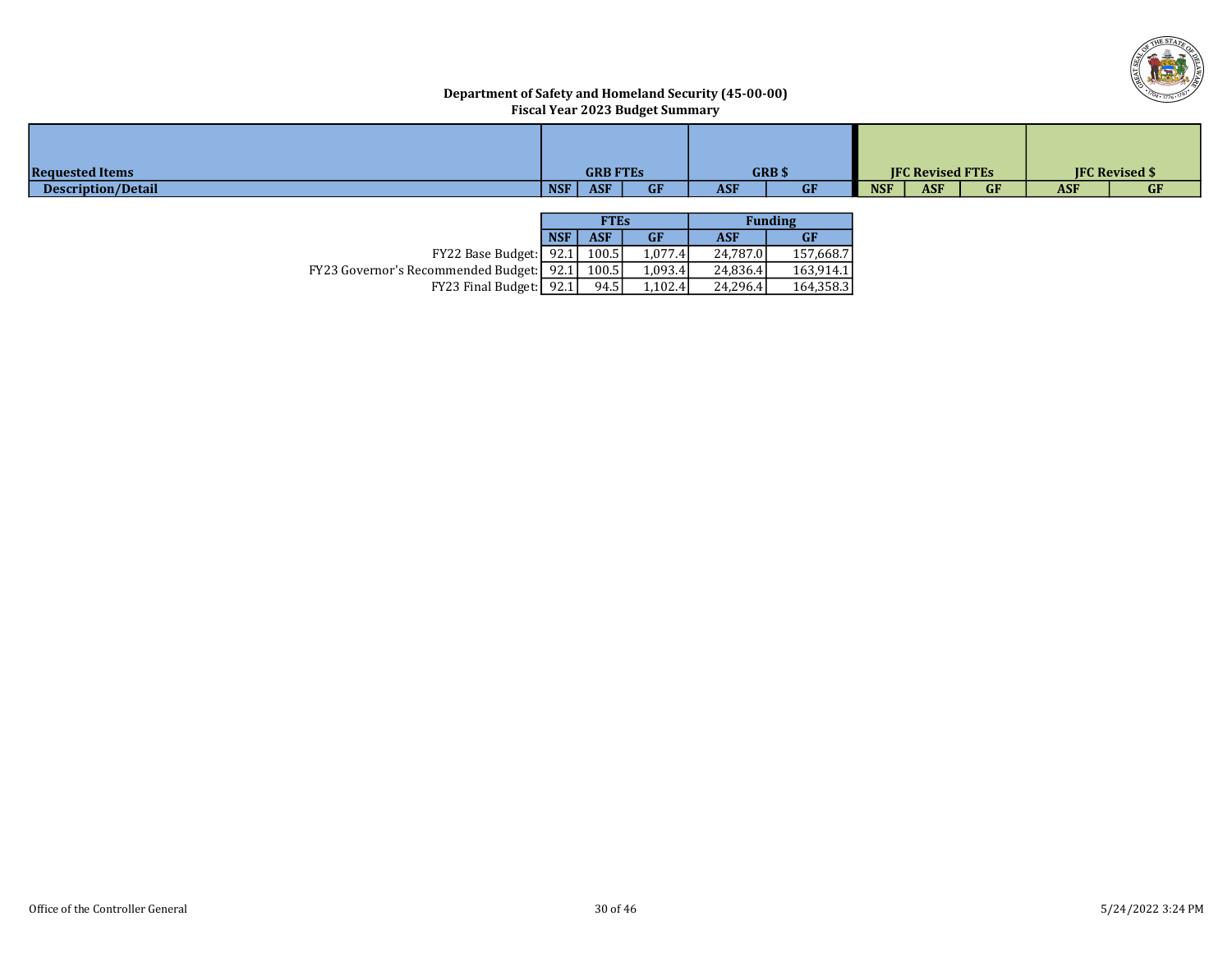

#### Department of Transportation (55-00-00) Fiscal Year 2023 Budget Summary

| <b>Requested Items</b>                                                                        |            | <b>GRB FTES</b> |            |           | <b>GRB \$</b> |                          | <b>JFC Revised FTEs</b> |            |    | <b>JFC Revised \$</b> |                    |             |
|-----------------------------------------------------------------------------------------------|------------|-----------------|------------|-----------|---------------|--------------------------|-------------------------|------------|----|-----------------------|--------------------|-------------|
| <b>Description/Detail</b>                                                                     | <b>NSF</b> | <b>TFO</b>      | <b>TFC</b> | <b>GF</b> | <b>TFO</b>    | <b>NSF</b>               | <b>TFO</b>              | <b>TFC</b> |    | <b>GF</b>             |                    | <b>TFO</b>  |
| <b>FY22 Base Budget:</b>                                                                      |            | 1,556.0         | 296.0      | \$5,000.0 | \$342,196.1   |                          |                         |            |    |                       |                    |             |
| <b>FY23 Governor's Recommended Budget (GRB)</b>                                               |            |                 |            |           |               | $\overline{\phantom{a}}$ | 1,564.0                 | 296.0      | \$ | 5,000.0               |                    | \$359,323.7 |
| <b>GRB</b> Items                                                                              |            |                 |            |           |               |                          |                         |            |    |                       |                    |             |
| FY22 Pay Policy                                                                               |            |                 |            |           | \$368.6       |                          |                         |            |    |                       |                    |             |
| <b>Union Contract Settlements</b>                                                             |            |                 |            |           | \$1,616.3     |                          |                         |            |    |                       |                    |             |
| Delaware Transit Corporation (DTC) Subsidy Adjustment                                         |            |                 |            |           | (\$8,322.0)   |                          |                         |            |    |                       |                    |             |
| Debt Service                                                                                  |            |                 |            |           | \$13,629.5    |                          |                         |            |    |                       |                    |             |
| Personnel Adjustments                                                                         |            | 8.0             |            |           | \$528.0       |                          |                         |            |    |                       |                    |             |
| Capital Outlay                                                                                |            |                 |            |           | \$545.0       |                          |                         |            |    |                       |                    |             |
| Truck Weight Enforcement                                                                      |            |                 |            |           | \$125.0       |                          |                         |            |    |                       |                    |             |
| Repair Parts                                                                                  |            |                 |            |           | \$370.3       |                          |                         |            |    |                       |                    |             |
| Property and Liability Insurance                                                              |            |                 |            |           | \$226.0       |                          |                         |            |    |                       |                    |             |
| Delaware Transit Corporation Fuel/Electric Costs                                              |            |                 |            |           | \$428.3       |                          |                         |            |    |                       |                    |             |
| <b>COVID Cleaning - Facilities and Buses</b>                                                  |            |                 |            |           | \$175.0       |                          |                         |            |    |                       |                    |             |
| <b>Transition of DART Route</b>                                                               |            |                 |            |           | \$323.1       |                          |                         |            |    |                       |                    |             |
| <b>DMV Credit Card Fees</b>                                                                   |            |                 |            |           | \$290.0       |                          |                         |            |    |                       |                    |             |
| I-95 Insurance Increase                                                                       |            |                 |            |           | \$332.0       |                          |                         |            |    |                       |                    |             |
| TTF Personnel Costs - 27th Pay                                                                |            |                 |            |           | \$6,492.5     |                          |                         |            |    |                       |                    |             |
| Mark-up Changes                                                                               |            |                 |            |           |               |                          |                         |            |    |                       |                    |             |
| (55-01-02) Finance                                                                            |            |                 |            |           |               |                          |                         |            |    |                       |                    |             |
| Personnel Costs: Increase to reflect salary policy adjustments                                |            |                 |            |           |               |                          |                         |            |    |                       | \$                 | 2,340.0     |
| Contractual Services: Increase for Maritime Exchange for the Delaware River and Bay           |            |                 |            |           |               |                          |                         |            |    |                       | $\mathbf{\hat{S}}$ | 50.0        |
| (55-04-70) Maintenance Districts                                                              |            |                 |            |           |               |                          |                         |            |    |                       |                    |             |
| Personnel Costs: Increase to reflect AFSCME collective bargaining agreements                  |            |                 |            |           |               |                          |                         |            |    |                       | \$                 | 1,769.7     |
| Contractual Services: Increase for Governor's Litter Free campaign                            |            |                 |            |           |               |                          |                         |            |    |                       | \$                 | 1,200.0     |
| (55-06-01) Delaware Transit Corporation                                                       |            |                 |            |           |               |                          |                         |            |    |                       |                    |             |
| Transit Operations: Increase to reflect OPEIU Local 32 union contract settlement and retro    |            |                 |            |           |               |                          |                         |            |    |                       | \$                 | 178.5       |
| pay<br>Transit Operations: Increase to reflect salary policy for Delaware Transit Corporation |            |                 |            |           |               |                          |                         |            |    |                       | \$                 | 383.4       |
| Transit Operations: Increase for diesel and propane costs                                     |            |                 |            |           |               |                          |                         |            |    |                       | \$                 | 3,012.6     |
|                                                                                               |            |                 |            |           |               |                          |                         |            |    |                       |                    |             |
| (55-07-01) US301 Maintenance Operations                                                       |            |                 |            |           |               |                          |                         |            |    |                       |                    |             |
| Personnel Costs: Increase to reflect AFSCME collective bargaining agreements                  |            |                 |            |           |               |                          |                         |            |    |                       | \$                 | 37.9        |
| (55-08-30) Project Teams                                                                      |            |                 |            |           |               |                          |                         |            |    |                       |                    |             |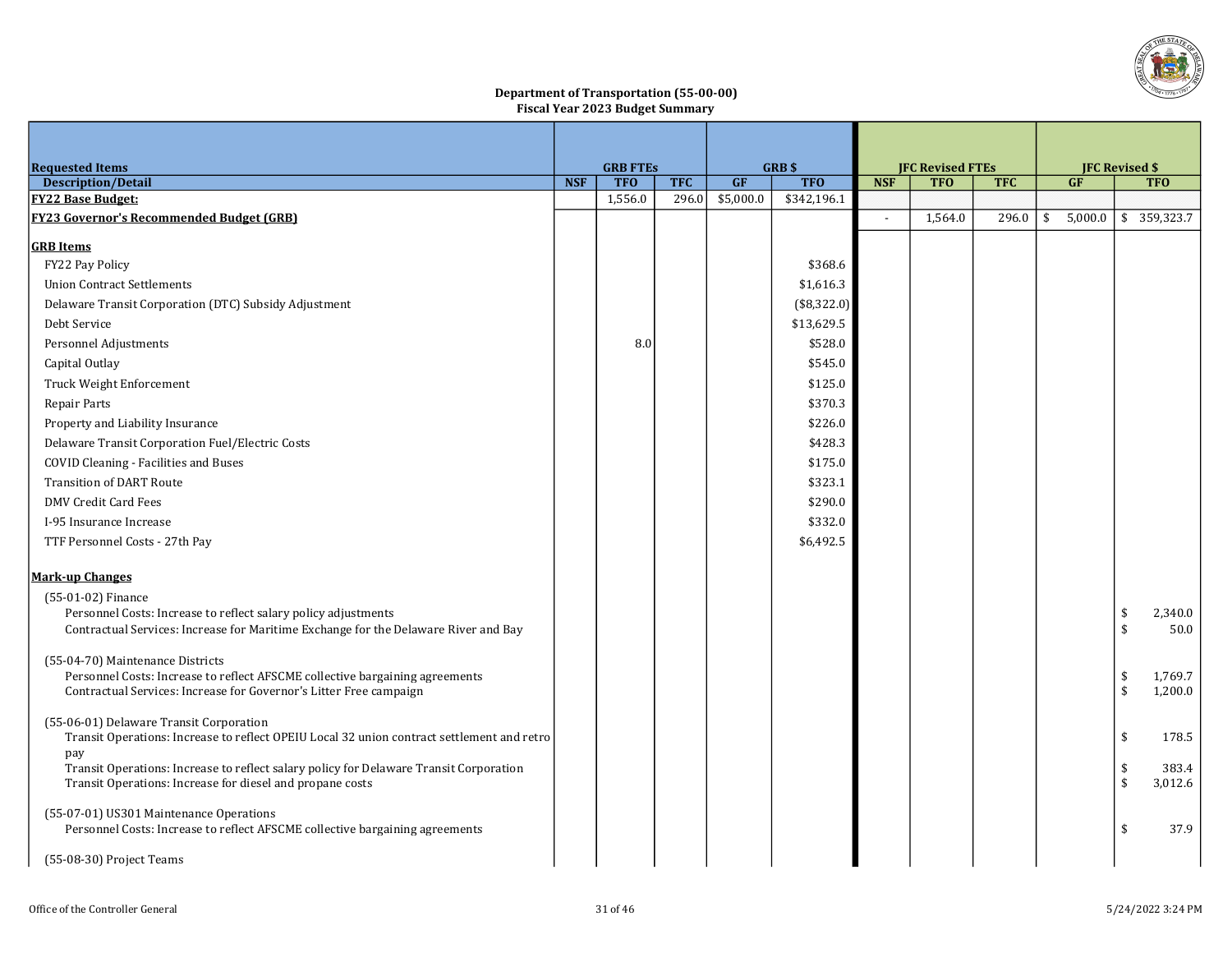

#### Department of Transportation (55-00-00) Fiscal Year 2023 Budget Summary

| <b>Requested Items</b>                                                                                                                                                       |            | <b>GRB FTES</b> |            |                     | <b>GRB</b> \$ | <b>IFC Revised FTEs</b> |            |            | <b>IFC Revised \$</b> |  |                |
|------------------------------------------------------------------------------------------------------------------------------------------------------------------------------|------------|-----------------|------------|---------------------|---------------|-------------------------|------------|------------|-----------------------|--|----------------|
| <b>Description/Detail</b>                                                                                                                                                    | <b>NSF</b> | <b>TFO</b>      | <b>TFC</b> | GF                  | <b>TFO</b>    |                         | <b>TFO</b> | <b>TFC</b> | GF                    |  | <b>TFO</b>     |
| Personnel Costs: Increase to reflect AFSCME collective bargaining agreements                                                                                                 |            |                 |            |                     |               |                         |            |            |                       |  | 2.1            |
| (55-08-40) Traffic<br>Personnel Costs: Increase to reflect AFSCME collective bargaining agreements                                                                           |            |                 |            |                     |               |                         |            |            |                       |  | 286.8          |
| (55-11-60) Toll Administration<br>Personnel Costs: Increase to reflect AFSCME collective bargaining agreements<br>Contractual Services: Increase for online credit card fees |            |                 |            |                     |               |                         |            |            |                       |  | 423.3<br>526.0 |
| Totals                                                                                                                                                                       |            | 1,564.0         |            | $296.0$   \$5,000.0 | \$359,323.7   |                         | 1,564.0    | 296.0      | 5,000.0<br>-SS        |  | \$368,584.7    |
|                                                                                                                                                                              |            |                 |            |                     |               |                         |            |            |                       |  |                |

|                                            |                  | <b>FTEs</b> |            |           | <b>Funding</b> |
|--------------------------------------------|------------------|-------------|------------|-----------|----------------|
|                                            | <b>NSF</b>       | <b>TFO</b>  | <b>TFC</b> | <b>GF</b> | <b>TFO</b>     |
| FY22 Base Budget:                          | 0.0 <sub>1</sub> | 1.556.0     | 296.0      | 5.000.0   | 342.196.1      |
| <b>FY23 Governor's Recommended Budget:</b> | 0.0 <sub>1</sub> | 1.564.0     | 296.0      | 5.000.0   | 359.323.7      |
| <b>FY23 Final Budget:</b>                  | 0.01             | 1.564.0     | 296.0      | 5.000.0   | 368,584.7      |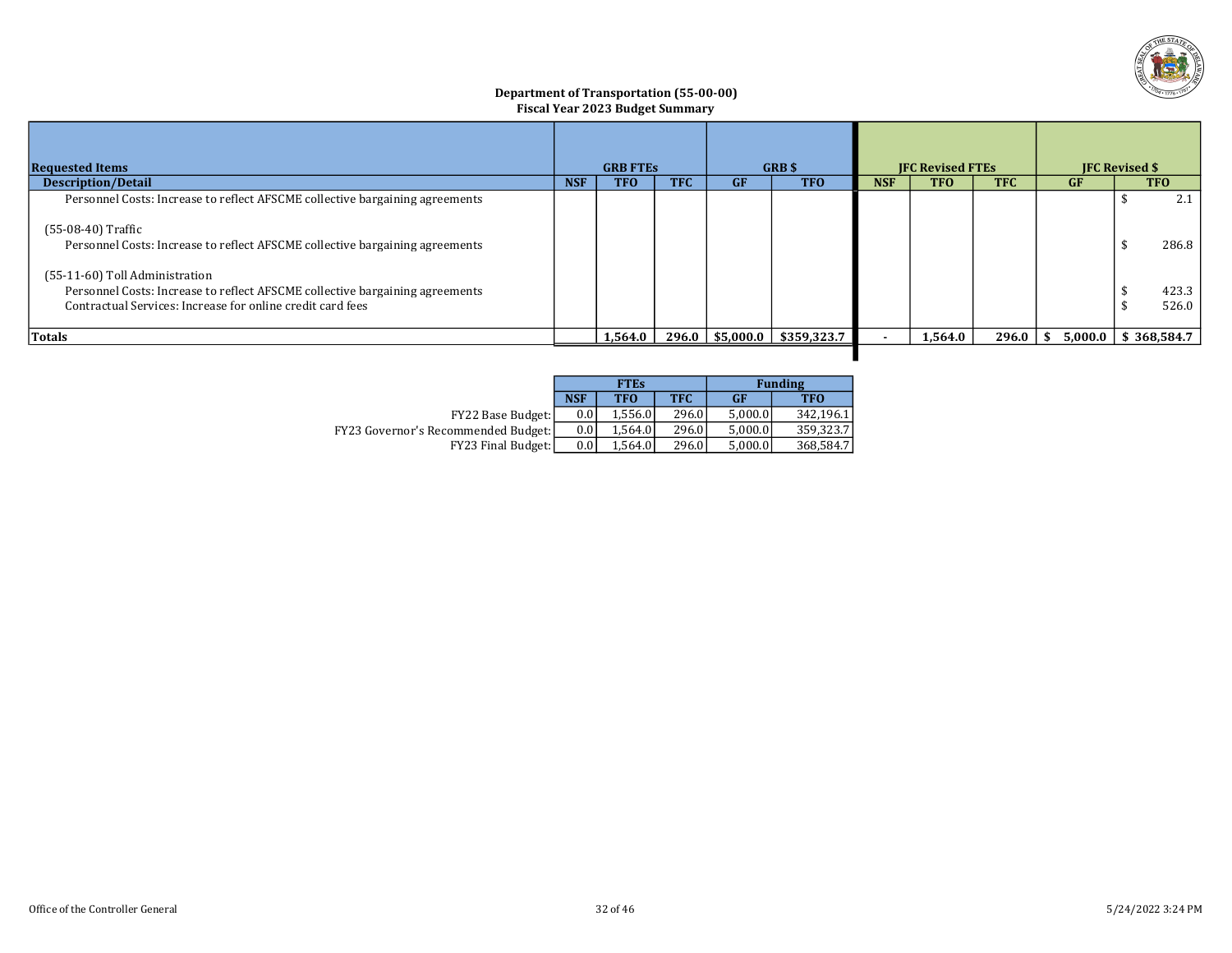

## Department of Labor (60-00-00) Fiscal Year 2023 Budget Summary

|                                                                                                                                                                                                                           | <b>GRB FTES</b> |            | <b>GRB \$</b> |            |            |                         |            | <b>IFC Revised \$</b> |                |    |           |  |
|---------------------------------------------------------------------------------------------------------------------------------------------------------------------------------------------------------------------------|-----------------|------------|---------------|------------|------------|-------------------------|------------|-----------------------|----------------|----|-----------|--|
| <b>Requested Items</b>                                                                                                                                                                                                    |                 |            |               |            |            | <b>IFC Revised FTEs</b> |            |                       |                |    |           |  |
| <b>Description/Detail</b>                                                                                                                                                                                                 | <b>NSF</b>      | <b>ASF</b> | GF            | <b>ASF</b> | GF         | <b>NSF</b>              | <b>ASF</b> | GF                    | <b>ASF</b>     |    | <b>GF</b> |  |
| <b>FY22 Base Budget:</b>                                                                                                                                                                                                  | 338.2           | 89.8       | 45.0          | \$15,936.1 | \$11,793.7 |                         |            |                       |                |    |           |  |
| <b>FY23 Governor's Recommended Budget (GRB)</b>                                                                                                                                                                           |                 |            |               |            |            | 338.6                   | 89.8       | 45.6                  | 16,033.1<br>\$ | \$ | 11,937.1  |  |
| Fiscal Year 2022 Personnel Contingency                                                                                                                                                                                    |                 |            |               |            | \$101.4    |                         |            |                       |                |    |           |  |
| <b>GRB</b> Items                                                                                                                                                                                                          |                 |            |               |            |            |                         |            |                       |                |    |           |  |
| Increased Spending Authority for Office of Labor Law                                                                                                                                                                      |                 |            |               | \$85.0     |            |                         |            |                       |                |    |           |  |
| Increased Spending Authority for Office of Workers Compensation                                                                                                                                                           |                 |            |               | \$12.0     |            |                         |            |                       |                |    |           |  |
| <b>Employment and Training - Outreach Marketing Position</b>                                                                                                                                                              | 0.4             |            | 0.6           |            | \$42.0     |                         |            |                       |                |    |           |  |
| <b>Mark-up Changes</b>                                                                                                                                                                                                    |                 |            |               |            |            |                         |            |                       |                |    |           |  |
| (60-07-02) Industrial Affairs - Violations of Wage Theft                                                                                                                                                                  |                 |            |               |            |            |                         |            |                       |                |    |           |  |
| Personnel Costs: Add funding for 2.0 FTEs, Labor Law Enforcement<br>Officer, and 1.0 FTE, Administrative Specialist III positions and<br>funding contingent upon the passage of Senate Bill 35 or similar<br>legislation. |                 |            |               |            |            |                         |            | 3.0                   |                | \$ | 153.2     |  |
| <b>Totals</b>                                                                                                                                                                                                             | 338.6           | 89.8       | 45.6          | \$16,033.1 | \$11,937.1 | 338.6                   | 89.8       | 48.6                  | \$16,033.1     | S. | 12,090.3  |  |
|                                                                                                                                                                                                                           |                 |            |               |            |            |                         |            |                       |                |    |           |  |

|                                     |            | <b>FTEs</b> |           |            | <b>Funding</b> |
|-------------------------------------|------------|-------------|-----------|------------|----------------|
|                                     | <b>NSF</b> | ASF         | <b>GF</b> | <b>ASF</b> | <b>GF</b>      |
| $FY22$ Base Budget:   338.2         |            | 89.8        | 45.0      | 15,936.1   | 11.793.7       |
| FY23 Governor's Recommended Budget: | 338.6I     | 89.8        | 45.6      | 16,033.1   | 11.937.1       |
| FY23 Final Budget:                  | 338.6      | 89.8        | 48.6      | 16,033.1   | 12,090.3       |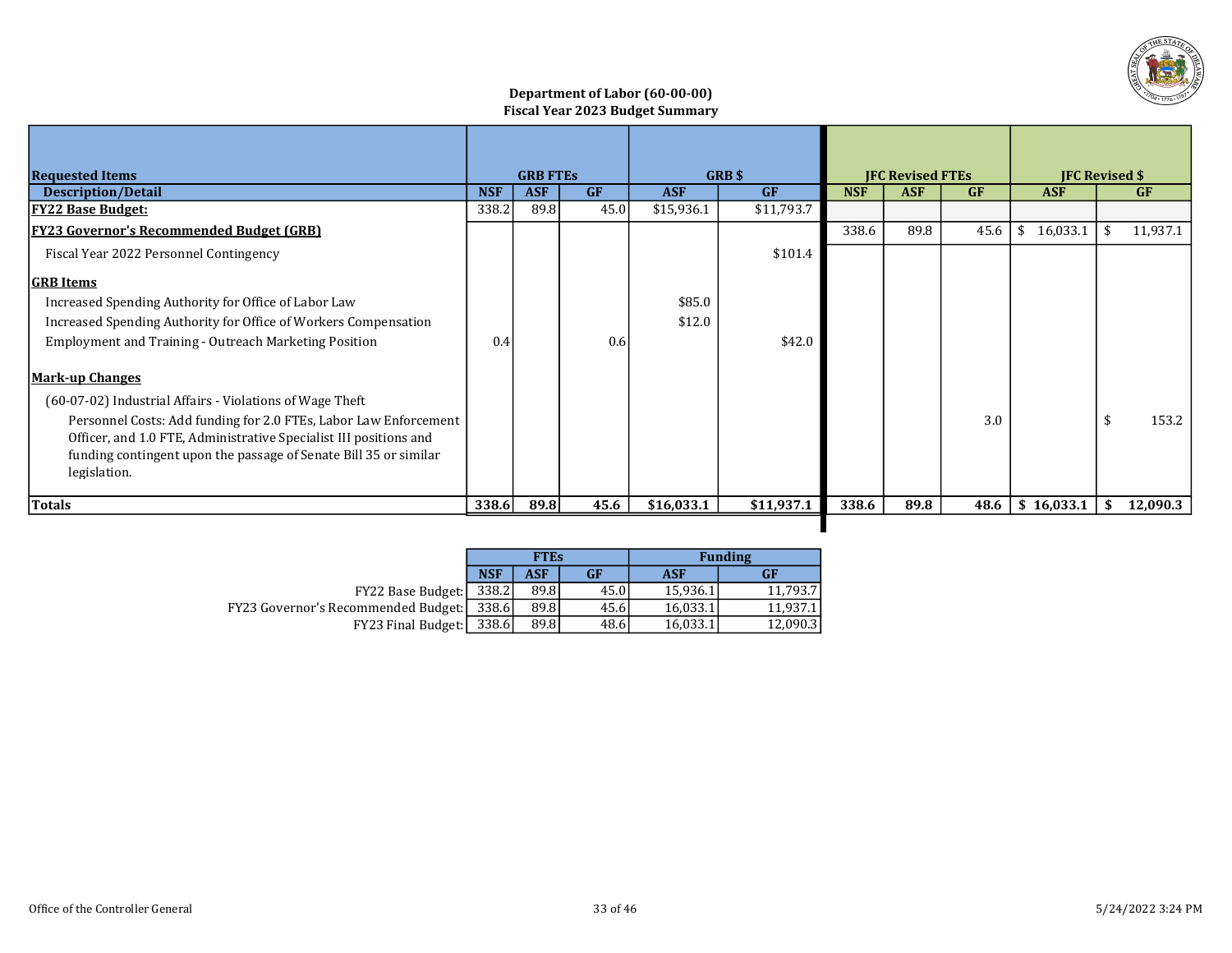

# Department of Agriculture (65-00-00) Fiscal Year 2023 Budget Summary

| <b>Requested Items</b>                                                                                                                             |            | <b>GRB FTES</b> |           |            | <b>GRB\$</b> |            | <b>IFC Revised FTEs</b> |           |             | <b>JFC Revised \$</b> |
|----------------------------------------------------------------------------------------------------------------------------------------------------|------------|-----------------|-----------|------------|--------------|------------|-------------------------|-----------|-------------|-----------------------|
| <b>Description/Detail</b>                                                                                                                          | <b>NSF</b> | <b>ASF</b>      | <b>GF</b> | <b>ASF</b> | <b>GF</b>    | <b>NSF</b> | <b>ASF</b>              | <b>GF</b> | <b>ASF</b>  | <b>GF</b>             |
| <b>FY22 Base Budget:</b>                                                                                                                           | 18.2       | 43.5            | 79.3      | \$7,563.0  | \$8,633.6    |            |                         |           |             |                       |
| <b>FY23 Governor's Recommended Budget (GRB)</b>                                                                                                    |            |                 |           |            |              | 17.2       | 44.2                    | 80.6      | \$7,663.3   | \$8,801.1             |
| Fiscal Year 2022 Personnel Contingency                                                                                                             |            |                 |           |            | \$75.9       |            |                         |           |             |                       |
| <b>GRB</b> Items                                                                                                                                   |            |                 |           |            |              |            |                         |           |             |                       |
| Nutrient Management - Scientist Position                                                                                                           | (1.0)      |                 | 1.0       |            | \$56.9       |            |                         |           |             |                       |
| Food Products Inspection - Inspector Position                                                                                                      |            | 0.7             | 0.3       | \$31.8     | \$13.6       |            |                         |           |             |                       |
| Animal Health - Kifco machine                                                                                                                      |            |                 |           |            | \$19.1       |            |                         |           |             |                       |
| Weights and Measures - Program Modules                                                                                                             |            |                 |           |            | \$2.0        |            |                         |           |             |                       |
| Hemp Program - Testing and Travel                                                                                                                  |            |                 |           | \$12.0     |              |            |                         |           |             |                       |
| <b>Commercial Fertilizers and Soil Conditioners - Inspections</b>                                                                                  |            |                 |           | \$40.0     |              |            |                         |           |             |                       |
| Statewide Cost Allocation Plan (SWCAP) Increase - HR Support                                                                                       |            |                 |           | \$16.5     |              |            |                         |           |             |                       |
| <b>Mark-up Changes</b>                                                                                                                             |            |                 |           |            |              |            |                         |           |             |                       |
| (65-01-03) Food Products Inspection<br>Personnel Costs: Establish 2.0 ASF FTEs for Cooperative<br>Agreement as approved by Clearinghouse Committee |            |                 |           |            |              |            | 2.0                     |           | \$<br>115.7 |                       |
| <b>Totals</b>                                                                                                                                      | 17.2       | 44.2            | 80.6      | \$7,663.3  | \$8,801.1    | 17.2       | 46.2                    | 80.6      | \$7,779.0   | \$8,801.1             |
|                                                                                                                                                    |            |                 |           |            |              |            |                         |           |             |                       |

|                                            |            | <b>FTEs</b> |           |         | <b>Funding</b> |
|--------------------------------------------|------------|-------------|-----------|---------|----------------|
|                                            | <b>NSF</b> | ASF         | <b>GF</b> | ASF     | GF             |
| FY22 Base Budget:   18.2                   |            | 43.5        | 79.3      | 7,563.0 | 8,633.6        |
| FY23 Governor's Recommended Budget:   17.2 |            | 44.2I       | 80.6      | 7,663.3 | 8,801.1        |
| <b>FY23 Final Budget:</b>                  | 17.2       | 46.2        | 80.6      | 7.779.0 | 8.801.1        |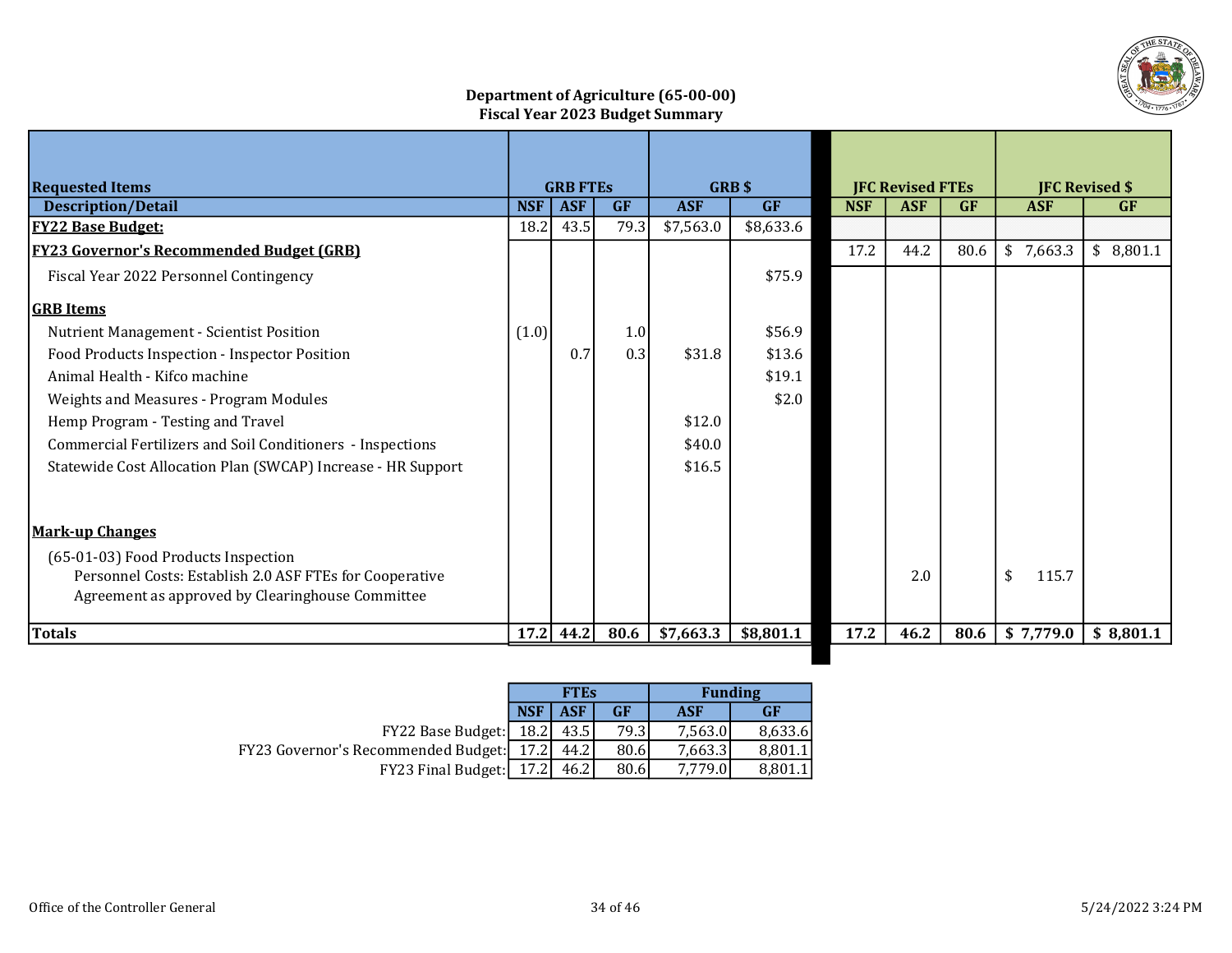

## Department of Elections (70-00-00) Fiscal Year 2023 Budget Summary

| <b>Requested Items</b>                                                                                                 |            | <b>GRB FTES</b> |           |            | GRB\$     | <b>JFC Revised FTEs</b> |            |           | <b>JFC Revised \$</b> |            |    |           |
|------------------------------------------------------------------------------------------------------------------------|------------|-----------------|-----------|------------|-----------|-------------------------|------------|-----------|-----------------------|------------|----|-----------|
| <b>Description/Detail</b>                                                                                              | <b>NSF</b> | <b>ASF</b>      | <b>GF</b> | <b>ASF</b> | <b>GF</b> | <b>NSF</b>              | <b>ASF</b> | <b>GF</b> |                       | <b>ASF</b> |    | <b>GF</b> |
| <b>FY22 Base Budget:</b>                                                                                               |            |                 | 42.0      |            | \$6,669.3 |                         |            |           |                       |            |    |           |
| <b>FY23 Governor's Recommended Budget (GRB)</b>                                                                        |            |                 |           |            |           |                         |            | 42.0      | $\mathbf{\hat{S}}$    | $\sim$     | \$ | 7,535.0   |
| Fiscal Year 2022 Personnel Contingency                                                                                 |            |                 |           |            | \$36.0    |                         |            |           |                       |            |    |           |
| <b>GRB</b> Items                                                                                                       |            |                 |           |            |           |                         |            |           |                       |            |    |           |
| Lease Escalators                                                                                                       |            |                 |           |            | \$711.0   |                         |            |           |                       |            |    |           |
| Energy                                                                                                                 |            |                 |           |            | \$41.3    |                         |            |           |                       |            |    |           |
| <b>Voting Machines</b>                                                                                                 |            |                 |           |            | \$77.4    |                         |            |           |                       |            |    |           |
| <u>Mark-up Changes</u>                                                                                                 |            |                 |           |            |           |                         |            |           |                       |            |    |           |
| (70-01-01) Sussex County Elections                                                                                     |            |                 |           |            |           |                         |            |           |                       |            |    |           |
| Personnel Costs: Add 1.0 FTE, Administrative Specialist II position and<br>funding for Sussex County Elections Office. |            |                 |           |            |           |                         |            | 1.0       |                       |            | \$ | 54.4      |
| <b>Totals</b>                                                                                                          |            |                 | 42.0      |            | \$7,535.0 |                         |            | 43.0      |                       |            | \$ | 7,589.4   |
|                                                                                                                        |            |                 |           |            |           |                         |            |           |                       |            |    |           |

|                                            |                  | <b>FTEs</b> |      |     | <b>Funding</b> |
|--------------------------------------------|------------------|-------------|------|-----|----------------|
|                                            | <b>NSF</b>       | <b>ASF</b>  | GF   | ASF | GF             |
| <b>FY22 Base Budget:</b>                   | 0.01             | $0.0\,$     | 42.0 | 0.0 | 6,669.3        |
| <b>FY23 Governor's Recommended Budget:</b> | 0.01             | $0.0\,$     | 42.0 | 0.0 | 7,535.0        |
| <b>FY23 Final Budget:</b>                  | 0.0 <sub>l</sub> | $0.0\,$     | 43.0 | 0.0 | 7,589.41       |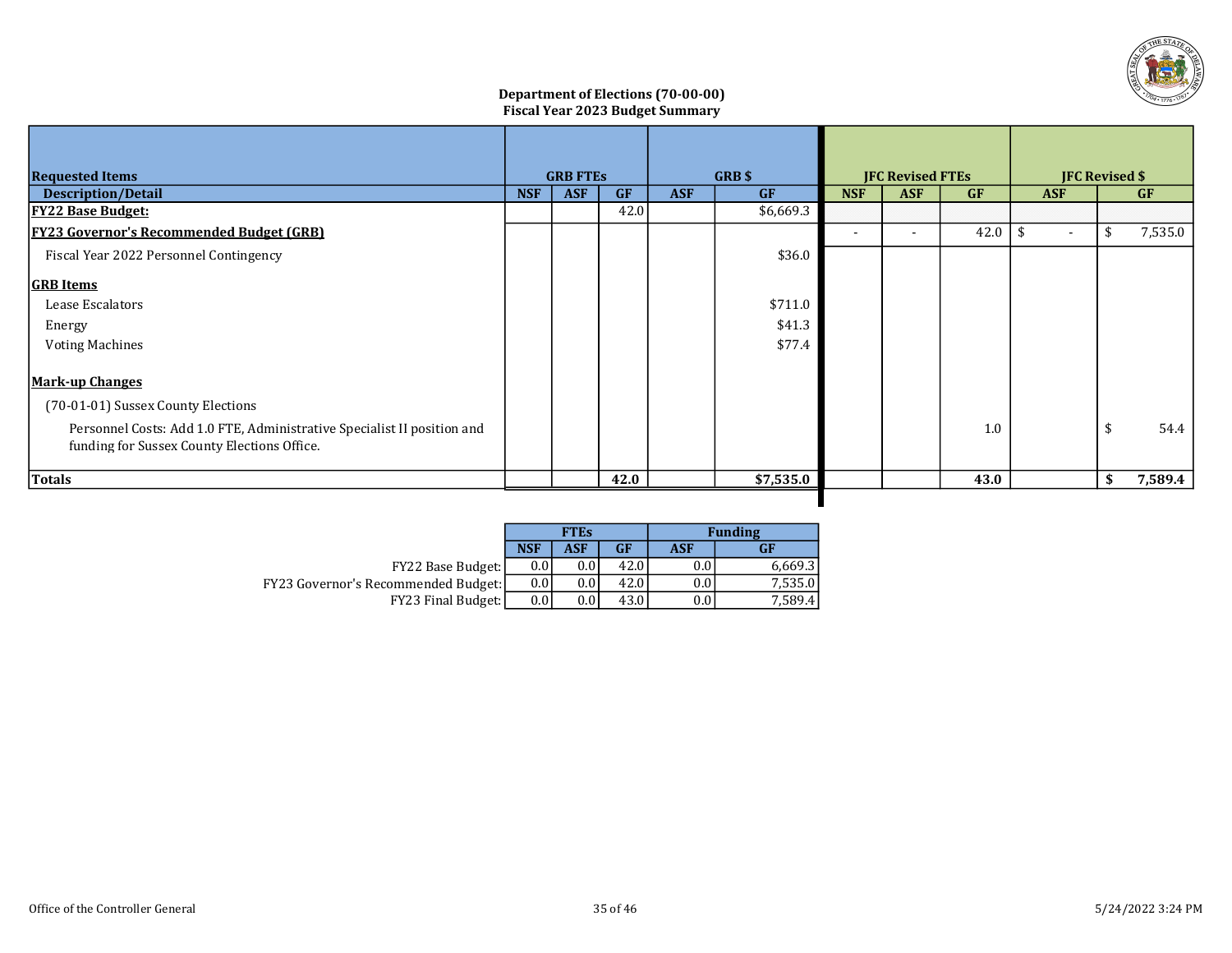

# Fire Prevention Commission (75-00-00) Fiscal Year 2023 Budget Summary

| <b>Requested Items</b>                                                                                                                                                                                                                       | <b>GRB FTES</b> |            |           | <b>GRBS</b> | <b>JFC Revised FTEs</b> |            |            | <b>JFC Revised \$</b> |            |               |       |
|----------------------------------------------------------------------------------------------------------------------------------------------------------------------------------------------------------------------------------------------|-----------------|------------|-----------|-------------|-------------------------|------------|------------|-----------------------|------------|---------------|-------|
| <b>Description/Detail</b>                                                                                                                                                                                                                    | <b>NSF</b>      | <b>ASF</b> | <b>GF</b> | <b>ASF</b>  | <b>GF</b>               | <b>NSF</b> | <b>ASF</b> | GF                    | <b>ASF</b> | <b>GF</b>     |       |
| <b>FY22 Base Budget:</b>                                                                                                                                                                                                                     | 0.5             | 25.5       | 51.0      | \$2,474.7   | \$6,161.4               |            |            |                       |            |               |       |
| <b>FY23 Governor's Recommended Budget (GRB)</b>                                                                                                                                                                                              |                 |            |           |             |                         |            | 25.5       | 51.5                  | \$2,474.7  | 6,296.2<br>\$ |       |
| Fiscal Year 2022 Personnel Contingency                                                                                                                                                                                                       |                 |            |           |             | \$87.9                  |            |            |                       |            |               |       |
| <b>GRB</b> Items                                                                                                                                                                                                                             |                 |            |           |             |                         |            |            |                       |            |               |       |
| Full Funding Training Administrator I - State Fire School                                                                                                                                                                                    | (0.5)           |            | 0.5       |             | \$44.9                  |            |            |                       |            |               |       |
| Computer Licenses and Maintenance - State Fire Prevention Commission                                                                                                                                                                         |                 |            |           |             | \$2.0                   |            |            |                       |            |               |       |
| <b>Mark-up Changes</b>                                                                                                                                                                                                                       |                 |            |           |             |                         |            |            |                       |            |               |       |
| (75-02-01) State Fire School<br>Personnel Costs: Add 3.0 FTES, including a Deputy Director, Training/Education<br>Administrator (EMT Supervisor) and Investigator II, and associated funding for the<br><b>State Fire School</b>             |                 |            |           |             |                         |            |            | 3.0                   |            |               | 200.0 |
| (75-03-01) State Fire Prevention Commission<br>Delaware State Fire Chiefs Association: Add line item and funding as a pass<br>through to support national training and speakers (\$39,500), and Cardio Kinetics<br>for 50 members (\$12,500) |                 |            |           |             |                         |            |            |                       |            | \$            | 52.0  |
| Contractual Services: Add funding to support referrals for substance evaluation<br>and treatment (House Bill 82 as amended by House Amendment 4 of the 151st<br>General Assembly)                                                            |                 |            |           |             |                         |            |            |                       |            |               | 11.8  |
| Totals                                                                                                                                                                                                                                       | 0.0             | 25.5       | 51.5      | \$2,474.7   | \$6,296.2               |            | 25.5       | 54.5                  | \$2,474.7  | \$6,560.0     |       |

|                                     |            | <b>FTES</b> |           |         | <b>Funding</b> |
|-------------------------------------|------------|-------------|-----------|---------|----------------|
|                                     | <b>NSF</b> | ASF         | <b>GF</b> | ASF     | <b>GF</b>      |
| <b>FY22 Base Budget:</b>            | 0.5        | 25.5        | 51.0      | 2.474.7 | 6.161.4        |
| FY23 Governor's Recommended Budget: | 0.01       | 25.5        | 51.5      | 2.474.7 | 6.296.21       |
| <b>FY23 Final Budget:</b>           | 0.0        | 25.5        | 54.5      | 2.474.7 | 6,560.0        |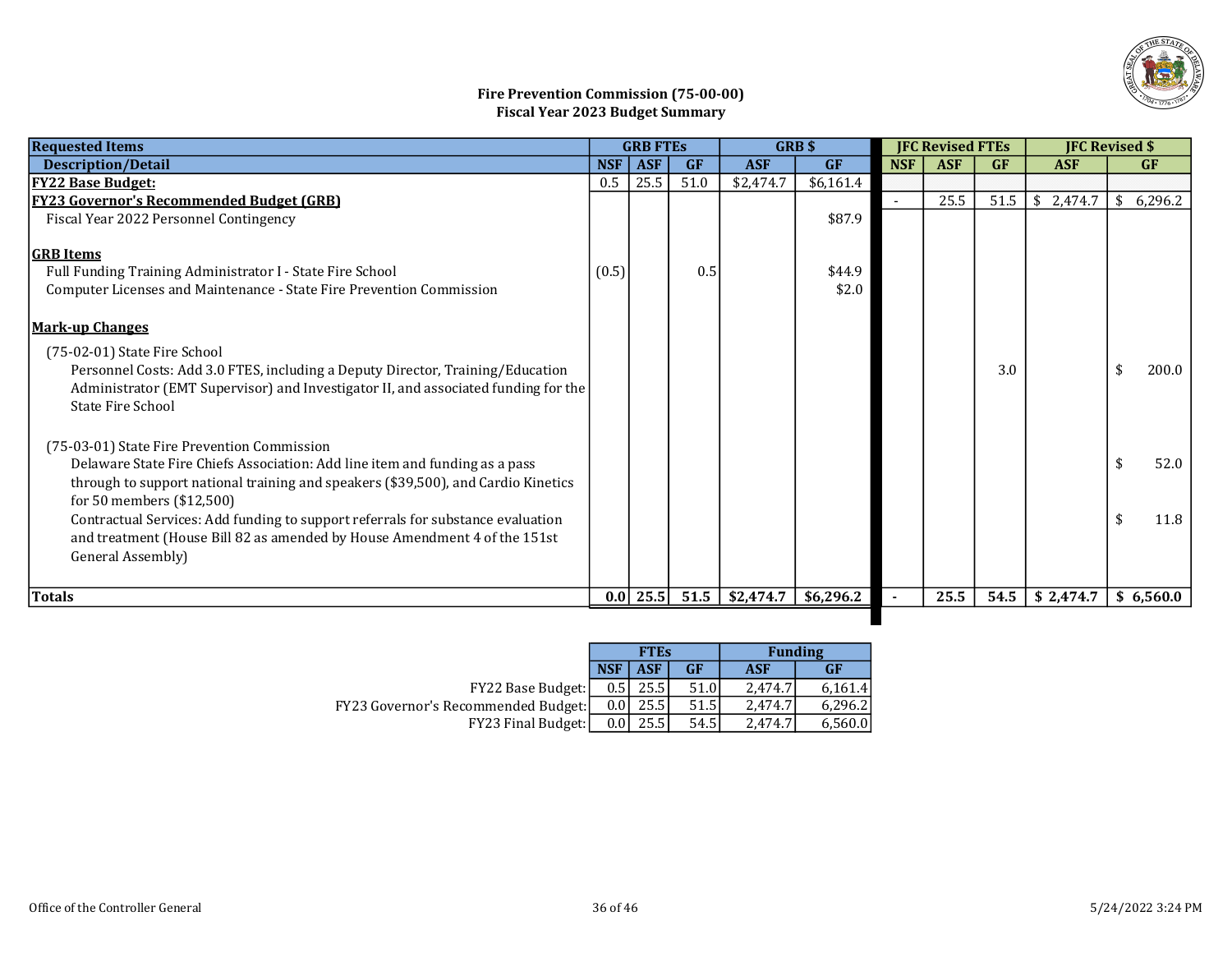

## Delaware National Guard (76-00-00) Fiscal Year 2023 Budget Summary

| <b>Requested Items</b>                                                                                                                             |            | <b>GRB FTES</b> |           |            | <b>GRB</b> \$ | <b>JFC Revised FTEs</b> |            |           | <b>JFC Revised \$</b> |     |           |
|----------------------------------------------------------------------------------------------------------------------------------------------------|------------|-----------------|-----------|------------|---------------|-------------------------|------------|-----------|-----------------------|-----|-----------|
| <b>Description/Detail</b>                                                                                                                          | <b>NSF</b> | <b>ASF</b>      | <b>GF</b> | <b>ASF</b> | <b>GF</b>     | <b>NSF</b>              | <b>ASF</b> | <b>GF</b> | <b>ASF</b>            |     | <b>GF</b> |
| <b>FY22 Base Budget:</b>                                                                                                                           | 92.5       |                 | 28.5      |            | \$5,003.3     |                         |            |           |                       |     |           |
| <b>FY23 Governor's Recommended Budget (GRB)</b>                                                                                                    |            |                 |           |            |               | 92.5                    |            | 28.5      |                       | -\$ | 5,169.8   |
| Fiscal Year 2022 Personnel Contingency                                                                                                             |            |                 |           |            | \$31.5        |                         |            |           |                       |     |           |
| <b>GRB</b> Items                                                                                                                                   |            |                 |           |            |               |                         |            |           |                       |     |           |
| Maintenance Costs of Readiness Centers (RC)                                                                                                        |            |                 |           |            | \$40.0        |                         |            |           |                       |     |           |
| Physical Training (PT) Uniforms for Air National Guard (ANG) Trainees                                                                              |            |                 |           |            | \$10.0        |                         |            |           |                       |     |           |
| Joint Enlistment Enhancement Program (JEEP)                                                                                                        |            |                 |           |            | \$85.0        |                         |            |           |                       |     |           |
| <b>Mark-up Changes</b>                                                                                                                             |            |                 |           |            |               |                         |            |           |                       |     |           |
| (76-01-01) Delaware National Guard                                                                                                                 |            |                 |           |            |               |                         |            |           |                       |     |           |
| Supplies and Materials: Add funding to support the purchase of additional Physical<br>Training (PT) uniforms for Air National Guard (ANG) Trainees |            |                 |           |            |               |                         |            |           |                       |     | 10.0      |
| <b>Totals</b>                                                                                                                                      | 92.5       |                 | 28.5      |            | \$5,169.8     | 92.5                    |            | 28.5      |                       | -S  | 5,179.8   |
|                                                                                                                                                    |            |                 |           |            |               |                         |            |           |                       |     |           |

|                                            |            | <b>FTEs</b> |      | <b>Funding</b> |         |  |  |  |
|--------------------------------------------|------------|-------------|------|----------------|---------|--|--|--|
|                                            | <b>NSF</b> | ASF         | GF   | ASF            | GF      |  |  |  |
| FY22 Base Budget:                          | 92.5       |             | 28.5 | 0.0            | 5,003.3 |  |  |  |
| <b>FY23 Governor's Recommended Budget:</b> | 92.5       | 0.0         | 28.5 | 0.0            | 5.169.8 |  |  |  |
| <b>FY23 Final Budget:</b>                  | 92.5       |             | 28.5 | 0.0            | 5,179.8 |  |  |  |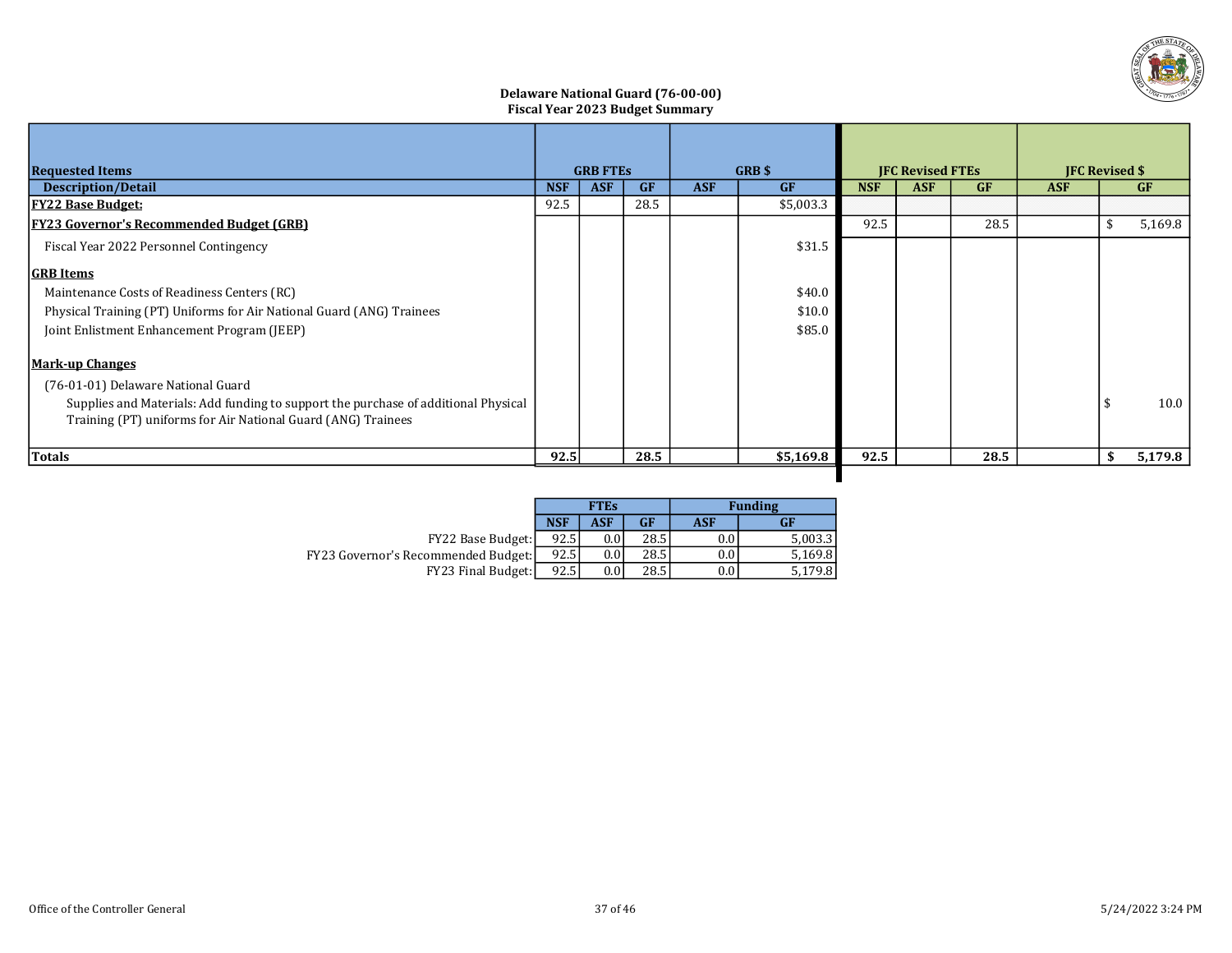

## Governor's Advisory Council for Exceptional Citizens (77-00-00) Fiscal Year 2023 Budget Summary

| <b>Requested Items</b>                                                                                                 |            | <b>GRB FTES</b> |           |            | GRB \$    | <b>JFC Revised FTEs</b> |            |     | <b>JFC Revised \$</b> |  |       |
|------------------------------------------------------------------------------------------------------------------------|------------|-----------------|-----------|------------|-----------|-------------------------|------------|-----|-----------------------|--|-------|
| <b>Description/Detail</b>                                                                                              | <b>NSF</b> | <b>ASF</b>      | <b>GF</b> | <b>ASF</b> | <b>GF</b> | <b>NSF</b>              | <b>ASF</b> | GF  | <b>ASF</b>            |  | GF    |
| <b>FY22 Base Budget:</b>                                                                                               |            |                 | 3.0       |            | \$276.2   |                         |            |     |                       |  |       |
| <b>FY23 Governor's Recommended Budget (GRB)</b>                                                                        |            |                 |           |            |           |                         |            | 3.0 | $\sim$                |  | 278.8 |
| Fiscal Year 2022 Personnel Contingency                                                                                 |            |                 |           |            | \$2.6     |                         |            |     |                       |  |       |
| <b>GRB</b> Items                                                                                                       |            |                 |           |            |           |                         |            |     |                       |  |       |
| No changes.                                                                                                            |            |                 |           |            |           |                         |            |     |                       |  |       |
| <b>Mark-up Changes</b>                                                                                                 |            |                 |           |            |           |                         |            |     |                       |  |       |
| (77-01-01) Advisory Council for Exceptional Citizens                                                                   |            |                 |           |            |           |                         |            |     |                       |  |       |
| Personnel Costs: Add funding to support a 1.0 casual/seasonal Policy Advisor to<br>facilitate legislative coordination |            |                 |           |            |           |                         |            |     |                       |  | 30.0  |
| Contractual Services: Add funding to support the technology needs in the George V.<br><b>Massey Station building</b>   |            |                 |           |            |           |                         |            |     |                       |  | 14.4  |
| Totals                                                                                                                 |            |                 | 3.0       |            | \$278.8   |                         |            | 3.0 |                       |  | 323.2 |
|                                                                                                                        |            |                 |           |            |           |                         |            |     |                       |  |       |

|                                            |            | <b>FTES</b> |     | <b>Funding</b>   |       |  |  |  |
|--------------------------------------------|------------|-------------|-----|------------------|-------|--|--|--|
|                                            | <b>NSF</b> | ASF         | GF  | <b>ASF</b>       | GF    |  |  |  |
| <b>FY22 Base Budget:</b>                   | 0.0        |             | 3.0 | 0.0 <sub>1</sub> | 276.2 |  |  |  |
| <b>FY23 Governor's Recommended Budget:</b> | 0.0        | 0.0         | 3.0 | $0.0\,$          | 278.8 |  |  |  |
| <b>FY23 Final Budget:</b>                  | 0.0        | 0.0         | 3.0 | $0.0\,$          | 323.2 |  |  |  |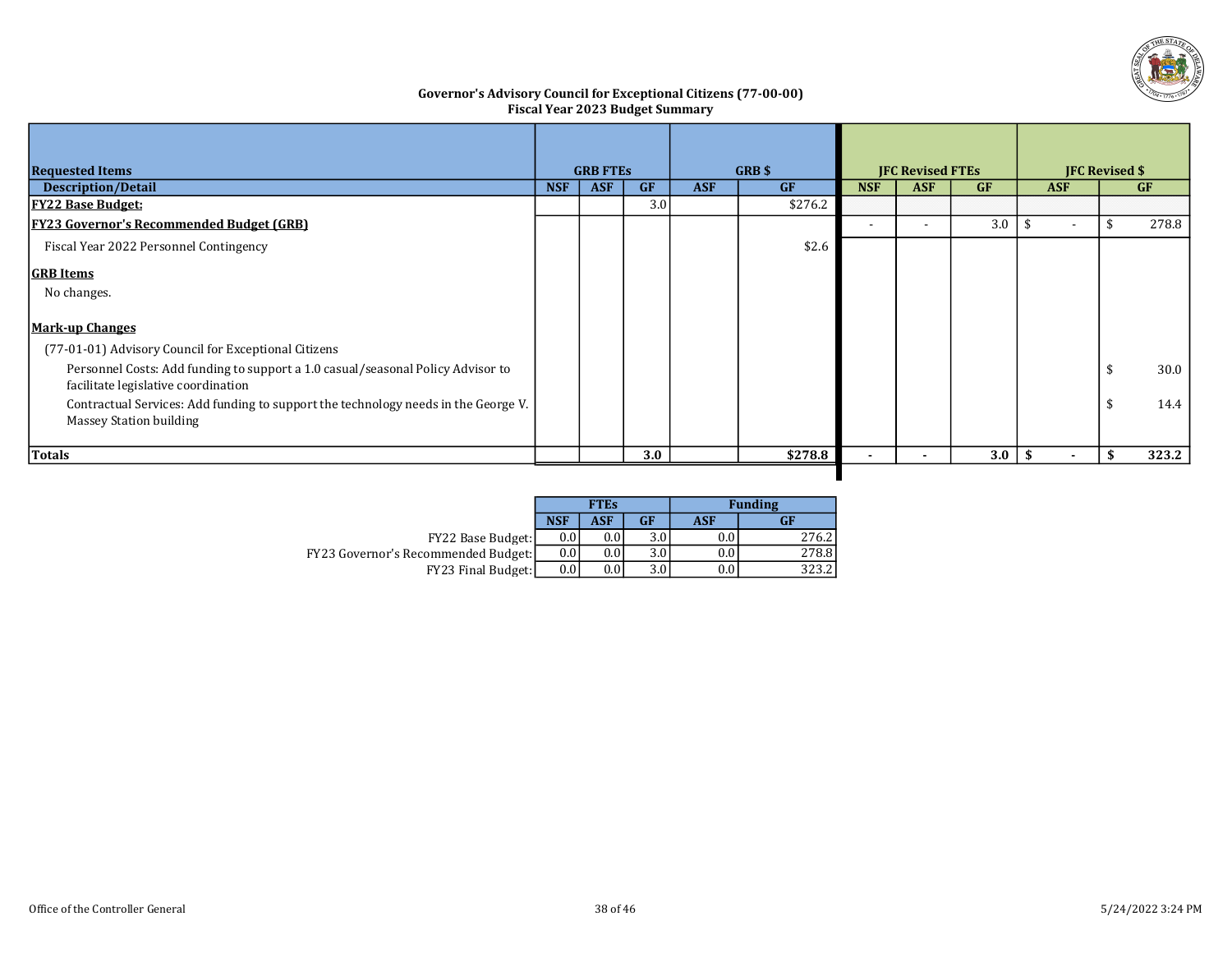

## University of Delaware (90-01-00) Fiscal Year 2023 Budget Summary

| <b>Requested Items</b>                                          |            | <b>GRB FTES</b> |           | GRB \$     |             | <b>JFC Revised FTEs</b>  |            |                          | <b>JFC Revised \$</b> |                 |  |
|-----------------------------------------------------------------|------------|-----------------|-----------|------------|-------------|--------------------------|------------|--------------------------|-----------------------|-----------------|--|
| <b>Description/Detail</b>                                       | <b>NSF</b> | <b>ASF</b>      | <b>GF</b> | <b>ASF</b> | <b>GF</b>   | <b>NSF</b>               | <b>ASF</b> | <b>GF</b>                | <b>ASF</b>            | <b>GF</b>       |  |
| <b>FY22 Base Budget:</b>                                        |            |                 |           |            | \$126,292.5 |                          |            |                          |                       |                 |  |
| <b>FY23 Governor's Recommended Budget (GRB)</b>                 |            |                 |           |            |             |                          |            | $\overline{\phantom{a}}$ | $\sim$                | 128,809.2<br>\$ |  |
| Fiscal Year 2022 Personnel Contingency                          |            |                 |           |            | \$1,253.8   |                          |            |                          |                       |                 |  |
| <b>GRB</b> Items                                                |            |                 |           |            |             |                          |            |                          |                       |                 |  |
| Student Scholarships - First State Promise                      |            |                 |           |            | \$1,262.9   |                          |            |                          |                       |                 |  |
|                                                                 |            |                 |           |            |             |                          |            |                          |                       |                 |  |
| <b>Mark-up Changes</b>                                          |            |                 |           |            |             |                          |            |                          |                       |                 |  |
| Student Scholarships - First State Promise                      |            |                 |           |            |             |                          |            |                          |                       |                 |  |
| Add funding to provide tuition assistance to Delaware students. |            |                 |           |            |             |                          |            |                          |                       | 1,237.1<br>\$   |  |
| Totals                                                          |            |                 |           |            | \$128,809.2 | $\overline{\phantom{a}}$ |            | $\overline{\phantom{a}}$ | $\blacksquare$        | \$130,046.3     |  |

п

|                                            |            | <b>FTEs</b> |           | <b>Funding</b> |           |  |  |  |
|--------------------------------------------|------------|-------------|-----------|----------------|-----------|--|--|--|
|                                            | <b>NSF</b> | <b>ASF</b>  | <b>GF</b> | ASF            | GF        |  |  |  |
| <b>FY22 Base Budget:</b>                   | 0.0        |             | $0.0\,$   | $0.0\,$        | 126.292.5 |  |  |  |
| <b>FY23 Governor's Recommended Budget:</b> | 0.0        | 0.0         | 0.0       | $0.0\,$        | 128.809.2 |  |  |  |
| <b>FY23 Final Budget:</b>                  | 0.0        | 0.0         | $0.0\,$   | $0.0\,$        | 130,046.3 |  |  |  |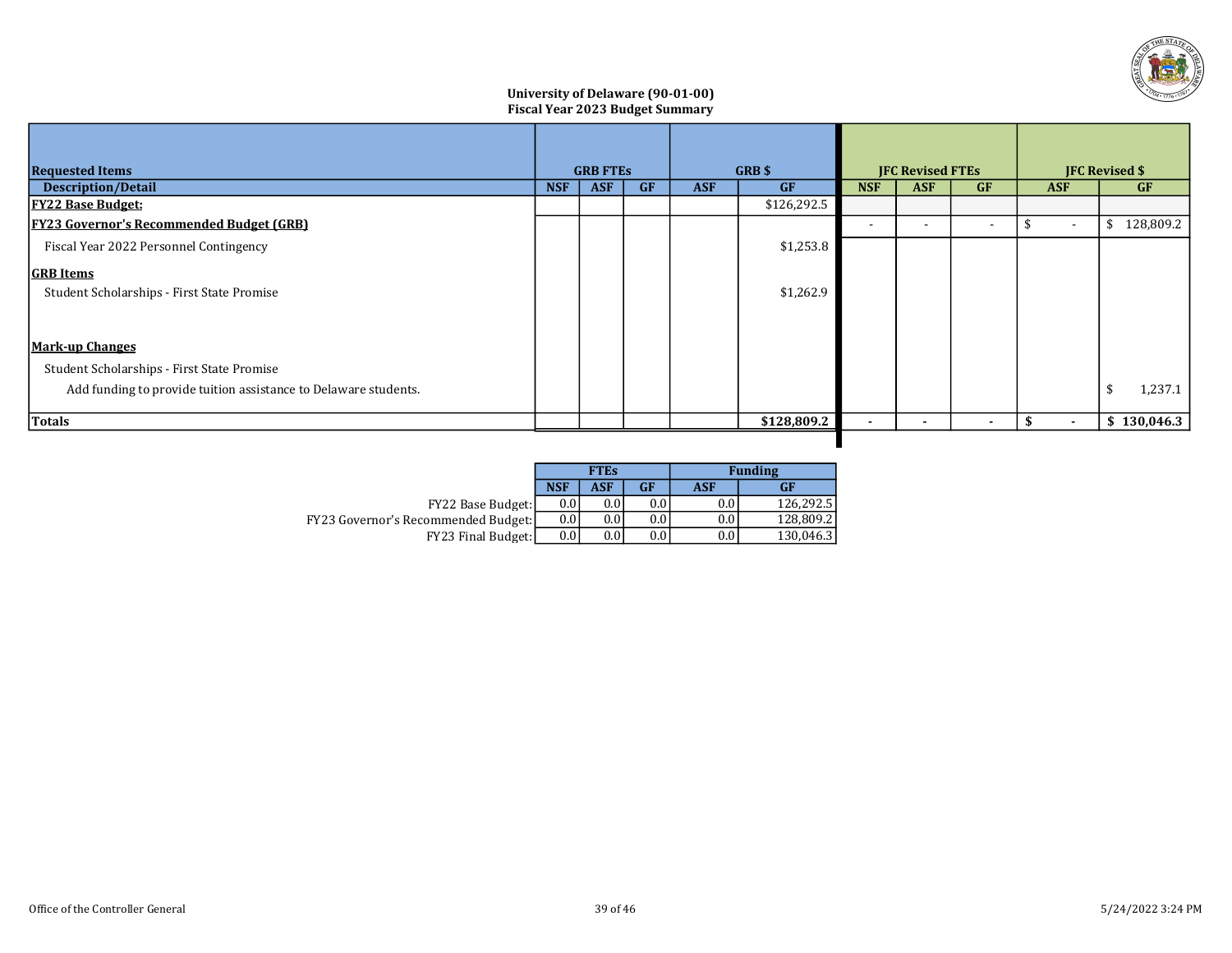

## Delaware Geological Survey (90-01-02) Fiscal Year 2023 Budget Summary

| <b>Requested Items</b>                          |            | <b>GRB FTES</b> |           |            | GRB \$    | <b>JFC Revised FTEs</b> |            |    | <b>JFC Revised \$</b> |    |         |
|-------------------------------------------------|------------|-----------------|-----------|------------|-----------|-------------------------|------------|----|-----------------------|----|---------|
| <b>Description/Detail</b>                       | <b>NSF</b> | <b>ASF</b>      | <b>GF</b> | <b>ASF</b> | <b>GF</b> | <b>NSF</b>              | <b>ASF</b> | GF | <b>ASF</b>            |    | GF      |
| <b>FY22 Base Budget:</b>                        |            |                 |           |            | \$2,113.5 |                         |            |    |                       |    |         |
| <b>FY23 Governor's Recommended Budget (GRB)</b> |            |                 |           |            |           |                         |            |    |                       | £. | 2,132.9 |
| Fiscal Year 2022 Personnel Contingency          |            |                 |           |            | \$19.4    |                         |            |    |                       |    |         |
| <b>GRB</b> Items                                |            |                 |           |            |           |                         |            |    |                       |    |         |
| No changes.                                     |            |                 |           |            |           |                         |            |    |                       |    |         |
|                                                 |            |                 |           |            |           |                         |            |    |                       |    |         |
| <b>Mark-up Changes</b>                          |            |                 |           |            |           |                         |            |    |                       |    |         |
| No changes.                                     |            |                 |           |            |           |                         |            |    |                       |    |         |
|                                                 |            |                 |           |            |           |                         |            |    |                       |    |         |
| Totals                                          |            |                 |           |            | \$2,132.9 |                         |            |    |                       | \$ | 2,132.9 |
|                                                 |            |                 |           |            |           |                         |            |    |                       |    |         |

|                                            |            | <b>FTEs</b> |           | <b>Funding</b> |         |  |  |  |
|--------------------------------------------|------------|-------------|-----------|----------------|---------|--|--|--|
|                                            | <b>NSF</b> | <b>ASF</b>  | <b>GF</b> | ASF            | GF      |  |  |  |
| <b>FY22 Base Budget:</b>                   | 0.0        | 0.0         | 0.0       | 0.0            | 2.113.5 |  |  |  |
| <b>FY23 Governor's Recommended Budget:</b> | 0.0        | 0.0         | $0.0\,$   | 0.0            | 2.132.9 |  |  |  |
| <b>FY23 Final Budget:</b>                  | 0.0        | 0.0         | 0.0       | 0.0            |         |  |  |  |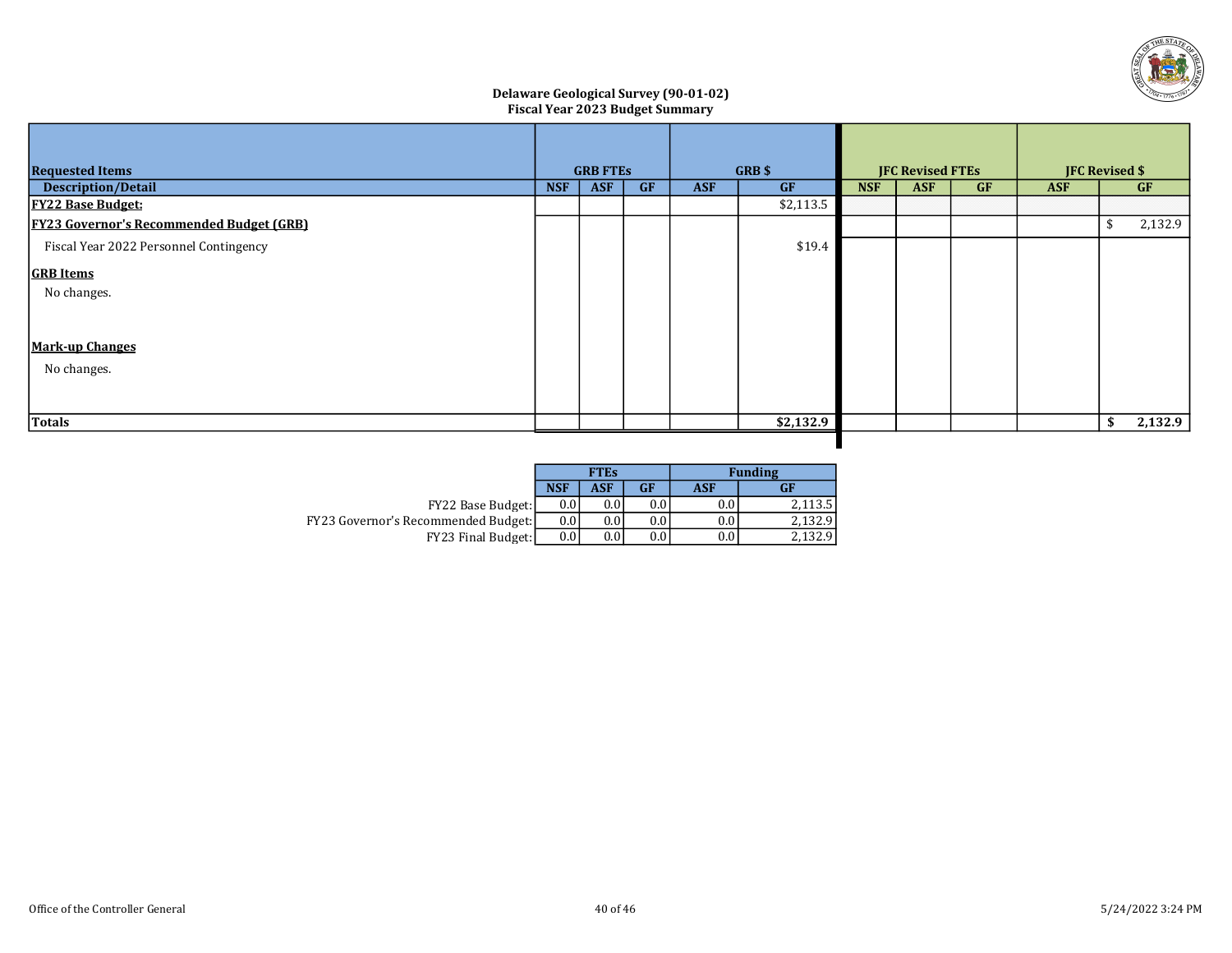

## Delaware State University (90-03-00) Fiscal Year 2023 Budget Summary

| <b>Requested Items</b>                                                                                               | <b>GRB FTES</b> |            | <b>GRB</b> \$ |            | <b>JFC Revised FTEs</b> |            |            | <b>JFC Revised \$</b> |            |    |           |
|----------------------------------------------------------------------------------------------------------------------|-----------------|------------|---------------|------------|-------------------------|------------|------------|-----------------------|------------|----|-----------|
| <b>Description/Detail</b>                                                                                            | <b>NSF</b>      | <b>ASF</b> | GF            | <b>ASF</b> | <b>GF</b>               | <b>NSF</b> | <b>ASF</b> | <b>GF</b>             | <b>ASF</b> |    | <b>GF</b> |
| <u> FY22 Base Budget:</u>                                                                                            |                 |            |               |            | \$39,153.6              |            |            |                       |            |    |           |
| <b>FY23 Governor's Recommended Budget (GRB)</b>                                                                      |                 |            |               |            |                         |            |            |                       |            | \$ | 39,900.6  |
| Fiscal Year 2022 Personnel Contingency                                                                               |                 |            |               |            | \$355.5                 |            |            |                       |            |    |           |
| <b>GRB</b> Items                                                                                                     |                 |            |               |            |                         |            |            |                       |            |    |           |
| Nursing Expansion (BSN Program)                                                                                      |                 |            |               |            | \$195.8                 |            |            |                       |            |    |           |
| <b>Acquisition Related Operating Costs</b>                                                                           |                 |            |               |            | \$195.7                 |            |            |                       |            |    |           |
| <b>Mark-up Changes</b>                                                                                               |                 |            |               |            |                         |            |            |                       |            |    |           |
| Operations: Add funding to adjust base funding level to account for university expansion.                            |                 |            |               |            |                         |            |            |                       |            |    | 2,500.0   |
| Racial Equity Consortium: Add funding for staff support for newly established<br>consortium (upon passage of HB375). |                 |            |               |            |                         |            |            |                       |            |    | 350.0     |
| Totals                                                                                                               |                 |            |               |            | \$39,900.6              |            |            |                       |            | \$ | 42,750.6  |
|                                                                                                                      |                 |            |               |            |                         |            |            |                       |            |    |           |

|                                            |            | <b>FTEs</b> |         |            | <b>Funding</b> |
|--------------------------------------------|------------|-------------|---------|------------|----------------|
|                                            | <b>NSF</b> | ASF         | GF      | <b>ASF</b> | <b>GF</b>      |
| <b>FY22 Base Budget:</b>                   | 0.0        | 0.0         | 0.0     | 0.0        | 39.153.6       |
| <b>FY23 Governor's Recommended Budget:</b> | 0.0        | 0.0         | $0.0\,$ | 0.0        | 39.900.6       |
| FY23 Final Budget:                         | 0.0        | 0.0         | $0.0\,$ | 0.0        | 42.750.6       |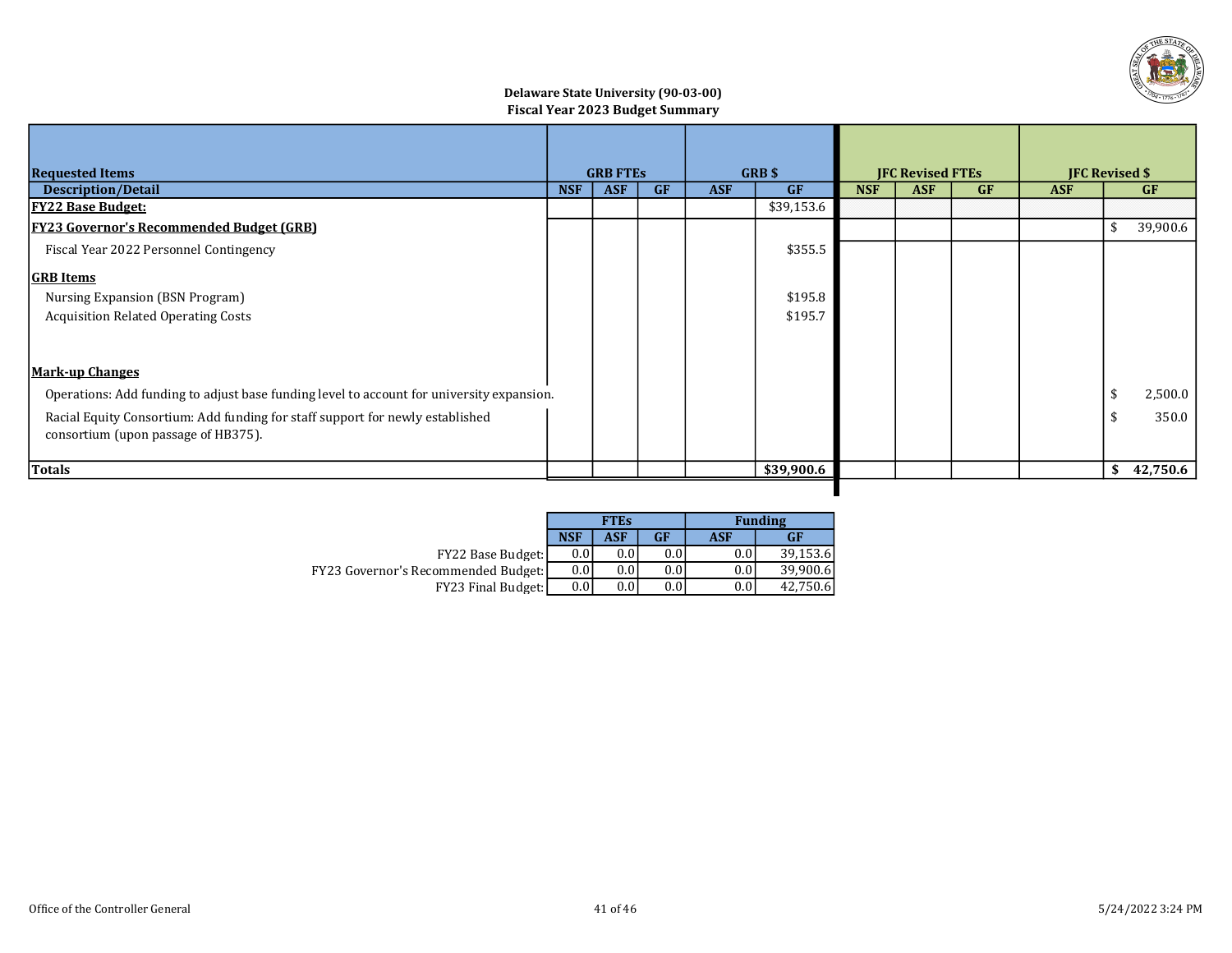

#### Delaware Technical Community College (90-04-00) Fiscal Year 2023 Budget Summary

| <b>Requested Items</b>                                                | <b>GRB FTES</b> |            |           | <b>GRB</b> \$ |            | <b>IFC Revised FTEs</b> |            |           | <b>IFC Revised \$</b> |    |           |
|-----------------------------------------------------------------------|-----------------|------------|-----------|---------------|------------|-------------------------|------------|-----------|-----------------------|----|-----------|
| <b>Description/Detail</b>                                             | <b>NSF</b>      | <b>ASF</b> | <b>GF</b> | <b>ASF</b>    | <b>GF</b>  | <b>NSF</b>              | <b>ASF</b> | <b>GF</b> | <b>ASF</b>            |    | <b>GF</b> |
| <b>FY22 Base Budget:</b>                                              | 360.0           |            | 793.0     |               | \$88,911.4 |                         |            |           |                       |    |           |
| <b>FY23 Governor's Recommended Budget (GRB)</b>                       |                 |            |           |               |            | 360.0                   |            | 793.0     |                       | \$ | 91,427.6  |
| Fiscal Year 2022 Personnel Contingency                                |                 |            |           |               | \$1,495.1  |                         |            |           |                       |    |           |
| <b>GRB</b> Items                                                      |                 |            |           |               |            |                         |            |           |                       |    |           |
| Compensation Stabilization Plan                                       |                 |            |           |               | \$921.1    |                         |            |           |                       |    |           |
| Elementary Education Bachelor's Degree Program - Contractual Services |                 |            |           |               | \$100.0    |                         |            |           |                       |    |           |
| <b>Mark-up Changes</b>                                                |                 |            |           |               |            |                         |            |           |                       |    |           |
| No changes.                                                           |                 |            |           |               |            |                         |            |           |                       |    |           |
|                                                                       |                 |            |           |               |            |                         |            |           |                       |    |           |
| Totals                                                                | 360.0           |            | 793.0     |               | \$91,427.6 | 360.0                   |            | 793.0     |                       | \$ | 91,427.6  |

ı

|                                                  |            | <b>FTES</b> |       |            | <b>Funding</b> |  |  |
|--------------------------------------------------|------------|-------------|-------|------------|----------------|--|--|
|                                                  | <b>NSF</b> | <b>ASF</b>  | GF    | <b>ASF</b> | GF             |  |  |
| $FY22$ Base Budget: $ 360.0 $                    |            | 0.0         | 793.0 | 0.0        | 88.911.4       |  |  |
| <b>FY23 Governor's Recommended Budget:</b> 360.0 |            | 0.0         | 793.0 | 0.0        | 91.427.6       |  |  |
| FY23 Final Budget:                               | 360.0      | 0.0         | 793.0 | 0.0        | 91.427.6       |  |  |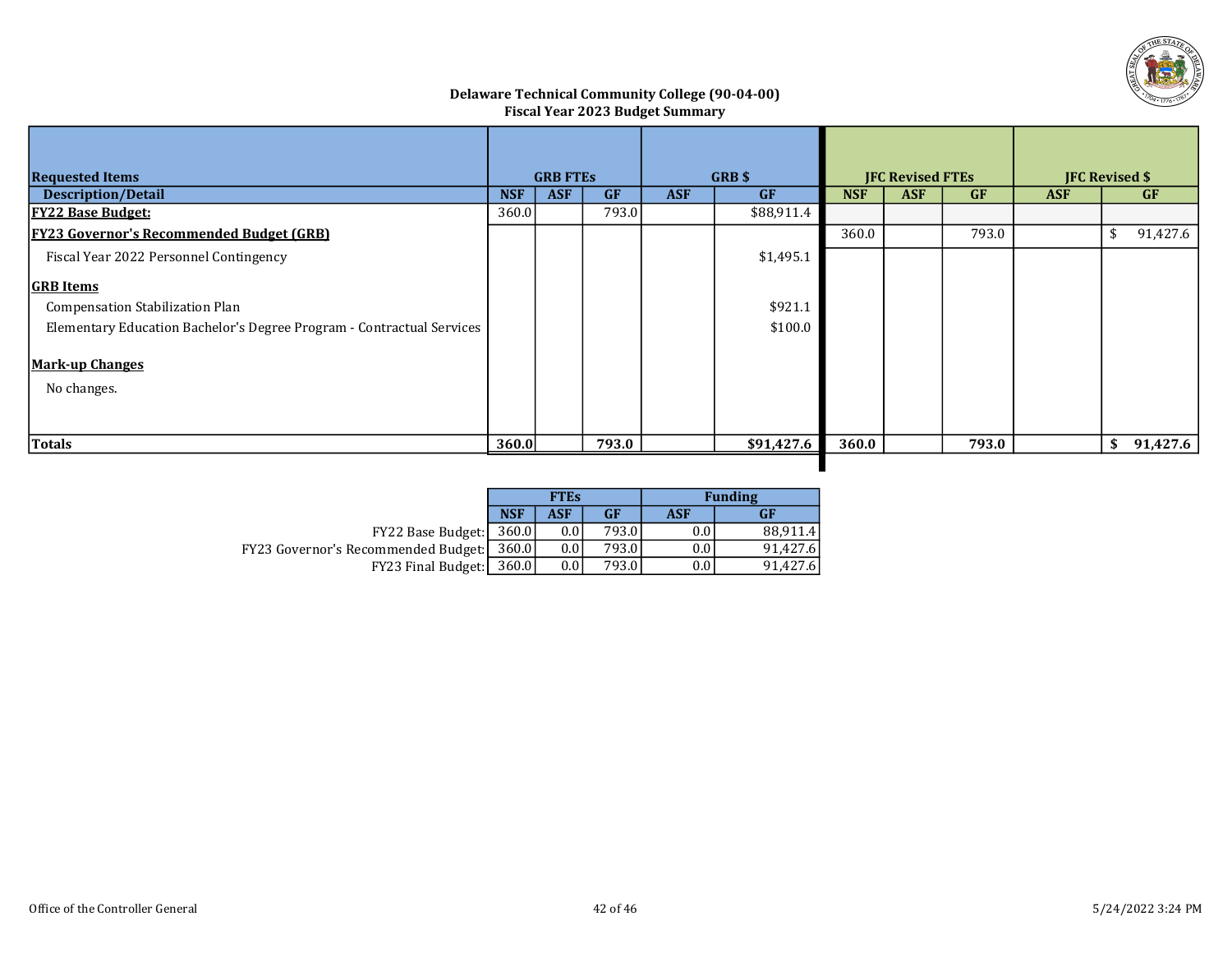

# Delaware Institute of Veterinary Medical Education (90-07-00) Fiscal Year 2023 Budget Summary

| <b>Requested Items</b>                                                                                                                                                                    |            | <b>GRB FTES</b> |           |            | <b>GRB \$</b> |            | <b>JFC Revised</b><br><b>FTES</b> | <b>JFC Revised \$</b> |             |
|-------------------------------------------------------------------------------------------------------------------------------------------------------------------------------------------|------------|-----------------|-----------|------------|---------------|------------|-----------------------------------|-----------------------|-------------|
| <b>Description/Detail</b>                                                                                                                                                                 | <b>NSF</b> | <b>ASF</b>      | <b>GF</b> | <b>ASF</b> | <b>GF</b>     | NSF ASF GF |                                   | <b>ASF</b>            | <b>GF</b>   |
| <b>FY22 Base Budget:</b>                                                                                                                                                                  |            |                 |           |            | \$402.0       |            |                                   |                       |             |
| <b>FY23 Governor's Recommended Budget (GRB)</b>                                                                                                                                           |            |                 |           |            |               |            |                                   |                       | \$<br>414.1 |
| <b>GRB</b> Items<br>State-Support Cost Increase (Tuition Increase)<br><b>Mark-up Changes</b><br>Tuition Assistance: Add funding for one additional student entering<br>veterinary program |            |                 |           |            | \$12.1        |            |                                   |                       | \$<br>34.5  |
| <b>Totals</b>                                                                                                                                                                             |            |                 |           |            | \$414.1       |            |                                   |                       | \$<br>448.6 |
|                                                                                                                                                                                           |            |                 |           |            |               |            |                                   |                       |             |

|                                            |            | <b>FTES</b> |                  | <b>Funding</b> |        |  |  |
|--------------------------------------------|------------|-------------|------------------|----------------|--------|--|--|
|                                            | <b>NSF</b> | ASF         | GF               | ASF            | GF     |  |  |
| <b>FY22 Base Budget:</b>                   | 0.01       | 0.0         | 0.0 <sub>1</sub> | 0.0            | 402.01 |  |  |
| <b>FY23 Governor's Recommended Budget:</b> | 0.0        | 0.0         | $0.0\,$          | 0.0            | 414.   |  |  |
| <b>FY23 Final Budget:</b>                  | 0.0        | 0.0         | $0.0\,$          | 0.0            | 448.6  |  |  |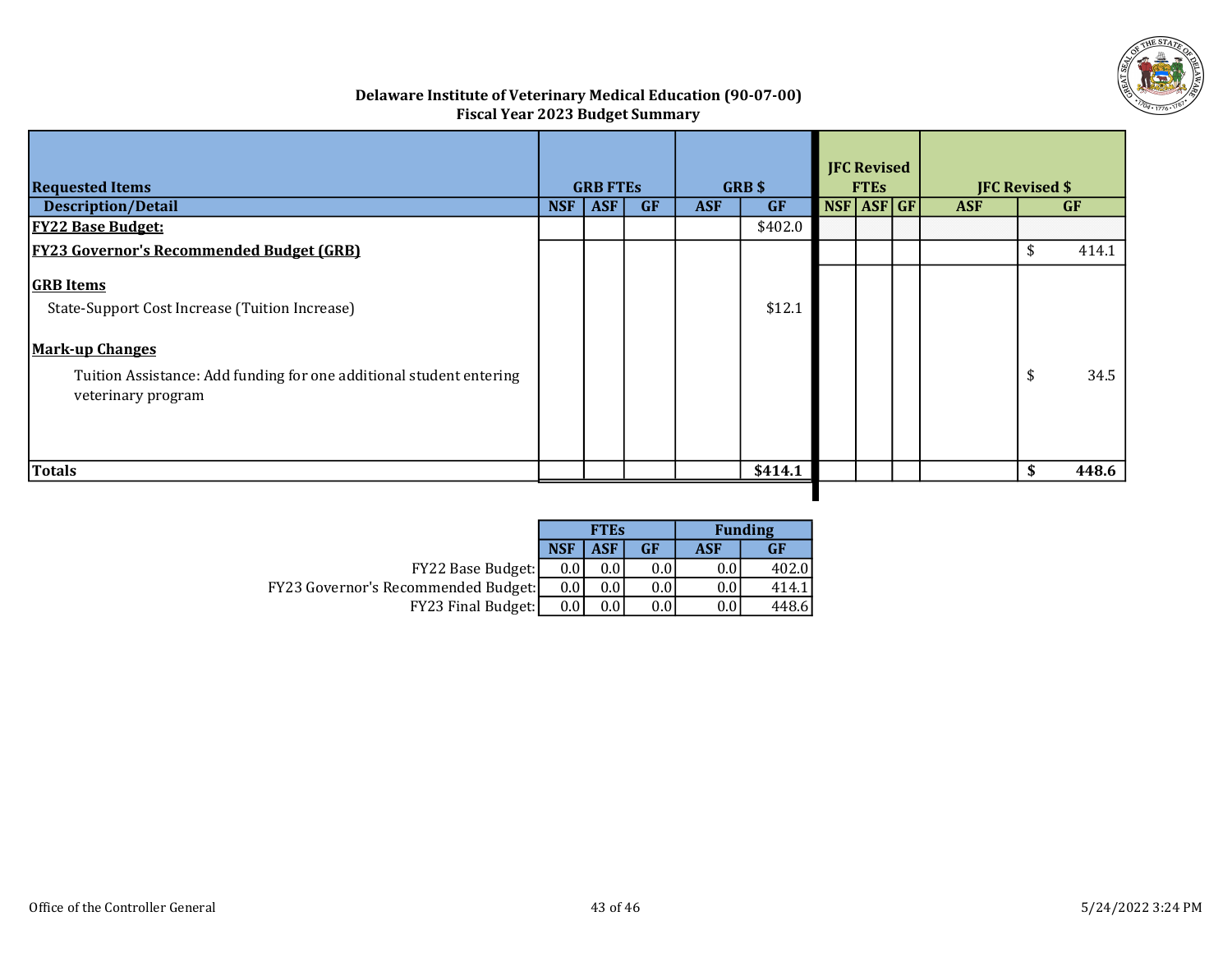

#### Department of Education (95-00-00) Fiscal Year 2023 Budget Summary

| <b>Requested Items</b>                                                                       |            | <b>GRB FTES</b> |           | <b>GRBS</b> |                        | <b>IFC Revised FTEs</b> |            |    |                       | <b>IFC Revised \$</b>     |  |
|----------------------------------------------------------------------------------------------|------------|-----------------|-----------|-------------|------------------------|-------------------------|------------|----|-----------------------|---------------------------|--|
| <b>Description/Detail</b>                                                                    | <b>NSF</b> | <b>ASF</b>      | <b>GF</b> | <b>ASF</b>  | GF                     | <b>NSF</b>              | <b>ASF</b> | GF | <b>ASF</b>            | <b>GF</b>                 |  |
| <b>FY22 Base Budget:</b>                                                                     | 47.2       | 15.2            | 15,761.2  | \$5,493.5   | \$1,709,765.7          |                         |            |    |                       |                           |  |
| FY23 Governor's Recommended Budget (GRB)                                                     |            |                 |           |             |                        | 45.2                    | 15.2       |    | $16,026.2$ \$ 5,505.5 | $\frac{1}{2}$ 1,810,977.4 |  |
| Fiscal Year 2022 Personnel Contingency                                                       |            |                 |           |             | \$28,715.0             |                         |            |    |                       |                           |  |
|                                                                                              |            |                 |           |             |                        |                         |            |    |                       |                           |  |
| <b>GRB</b> Items                                                                             |            |                 |           |             |                        |                         |            |    |                       |                           |  |
| Enrollment Growth - Projected Growth of 221 Teacher Units for 2022-2023 School Year          |            |                 | 221.0     |             | \$20,725.6             |                         |            |    |                       |                           |  |
| Enrollment Growth - Academic Excellence Block Grant                                          |            |                 |           |             | \$1,722.0              |                         |            |    |                       |                           |  |
| Enrollment Growth - Cafeteria Salary Needs                                                   |            |                 |           |             | \$725.9                |                         |            |    |                       |                           |  |
| Actual Unit Growth for 2021-2022 School Year                                                 |            |                 | 42.0      |             | \$3,938.8              |                         |            |    |                       |                           |  |
| <b>Unique Alternatives</b>                                                                   |            |                 |           | \$12.0      | \$3,457.8              |                         |            |    |                       |                           |  |
| Mental Health Services - Phase Two                                                           |            |                 |           |             | \$8,000.0              |                         |            |    |                       |                           |  |
| Public School Transportation - Route and Formula Updates and Administrative Increase         |            |                 |           |             | \$6,737.4              |                         |            |    |                       |                           |  |
| Public School Transportation - Paid Traning for Bus Drivers                                  |            |                 |           |             | \$700.0                |                         |            |    |                       |                           |  |
| Opportunity Fund                                                                             |            |                 |           |             | \$4,500.0              |                         |            |    |                       |                           |  |
| Teacher Recruitment and Retention                                                            |            |                 |           |             | \$4,000.0              |                         |            |    |                       |                           |  |
| <b>Technology Needs</b>                                                                      |            |                 |           |             | \$286.0                |                         |            |    |                       |                           |  |
| Mental Health Services Scholarship                                                           |            |                 |           |             | \$300.0<br>\$31.8      |                         |            |    |                       |                           |  |
| Wilmington Schools Initiative                                                                |            |                 |           |             |                        |                         |            |    |                       |                           |  |
| Inspire Scholarship<br>SEED Scholarship                                                      |            |                 |           |             | \$1,372.4<br>\$1,552.2 |                         |            |    |                       |                           |  |
| Behavioral Health Professional of the Year                                                   |            |                 |           |             | \$9.0                  |                         |            |    |                       |                           |  |
| <b>OCCL Data System Transition</b>                                                           |            |                 |           |             | \$186.7                |                         |            |    |                       |                           |  |
| <b>Redding Consortium</b>                                                                    |            |                 |           |             | \$7,200.0              |                         |            |    |                       |                           |  |
| Wilmington Learning Collaborative                                                            |            |                 |           |             | \$7,000.0              |                         |            |    |                       |                           |  |
| Delaware Autism Program                                                                      |            |                 |           |             | \$50.6                 |                         |            |    |                       |                           |  |
| Contractual Services Increase                                                                |            |                 |           |             | \$0.5                  |                         |            |    |                       |                           |  |
| <b>OCCL Position Switch Fund</b>                                                             | $-2.0$     |                 | 2.0       |             |                        |                         |            |    |                       |                           |  |
|                                                                                              |            |                 |           |             |                        |                         |            |    |                       |                           |  |
| <b>Mark-up Changes</b>                                                                       |            |                 |           |             |                        |                         |            |    |                       |                           |  |
| (95-02-02) District and Charter Operations, Other Items                                      |            |                 |           |             |                        |                         |            |    |                       |                           |  |
| Recognition Ceremonies: Add funding for annual education recognition ceremonies              |            |                 |           |             |                        |                         |            |    |                       | \$<br>100.0               |  |
| Mid Year Unit Count: Add funding for Mid-Year Unit Count                                     |            |                 |           |             |                        |                         |            |    |                       | \$<br>1,000.0             |  |
| Child Safety Awareness: Add funding to reflect expansion of grades served (upon passage of   |            |                 |           |             |                        |                         |            |    |                       | 127.5<br>\$               |  |
| SB290)                                                                                       |            |                 |           |             |                        |                         |            |    |                       |                           |  |
| Skills, Knowledge and Responsibility Pay Supplements: Add contingency funding for stipends   |            |                 |           |             |                        |                         |            |    |                       | 425.0<br>\$               |  |
| and salary adjustments for Occupational Therapists and Assistants, Physical Therapists and   |            |                 |           |             |                        |                         |            |    |                       |                           |  |
| Assistants (upon passage of HB336 and HB348)                                                 |            |                 |           |             |                        |                         |            |    |                       |                           |  |
|                                                                                              |            |                 |           |             |                        |                         |            |    |                       |                           |  |
| (95-02-02) District and Charter Operations, Education Block Grants                           |            |                 |           |             |                        |                         |            |    |                       |                           |  |
| Permanent Substitute Teacher Block Grant: Add funding to establish block grant for full-time |            |                 |           |             |                        |                         |            |    |                       | \$<br>2,000.0             |  |
| substitute teachers                                                                          |            |                 |           |             |                        |                         |            |    |                       |                           |  |
|                                                                                              |            |                 |           |             |                        |                         |            |    |                       |                           |  |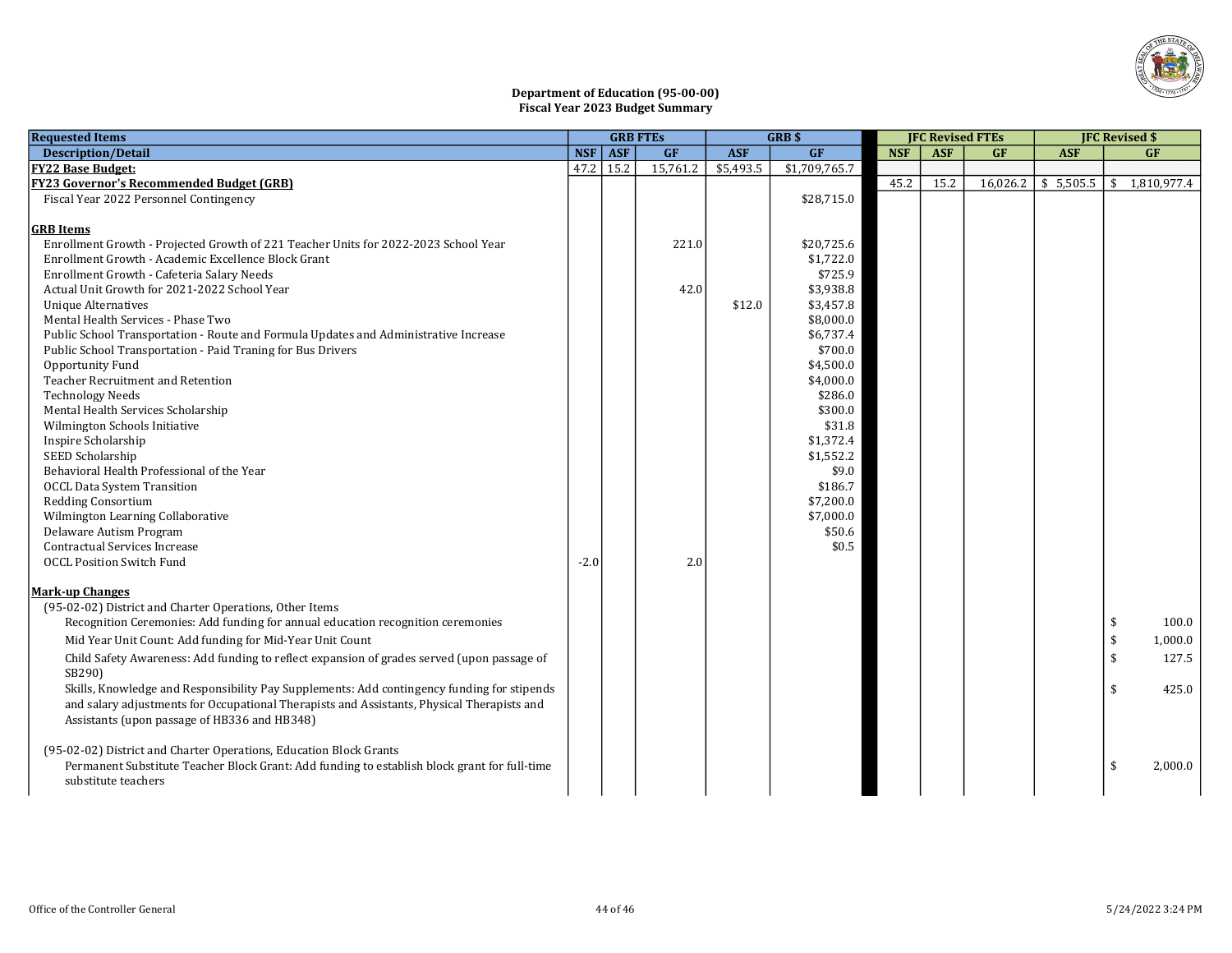

#### Department of Education (95-00-00) Fiscal Year 2023 Budget Summary

| <b>Requested Items</b>                                                                                                                                                                       | <b>GRB FTES</b> |               | <b>GRB</b> \$ |            | <b>IFC Revised FTEs</b>                |            |            | <b>IFC Revised \$</b> |            |                                        |
|----------------------------------------------------------------------------------------------------------------------------------------------------------------------------------------------|-----------------|---------------|---------------|------------|----------------------------------------|------------|------------|-----------------------|------------|----------------------------------------|
| <b>Description/Detail</b>                                                                                                                                                                    | $NSF$ $ASF$     |               | GF            | <b>ASF</b> | <b>GF</b>                              | <b>NSF</b> | <b>ASF</b> | <b>GF</b>             | <b>ASF</b> | <b>GF</b>                              |
| (95-02-06) Public School Transportation<br>Public School Transportation: Add funding to increase minimum hourly rate for bus drivers to<br>\$21 per hour (\$4,835.5 already included in GRB) |                 |               |               |            |                                        |            |            |                       |            | 6,900.0                                |
| Public School Transportation: Add funding to increase administrative per-mile reimbursement<br>as part of a two-year phase in increase                                                       |                 |               |               |            |                                        |            |            |                       |            | 3,800.0                                |
| Public School Transportation: Add funding to increase basic maintenance allowance by 30%                                                                                                     |                 |               |               |            |                                        |            |            |                       |            | 1,400.0                                |
| Totals                                                                                                                                                                                       |                 | $45.2$   15.2 |               |            | $16,026.2$   \$5,505.5   \$1,810,977.4 | 45.2       | 15.2       |                       |            | $16,026.2$   \$5,505.5   \$1,826,729.9 |
|                                                                                                                                                                                              |                 |               |               |            |                                        |            |            |                       |            |                                        |

|                                            |            |      | <b>FTEs</b> |            | <b>Funding</b> |
|--------------------------------------------|------------|------|-------------|------------|----------------|
|                                            | <b>NSF</b> | ASF  | <b>GF</b>   | <b>ASF</b> | <b>GF</b>      |
| FY22 Base Budget:   47.2   15.2            |            |      | 15.761.2    | 5.493.5    | 1.709.765.7    |
| FY23 Governor's Recommended Budget: [45.2] |            | 15.2 | 16.026.2    | 5.505.5    | 1,810,977.4    |
| FY23 Final Budget: 45.2                    |            | 15.2 | 16.026.2    | 5,505.5    | 1,826,729.9    |